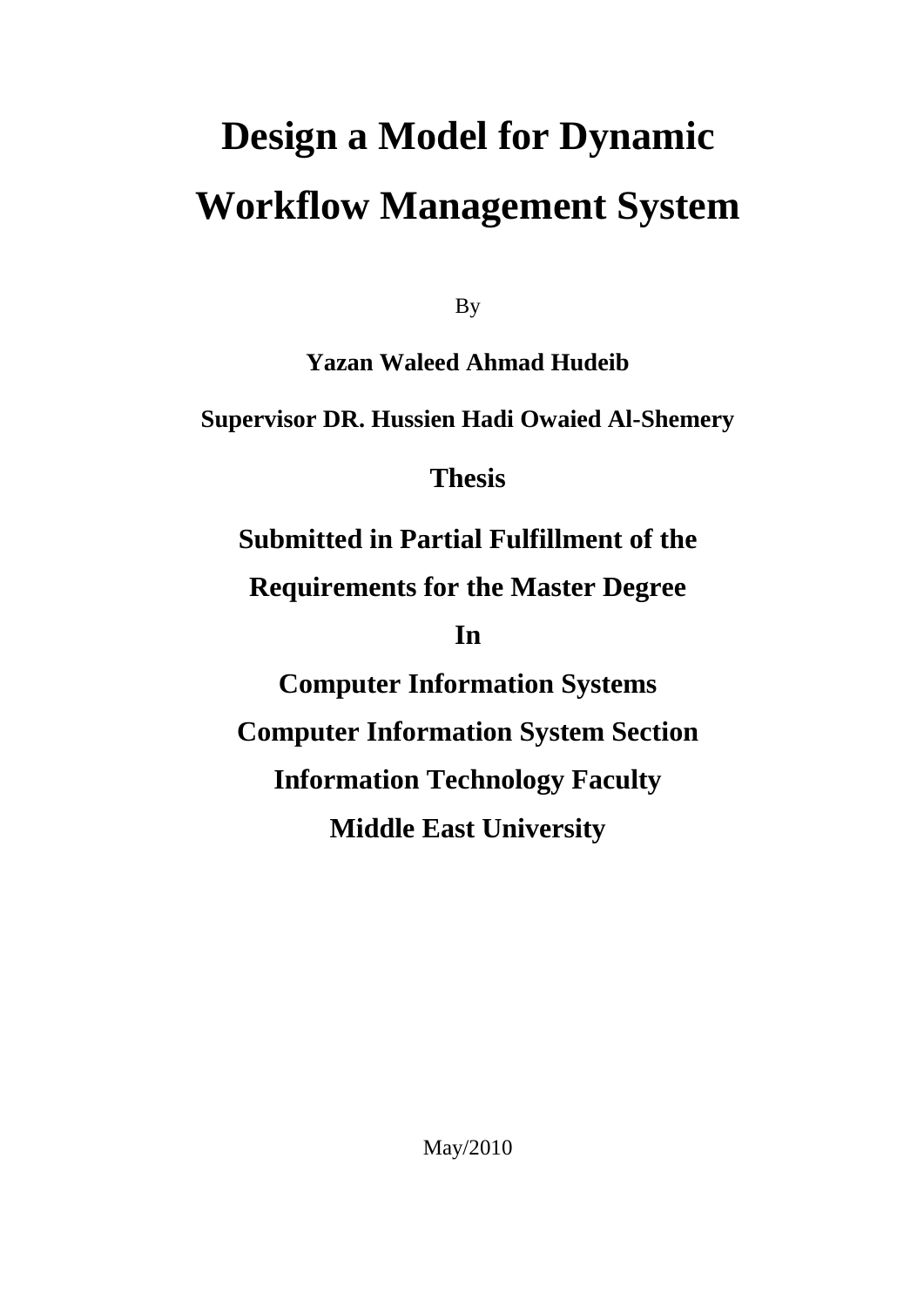### **جبمعة الشرق األوسط للدراسبت العليب**

### **أقرار تفىيض**

أنـا يزن وليد أحمد هديب ' أفوَض جامعة الشرق الأوسط للدراسات العليا بتزويد نسخ من **رسبلتي للمكتببت أو المؤسسبت أو الهيئبت أو األشخبص عىد طلبهب .**

**األسم : يزن وليد أحمد هديب**

**التىقيع :**

**التبريخ :**

Middle East University for Graduate Studies

### **Authorization Statement**

I , Yazan Waleed Ahmad Hudeib; authorize The Middle East University for Graduate Studies to supply copies of my thesis to libraries , establishments or individual upon request.

Name: Yazan Waleed Ahmad Hudeib.

Signature:

Date: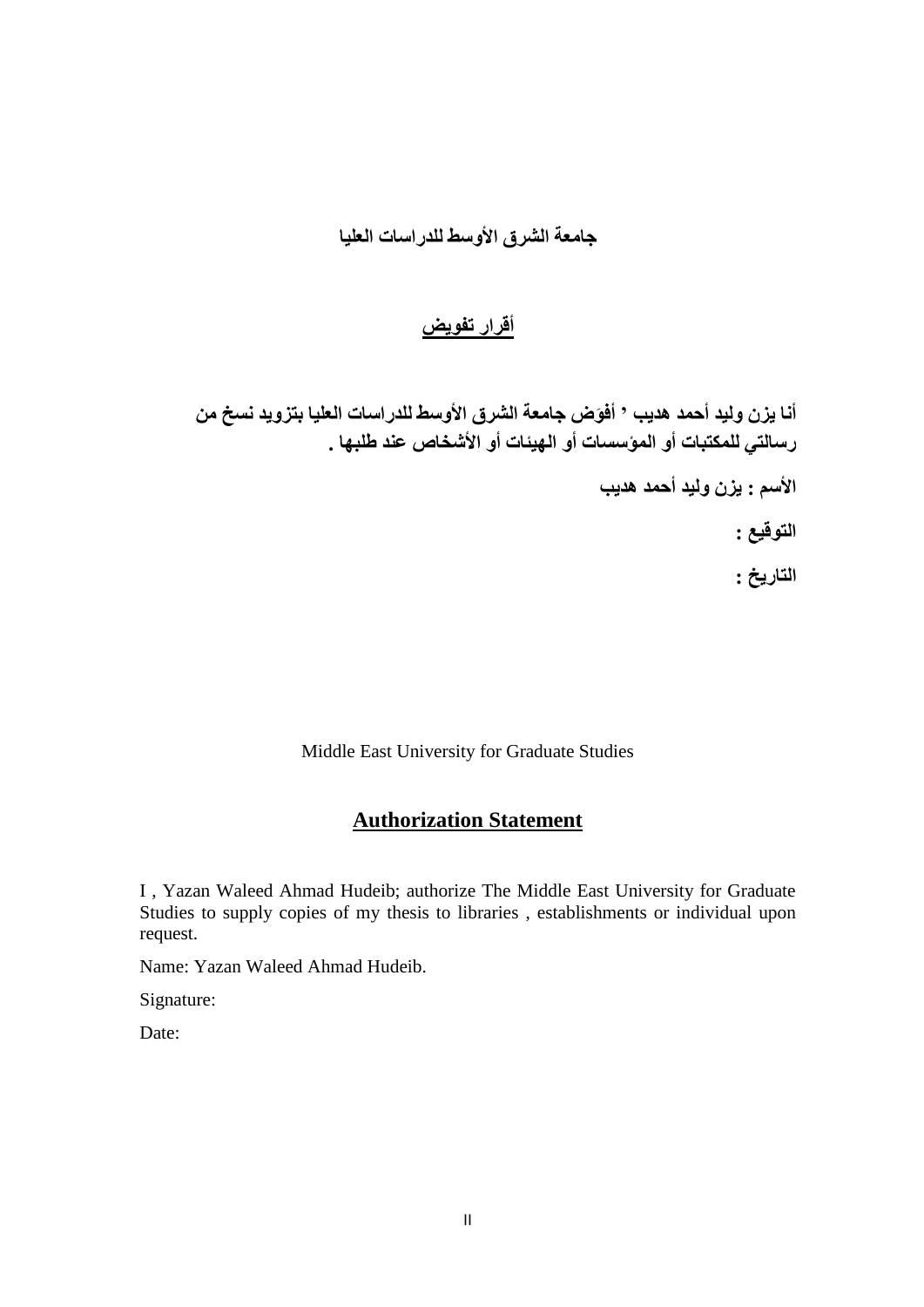The Middle East University for Graduate Studies

### **Examination Committee Decision**

This is to certify that the thesis entitled "Design and Implementation of a Model for Workflow Management System" was successfully defended and approved on.

Examination Committee Members Signature

- 1-
- 2-
- 3-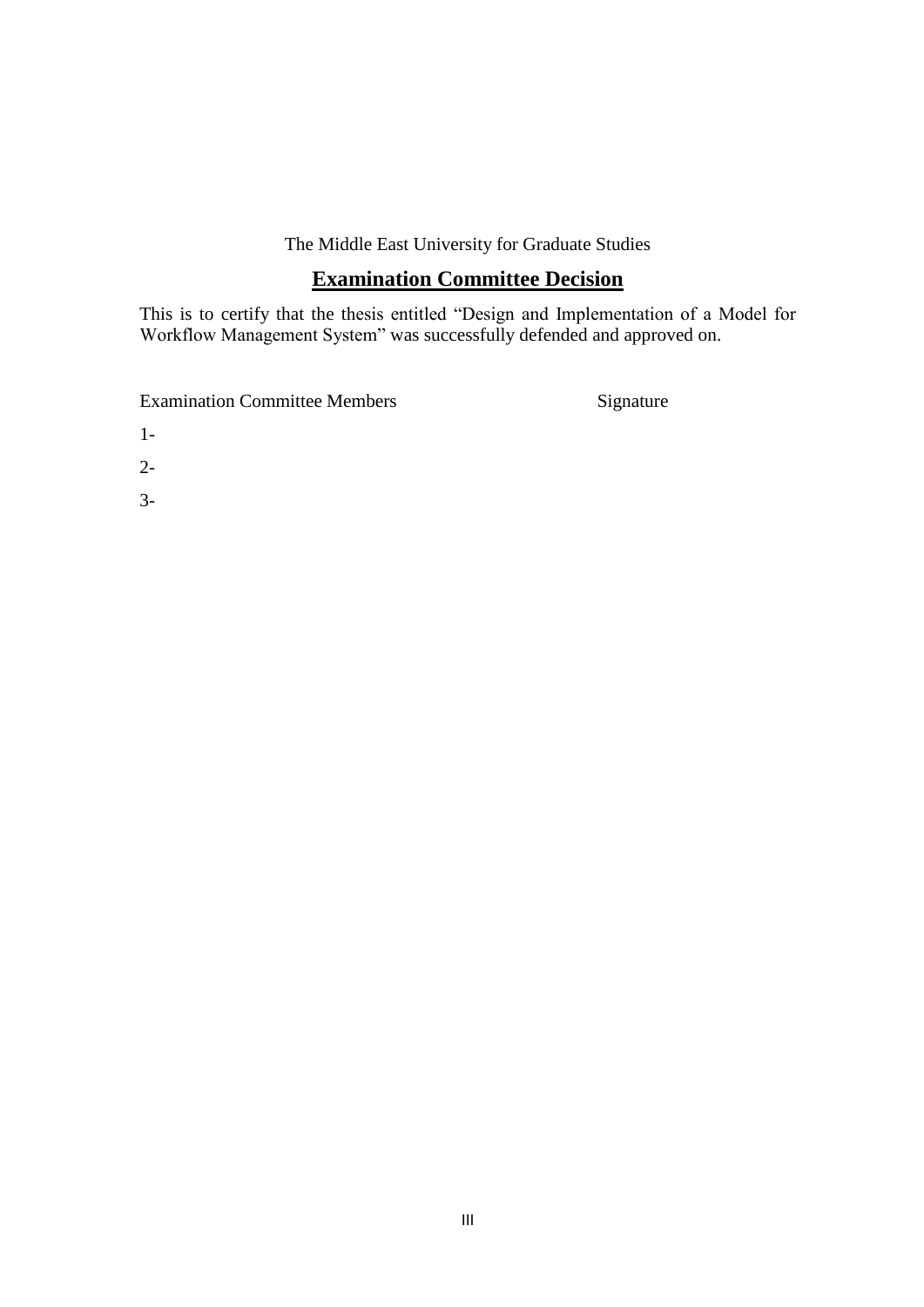### **Dedication**

This thesis is dedicated to my wonderful parents, who have raised me to be the person I am today. You have been with me every step of the way through good and bad times. Thank you for all the unconditional love, guidance and support that you have always given me. Thanks for your provide me with the confidence that I am capable of doing anything I made up my mind for. Thank you for everything. I love you!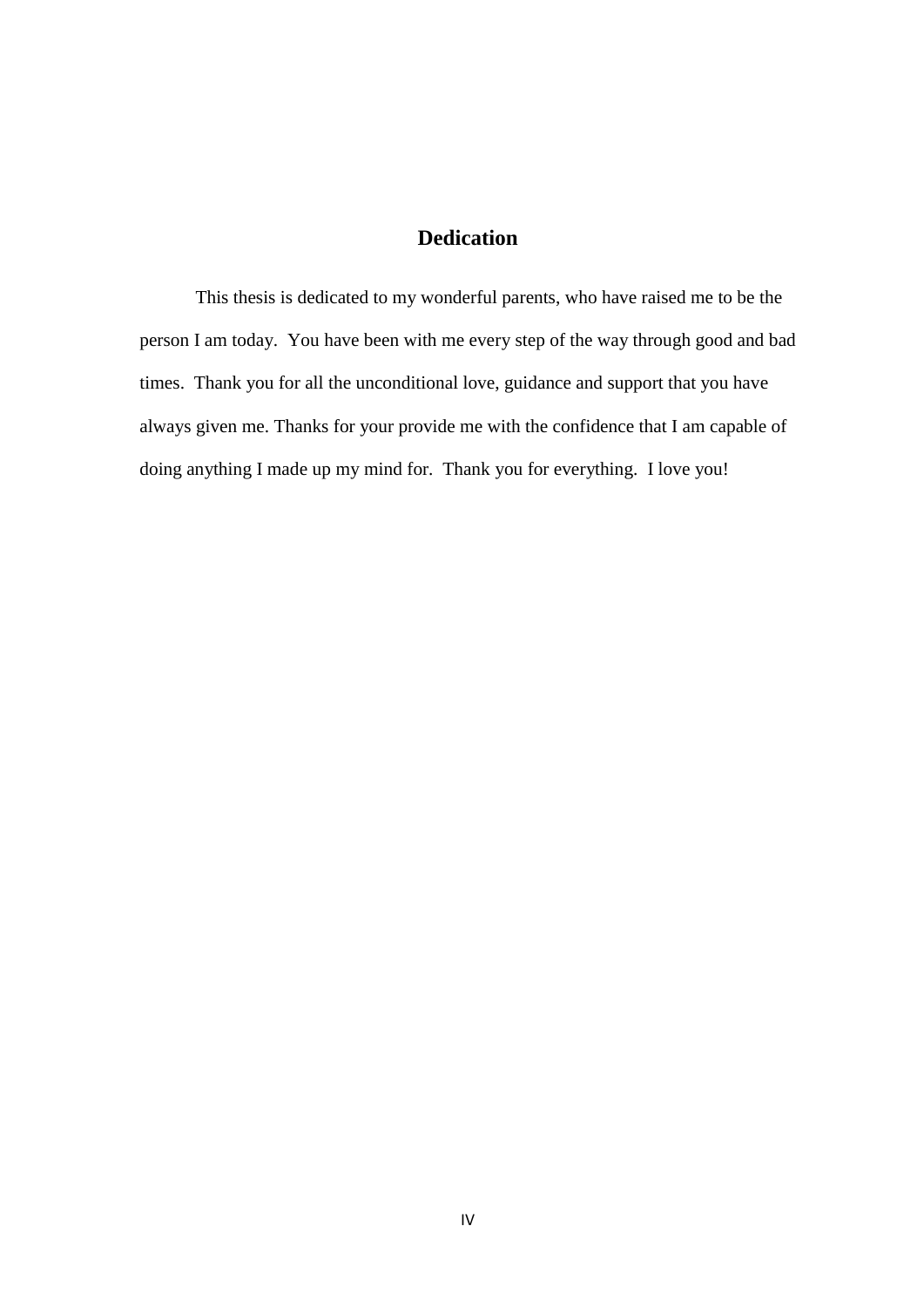#### **Acknowledgments**

Prior to acknowledgments, I must glorify Allah the Almighty who gave me courage and patience to carry out this work successfully.

I am heartily thankful to my supervisor, DR. Hussien Hadi Owaied Al-Shemery, whose encouragement, guidance and support from the beginning to the end level enabled me to develop an understanding of the subject. I am deeply grateful to him for showing immense patience during the long and frustrating phase of research problem identification. I am also thankful to his constructive criticism during one-on-one meeting as well as discussions at the weekly group meeting. I wish to thank him for giving me an opportunity to work on this topic and for persevering with me throughout the time it took me to complete this research.

Lastly, I offer my regards and blessings to all of those who supported me in any respect during the completion of the thesis.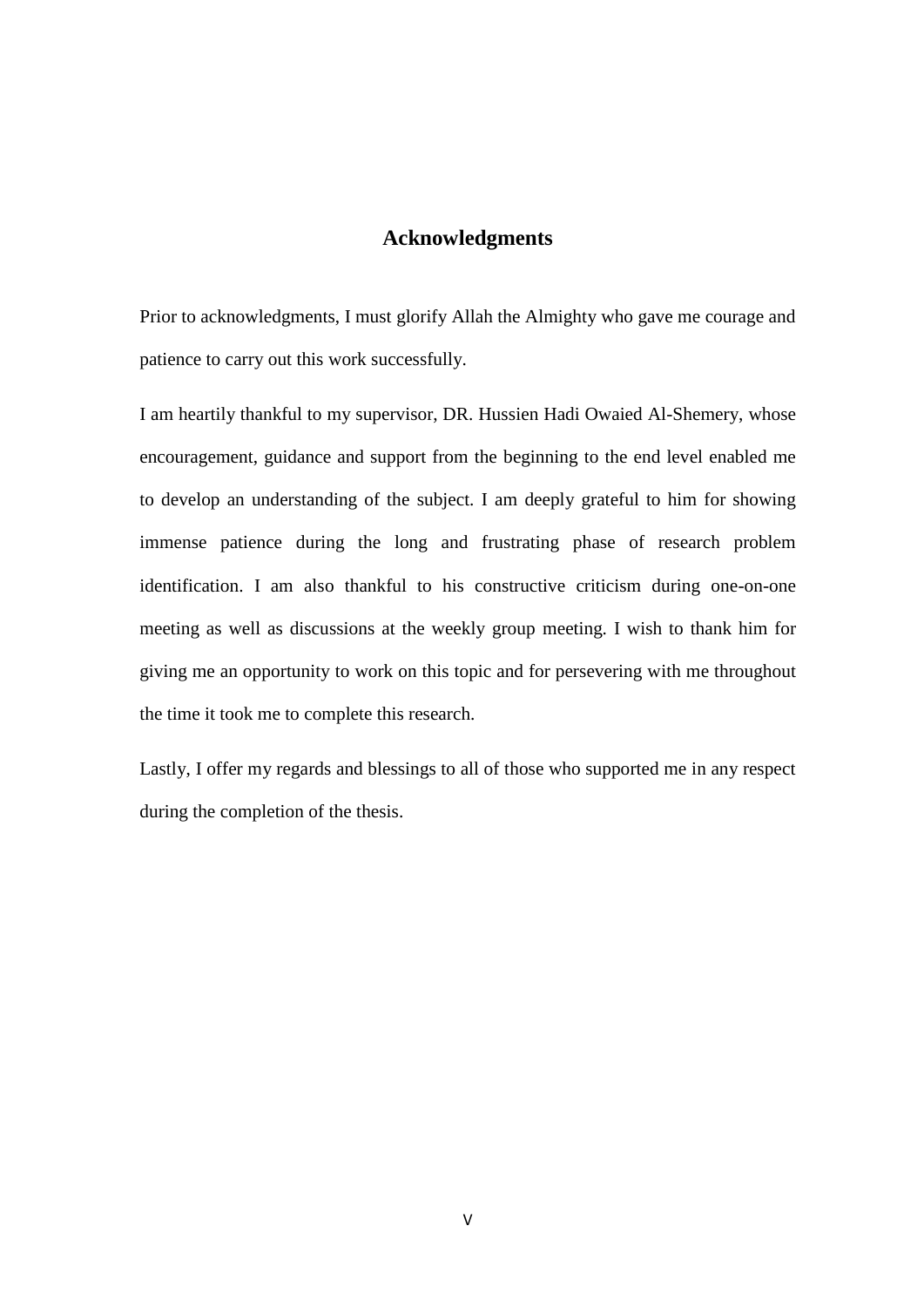# Table of contents

| 2.2 Literature survey related with Dynamic Workflow 16                |
|-----------------------------------------------------------------------|
| 2.3 Literature survey related with Integration and distribute         |
| 2.4 Literature survey related with Standardizations and Adaptation 19 |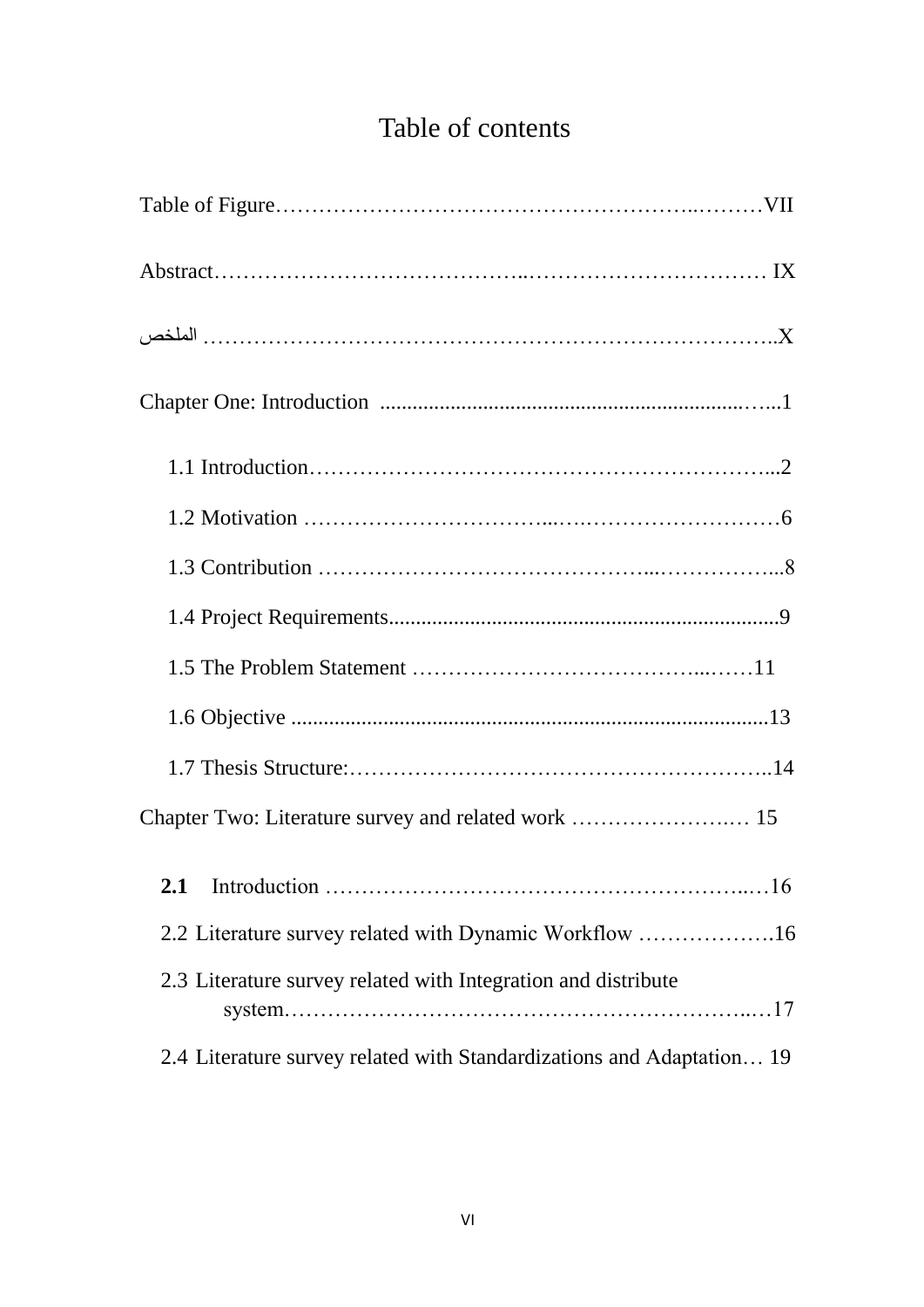| 3.2Workflow Process Definition Language (WPDL)24               |  |
|----------------------------------------------------------------|--|
|                                                                |  |
|                                                                |  |
|                                                                |  |
| Chapter Four: Proposed Model for Workflow Management system 28 |  |
|                                                                |  |
|                                                                |  |
|                                                                |  |
| A.                                                             |  |
| Generating Dynamic Process Form 34<br><b>B.</b>                |  |
| $\mathcal{C}$ .                                                |  |
|                                                                |  |
|                                                                |  |
|                                                                |  |
|                                                                |  |
|                                                                |  |
|                                                                |  |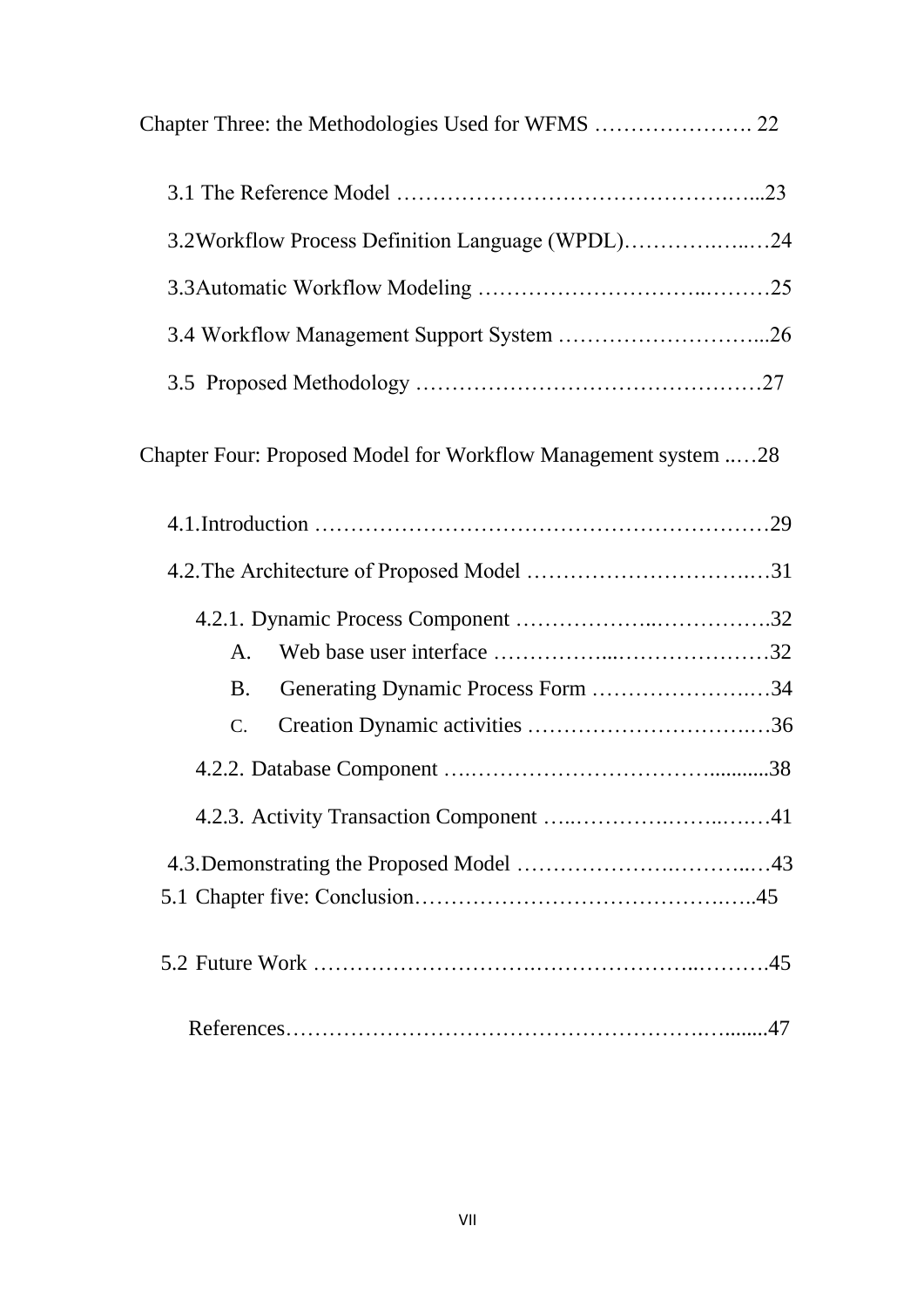## **Table of Figure:**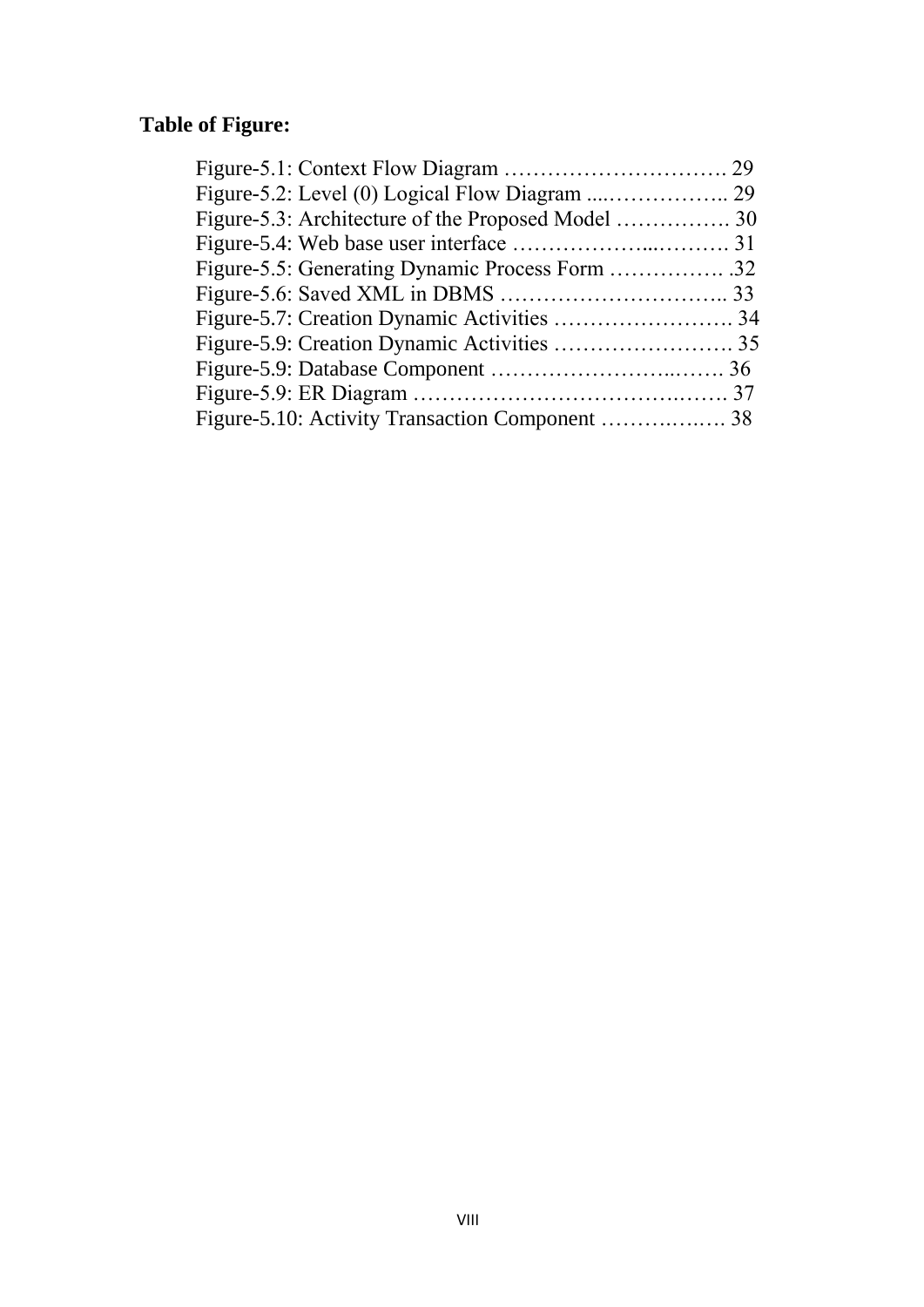#### **Abstract**

This thesis presents the proposed design a model for dynamic workflow management system. The main purpose for this research is to enhance the performance for information documents transfer between departments in large organizations and companies, thus the transfer will be a one copy transfer between the departments in order to satisfy the concept of E-Company or paperless.

The model consists of three components they are: dynamic process component, database component and activity transaction component. The proposed model is based on human behavior during accomplishing a certain task such as automation of business processes. The proposed model works through the interaction with users using the web base user interface in order to enable users using all the facilities provided by the web base user interface such as the user that can login to the system either through internet, intranet or extranet. The Database component initiates a connection between all components and Database that make use of ADO.Net. Through the dynamic activity creation processes, authorized person can assign the paths and users who are involved in any specific process and assign the flow sequence together with the date and time.

This model can make dynamic workflow engine that manages the entire life-cycle of electronic forms and the processes involved. The proposed model can facilitate the communications between the groups within an organization in efficient manner of movement of information in order to run their businesses effectively. The electronic form processing enables organizations to easily collect information through online mode and process the requests in accordance with predefined business procedures.

Therefore it will save the time and reduce the cost and effort. Applying the proposed model will enhance the information systems to be dynamic for transferring a huge of numbers documents through choosing the type of processes required between departments; then, the authorized person can draw the path and decide the users that are involved in these processes without programmer; so, the end user can do all processes within friendly user interface.

The enhancement of the proposed model in the future may be used in industry instating of concentrating in business; so in this case, the workflow can be called the production workflow. Also it can be used for the strategic information system.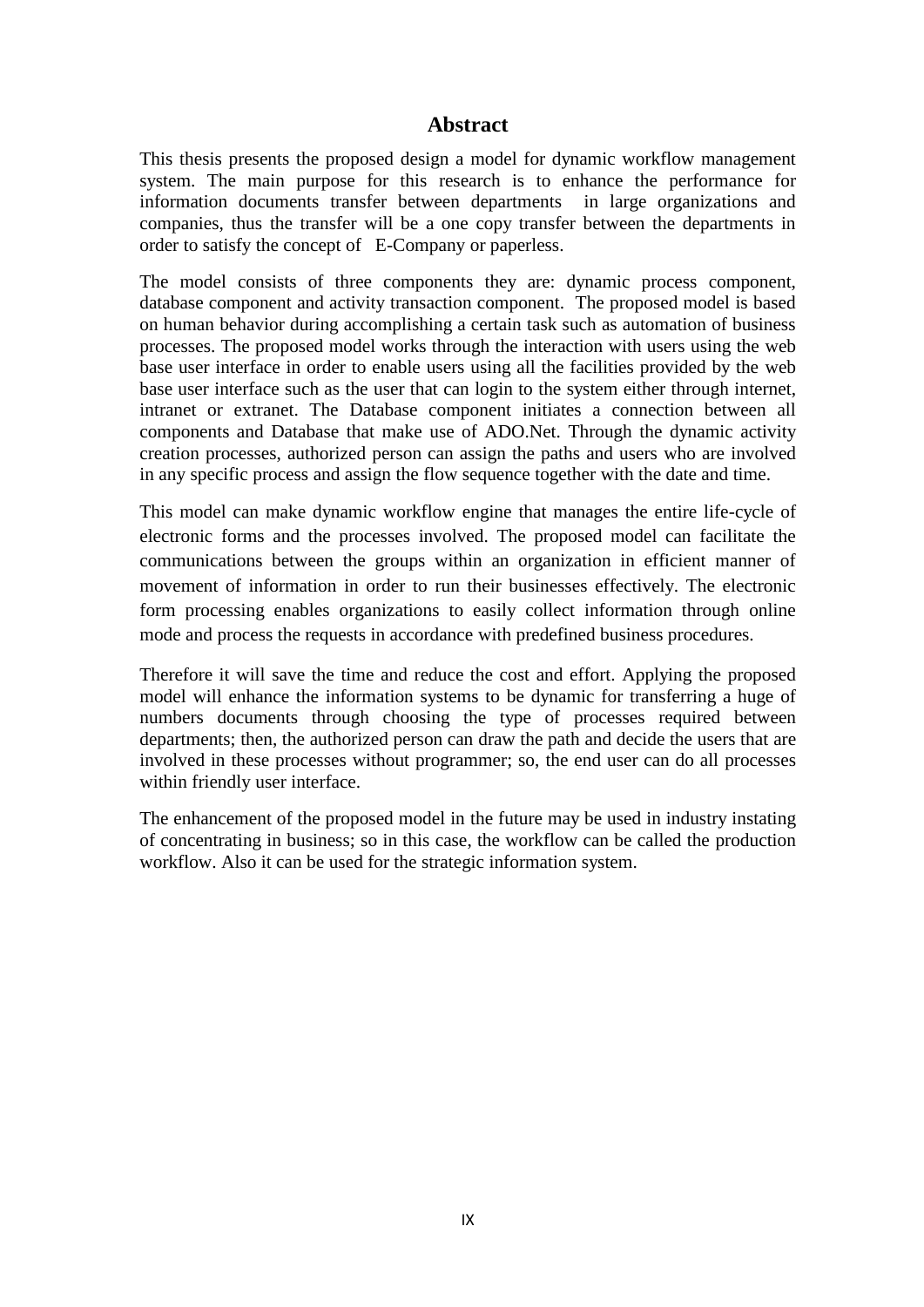#### الملخص

تعرض هذه الرسالة اقتراح تصميم نموذج ديناميكي لادارة تناقل وتدفق البيانات والهدف الرئيسي فى هذا البحث هو تحسين وزيادة فعالية تناقل المعلومات بين الدوائر في المَوْسسات والشركات كبير ة الحجم حيث يتم تناقل البيانات الالكتر و ني لتحقيق مفهوم الشر كة الالكتر و نية .

يتكون هذا النموذج من ثلاثة اقسام وهي نموذج ديناميكية عملية الوحدات ونموذج قاعدة البيانات ونموذج تناقل البيانات وحركتها . حيث يعتمد النموذج المقترح على كيفية السلوك البشري خلال انجاز ه للاعمال التي يقوم بها مثل اتمنة العمليات التجار ية ، حيث تتم المعالجة الور قية الالكتر ونية بجمع المعلومات وعمل الطلبات المراد الموافقة عليها بسهولة . ويمكن للمستخدم النهائي التفاعل مع هذا النموذج من خلال صفحات الويب وذلك بإدخال اسم الشخص وكلمة المرور ويمكن استخدام هذا النموذج على مختلف انواع الشبكات سواء اكانت ( ,Internet ,Intranet Extranet ) ، القسم الاخر من هذا النموذج هي قاعدة البيانات و هي وسيط بين كل اجراء النموذج ويتم التفاعل معها من خلال ADO.Net حيث يقوم الشخص المخول بالدخول على النظام ورسم الطريق الذي يجب ان تسير علية العملية والانتقال الى كل الاشخاص بحسب ما هو محدد من البداية ، كما ويضمن هذا النموذج نسهيل تواصل المعلومات بين افراد المنظمة بكل فاعلية وسرعة بالموقت والزمان المحددين .

هذا النموذج يقوم بإدارة تدفق سير العمليات من خلال تناقل النموذج الالكتروني ، ويقوم هذا النَّموذج بنسهيل الاتصال بين الافراد والجماعات داخل المنظمة بكل فاعلية ومن خلال النموذج الالكتروني ، حيث يتم جمع المعلومات مباشرة Online بحسب ترتيب التناقل والاجراءت والتسلسل الموجود علىي ارض الواقع .

وبتطبيق هذا النموذج يتوقع ان يقلل الوقت مما ينعكس ايجابيا على التكلفة وتقليلها ،ومن خلال الملاحظة لمحدودية الانظمة الحالية في المساعدة بعملية النّناقل الورقي الالكتروني تم اقتراح نموذج يقوم على فكرة ديناميكية التناقل الورقي حيث تبدأ العملية بقيام الشخص المخول بتحديد نوع العَملية المراد تناقلها ويقوم برسم الطريق لهذه العملية ويقوم بتحديد الاشخاص المعنيين لهذه العَملية بدون الحاجة لوجود شخص تقني( programmer) .وبناء على طريقة وكيفية تصميم هذا النَّموذج فإن المستخدم النهائي يستطيع القيام بأي عملية بكل سهولة وبدون اي تعقيد خاصنة وانه يقدم مرونة في التعامل مع المستخدم الذهائي .

من الممكن ان يزداد استخدام النموذج المقترح في المستقبل بتركيز استخدامة في مجالات الصناعية بدلا من التركيز ِ فقط على استخدامة المجالات التجار ية لهذا اصبح بالإمكان من تسمية عَمَلية تدفق البيانات بتدفق العمليات والبيات الانتاجية والتي سوف تستخدم في عملية رسم استر اتبجبات المؤسسة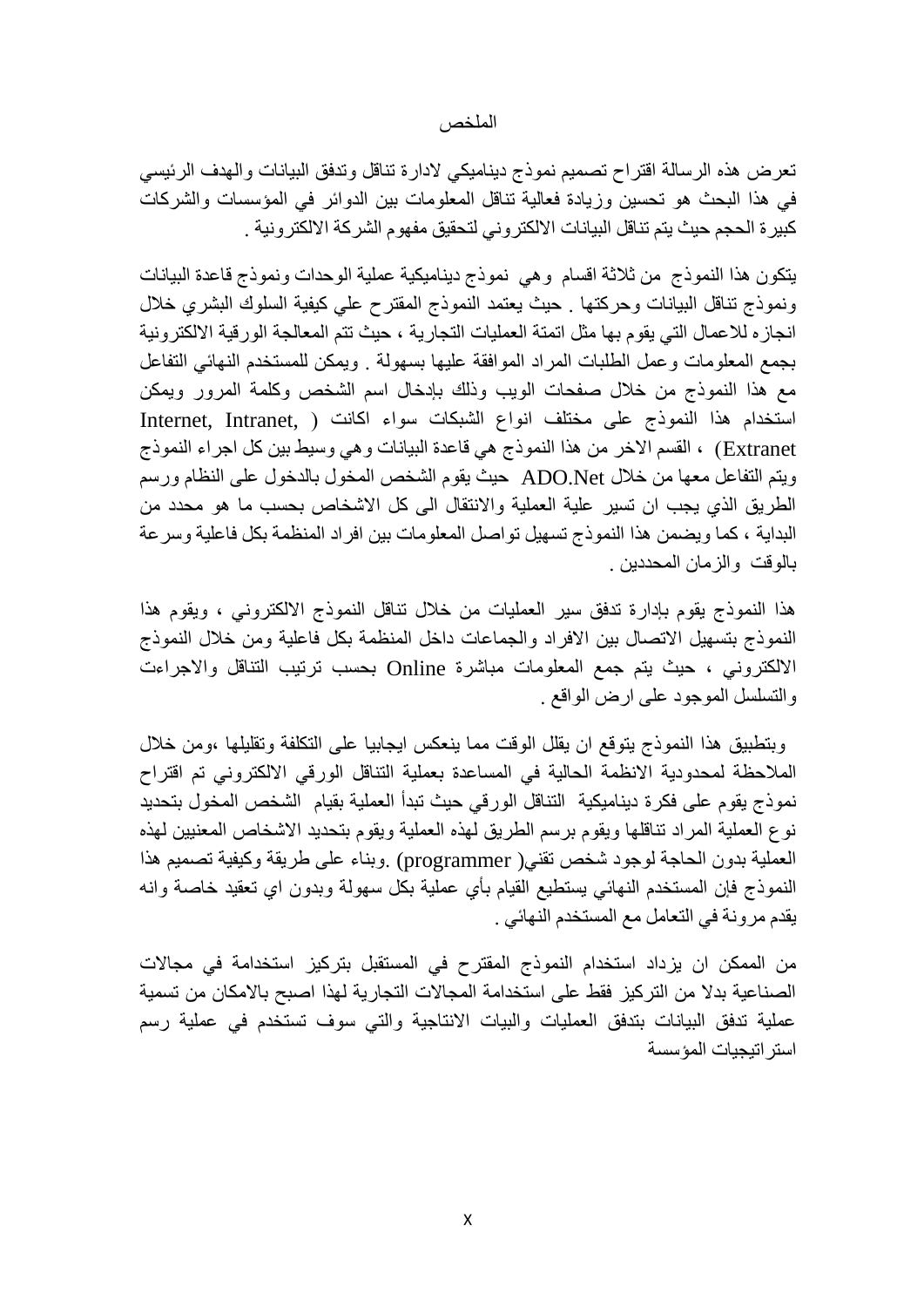# Chapter One

# Introduction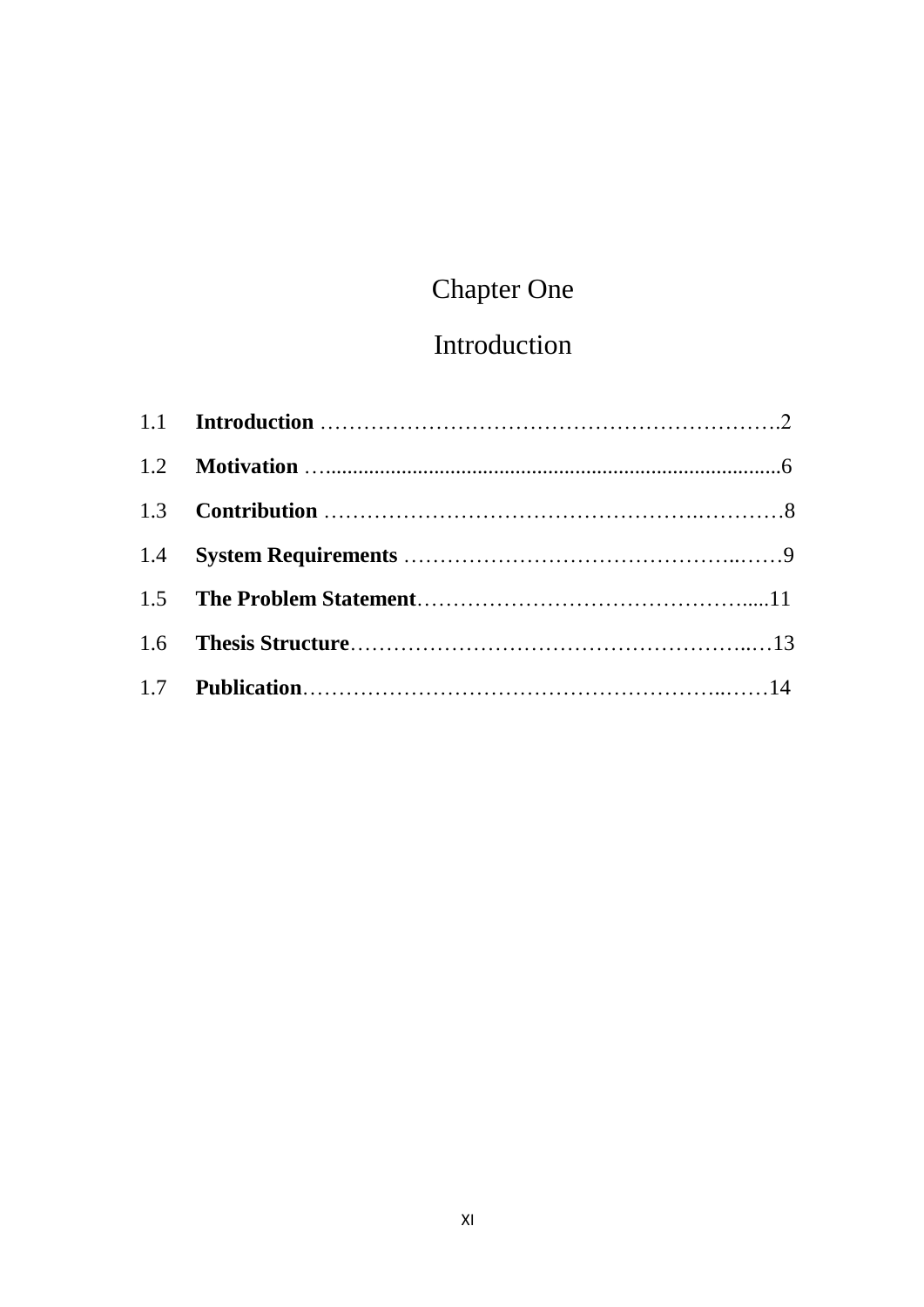### **1.1 Introduction**

 In this century, the application of infrastructure of Information Technology becomes very important; most of the enterprises and organizations willing to improve their businesses through the new philosophy of business reengineering. The processing of information in any organizations required some tools to cope with reengineering their businesses such as using automation of their existing processes and reacting quickly to the changes in the business environment.

Usually, the communications between the groups within an organization depend on the efficient movement of information in order to run their businesses effectively. The automation of business processes, in whole or parts, where documents, information or tasks are passed from one participant to another to be processed, according to a set of procedural rules called "Workflow" (Nourah 2007). Workflow can be described simply as the movement of documents and tasks through a Business process. In other words, it can be a sequential progression of work activities or a complex set of processes each taking place concurrently, eventually impacting each other according to a set of rules, routes and roles (Marco 2002).

There are many definitions of Workflow such as the numbers of process-modeling techniques which are available to define the detailed routing and processing requirements of a typical workflow. Also, there is another description for workflow; it is the automation of business processes, in whole or part, during which documents, information or tasks are passed from one participant to another for actions, according to a set of predefined procedural rules because business information moves quickly and the manual collection of data can lead to reduced productivity and costly delays (Buffy Schnurbusch 2009).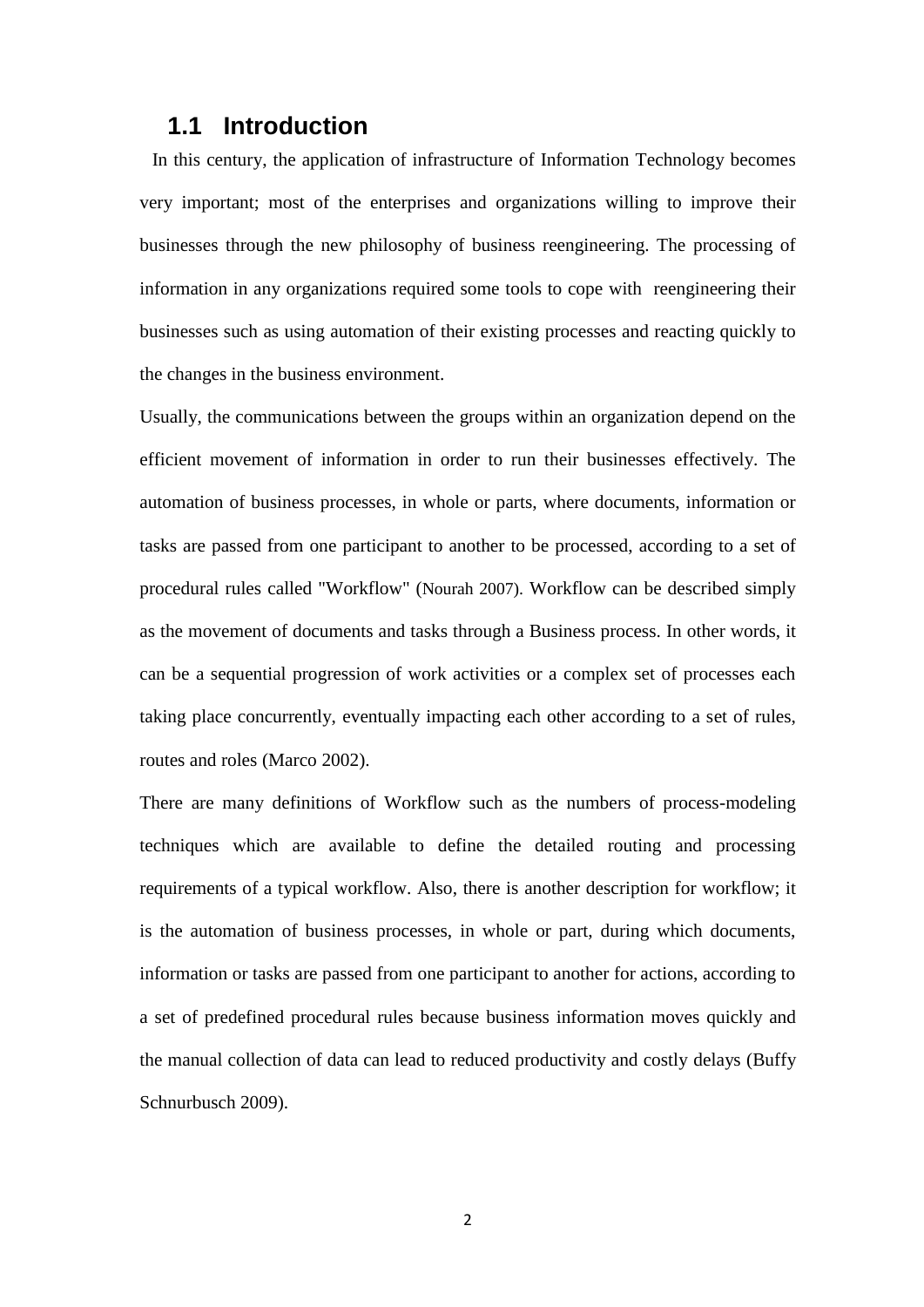Workflow provides easy, flexible and integrated of any application software solutions for organizations virtually, thereby enabling dramatic improvements in productivity, accountability and compliance. The term workflow is used in computer programming to capture and develop human-to-machine interaction.

Usually, the most available application of Workflow is tightly integrated with Microsoft products such as Microsoft Office Share Point® Server 2007, Microsoft Office InfoPath® 2007, Microsoft Office Outlook® 2007, Microsoft BizTalk® Server 2006 and the Microsoft .NET Framework 3.0; so, users can manage individual work tasks within familiar Microsoft programs (Microsoft 2009).

The Workflow can also provide organizations with the facilities of enhanced capabilities for developing, deploying and managing automation business processes in the industry sector (Captaris 2009). Workflow provides secure and efficient user experience with roles assignments, task list enhancements for the windows and the web user. In addition, key performance indicators are viewable and manageable in the task list and the custom workstation presentations (faxsolutions. opentext 2009). In the Microsoft operating system environment, Workflow is a solution for adding business process management to Microsoft environments, offering benefits to each group of users, including information workers, software designers, business managers, and systems administrators. Workflow gets the work done without restricting the information worker; Workflow solutions allow for a variety of client deployments windows, Web and wireless and Workflow provides systems administrators with all of the tools needed for easy deployment and management. Electronic forms processing enable organizations to easily collect information through online forms and process the requests in accordance with predefined business procedures.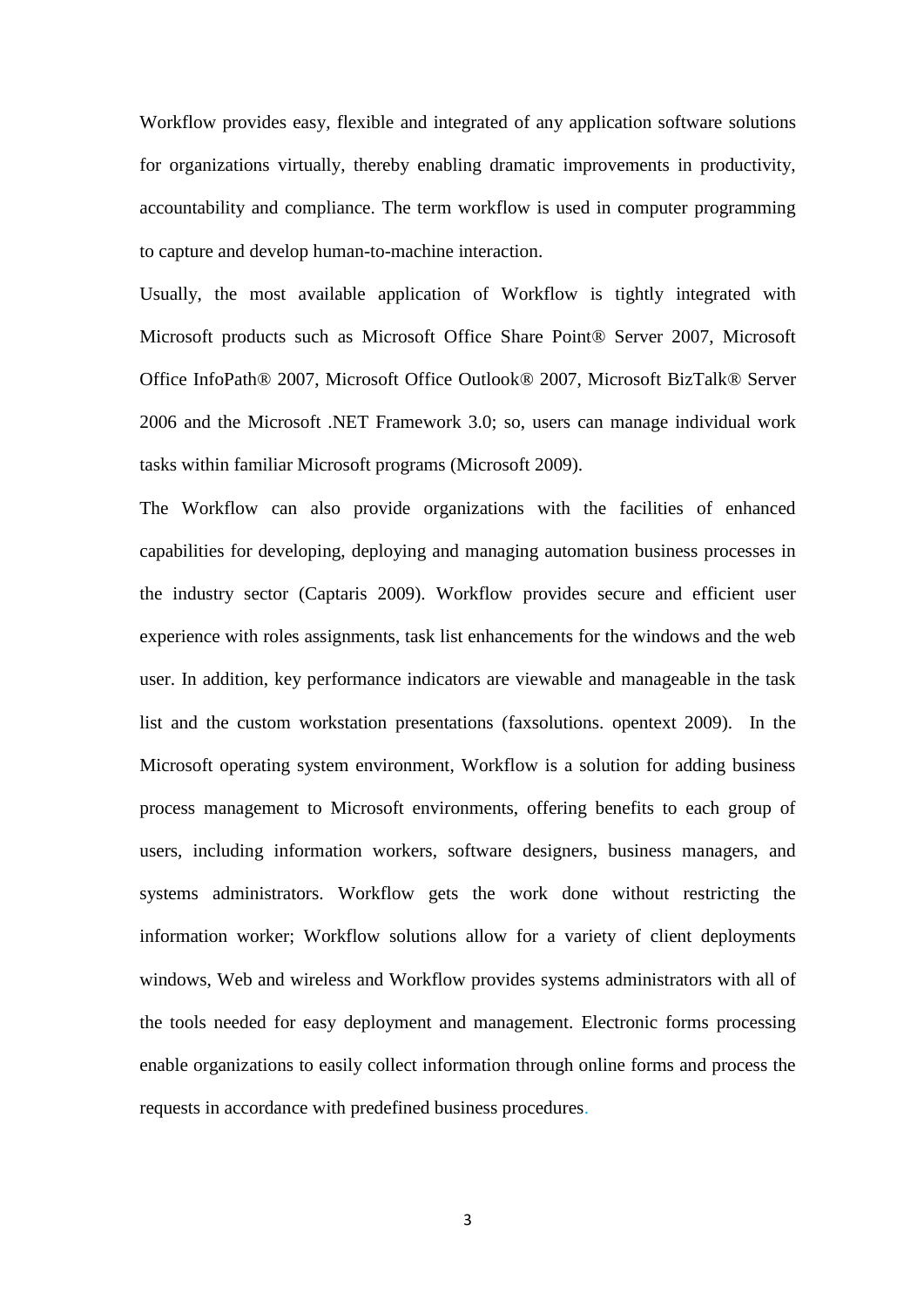Electronic forms processing enable organizations to easily collect information through online forms and process the requests in accordance with predefined business procedures. It eliminates the need for data entry workers keying in data from paper forms and operators no longer need to decipher handwriting.

The proposed solution is the management of the entire lifecycle of forms and the processes involved which is called Workflow Management System (WFMS). Therefore, the Workflow Management System can be defined as a system allows organizations to define and control the various Activities associated with a business process. In addition, many management systems also allow a business the opportunity to measure and analyze the execution of the process so that continuous improvement can be made. In order to improve the capability to respond dynamically to process changes, dynamic workflow model base on flexible activities and historical information have been introduced (Peng Li & Yuyue De 2009).

In early 90s, increasing number of workflow applications specified two new important requirements for WFMS, namely integration with existing applications/services and cooperation among different WFMS (Mariusz 2005). The first Application integration is a major trend in information technology today. Three of the major trends in information technology today are the Web, enterprise software packages, and application integration. The Web provides an environment that can link a company's customers, suppliers, partners, and its internal users. Enterprise software packages offer an integrated environment to support business processes across the functional divisions in organizations. Some packages, like Enterprise Resource Planning (ERP), for example, SAP R/3 and BaanERP, manage back-office requirements, while other packages provide front-office capabilities, e.g. customer services. Common to web base user interfaces as well as enterprise software packages is the need for application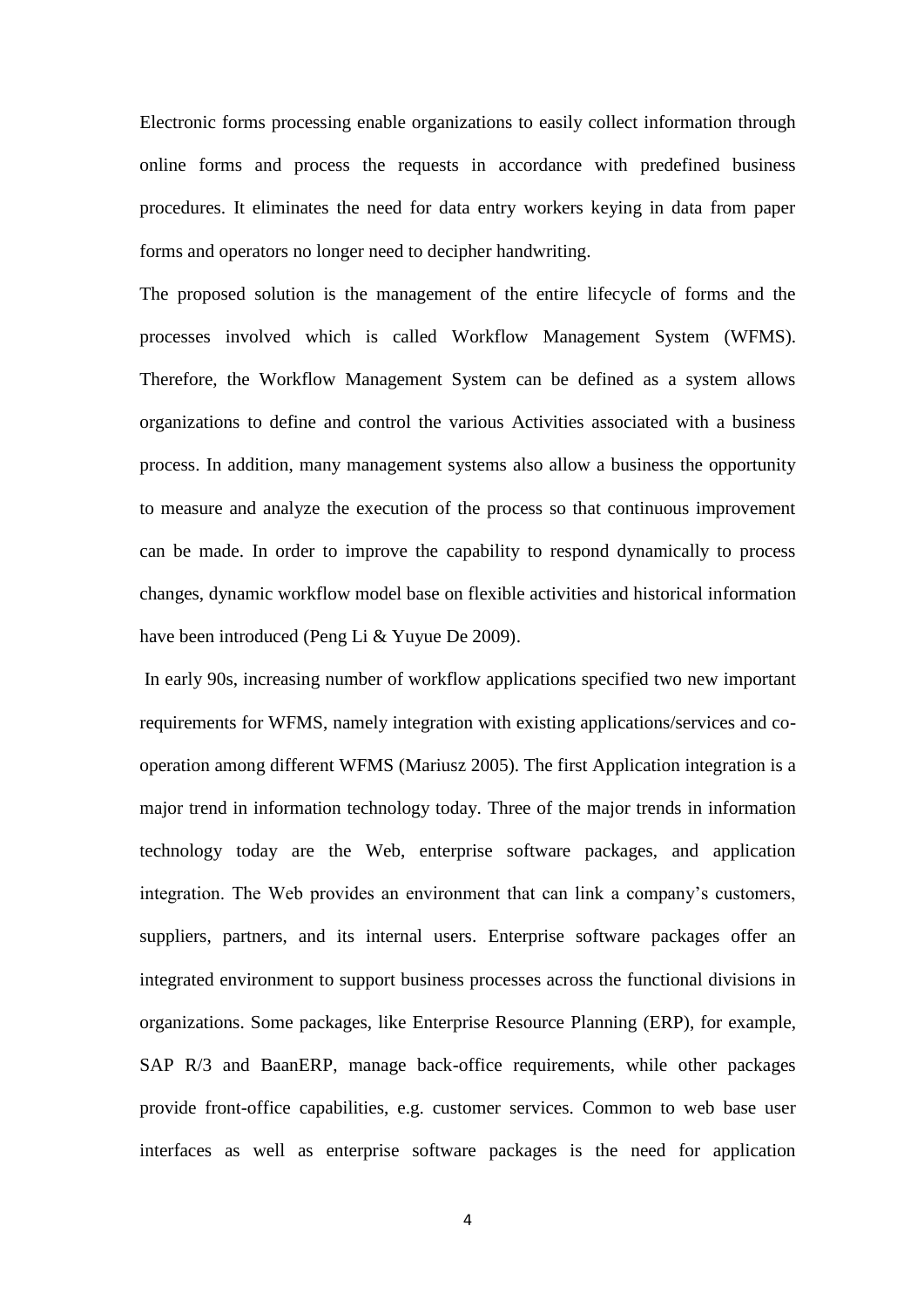integration. Application integration is required to connect front office systems with back office systems to transfer business processes to the Web, and to create extended supply chains involving customers, partners and suppliers. Application integration is also needed for wrapping legacy systems and for migrating to new environments. The demand for application integration is also fuelled by the move to process orientation in many organizations. Traditionally, organizations have been functionally divided, i.e. companies have been separated into departments such as market, production, and service. However, the functional organization has been shown to have a number of weaknesses. In particular, it requires a huge administration to handle issues crossing functional borders, and considerable resources are allocated to tasks that do not create value. In order to overcome the problems of a functional organization, companies have been concentrating on business processes, i. e. the set of related activities that create value for the customers. These processes cross the related activities that create value for the customers. These processes cross the internal borders of an organization and also sometimes the external borders to other organizations (Paul & Erik 2000). The second is co-operation among different WFMS framework, the purpose of a cooperative framework for inter-organizational workflow systems. The framework consists of an inter-workflow meta-model, CA-PLAN (Cooperative Agent flow Process LANguage), and a prototype system based on Agent flow, a system developed in our laboratory. The cooperation mechanism between WFMSs in CA-PLAN is modeled as a Remote Call Process (RCP) paradigm.

A Process service is a mechanism that defines a process to participate in an interorganizational process among different WFMSs and specifies the associated arguments in and out. A Remote Process is a proxy mechanism that refers to a process service on another WFMS. RCP provides the mechanism by which the process service and the

5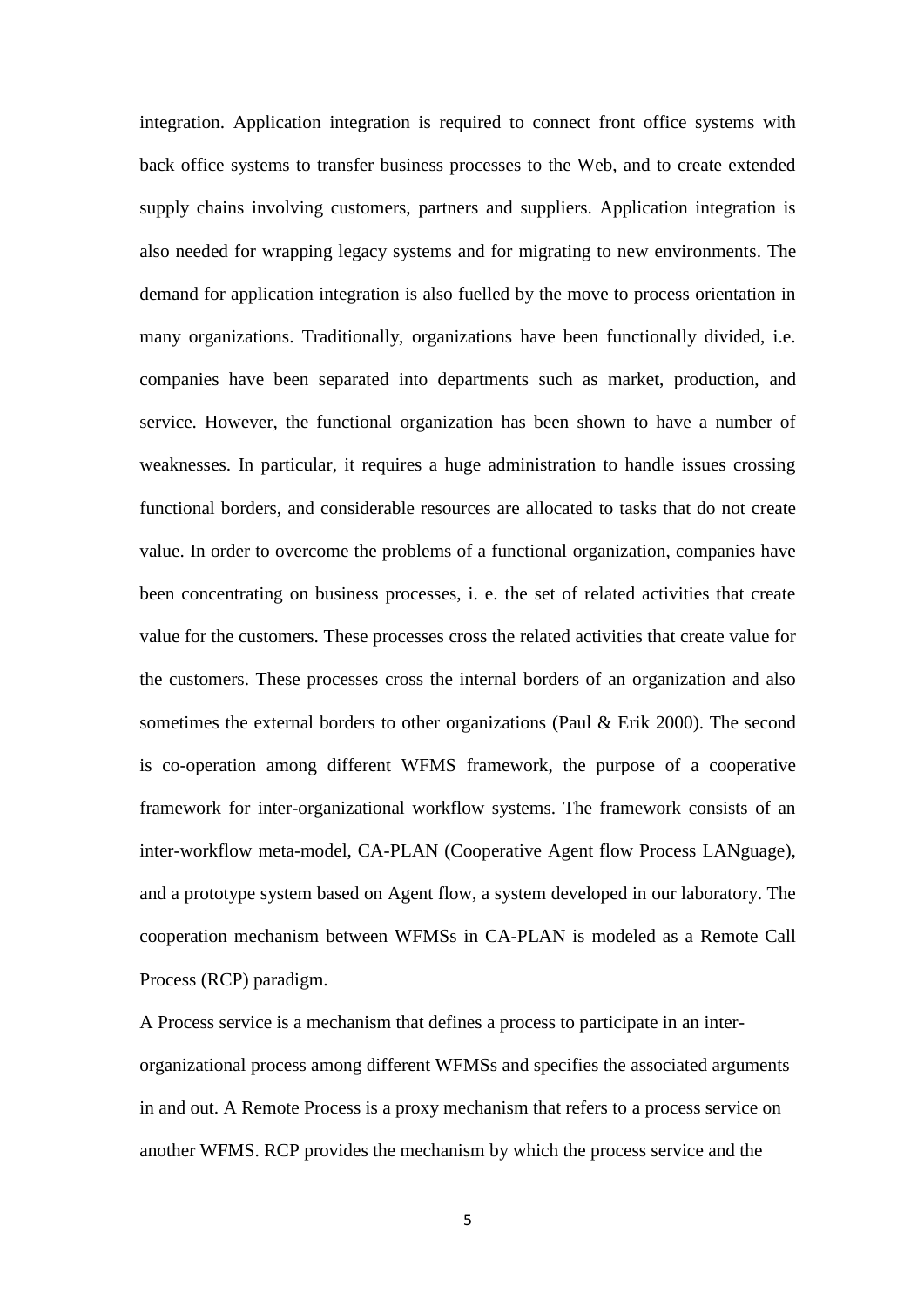remote process communicate and pass information back and forth and process monitor mechanism. The mechanism, also allowing dynamic changes and reconfiguration, can adapt dynamic and competitive business environment. Through RCP, the cooperative process across organizations becomes simple, faster, and flexible.

### **1.2 Motivation**

Despite many advantages resulting from the application of the WFMS, but observed, there are many limitations of using the WFMS. One of these many limitations is the assumption of the business processes that do not change frequently during their execution. In reality, the nature of the processes needs to adapt the dynamic changes in workflow environment (i.e. resources, data and applications) as well as workflow itself. For example, the head of a department would like to select a person who will process a given claim. This selection should be done dynamically from the list of all employees in this department (Jorge Cardoso et al 2002).

Flexible workflow processes are also considered together with shared knowledge and continuous process improvement as a crucial element of so-called knowledge era (Moore 2000). An approach to increase processes adaptability is to make their definition more flexible. In this context, flexible means that it is possible to express within a workflow process definition complex dynamic requirements that depend on process execution history as well as current organizational and application data. There are many advantages for using this model according to the facing problem in current situation, these are:

1. Increase the employee's productivity by simplifying everyday business activities. Through the use of out-of-the-box workflows for initiating, tracking, and reporting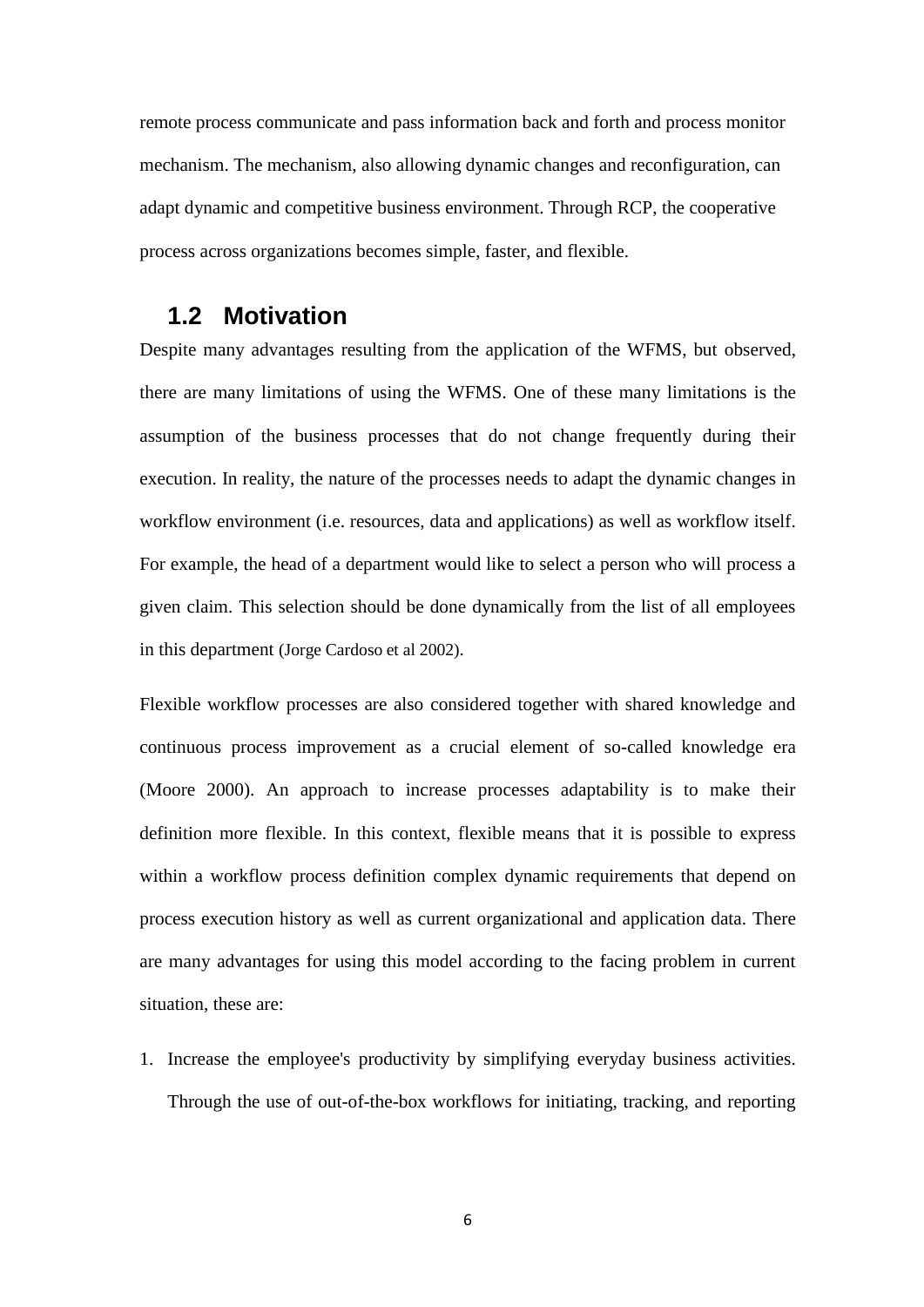common business activities such as document review and approval, issue tracking and signature collection and can complete these activities without any coding.

- 2. Satisfy the regulatory requirements through comprehensive control over content by specifying security settings, storage policies, auditing policies, and expiration actions for business records in accordance with compliance regulations, you can help ensure your sensitive business information can be controlled and managed effectively. And you can reduce litigation risk for your organization.
- 3. Managing multilingual content is simplified through new document library templates that are specifically designed to maintain a relationship between the original version and different translations of a document; therefore , effectively manage and repurpose content to gain increased business value. Since the users and content's author can create and submit content for approval or scheduled deployment to intranet or Internet sites in order to Connect the employees with available information and expertise.
- 4. Collaboration and shared information: This technology is inherently relies on a sharing the WFMS between all departments of the organization in which information can be created and used by all the members of a particular group.
- 5. Minimize the time and cost for the high frequency processes in organization, for example, (people Signature, Packaging Approval in industry pharmaceutical, other).
- 6. Improve performance for the employees in organization through the use of information technology facilities such as Internet Explorer, Electronic Resource Planning (ERP), Document Management Systems, and there are many others.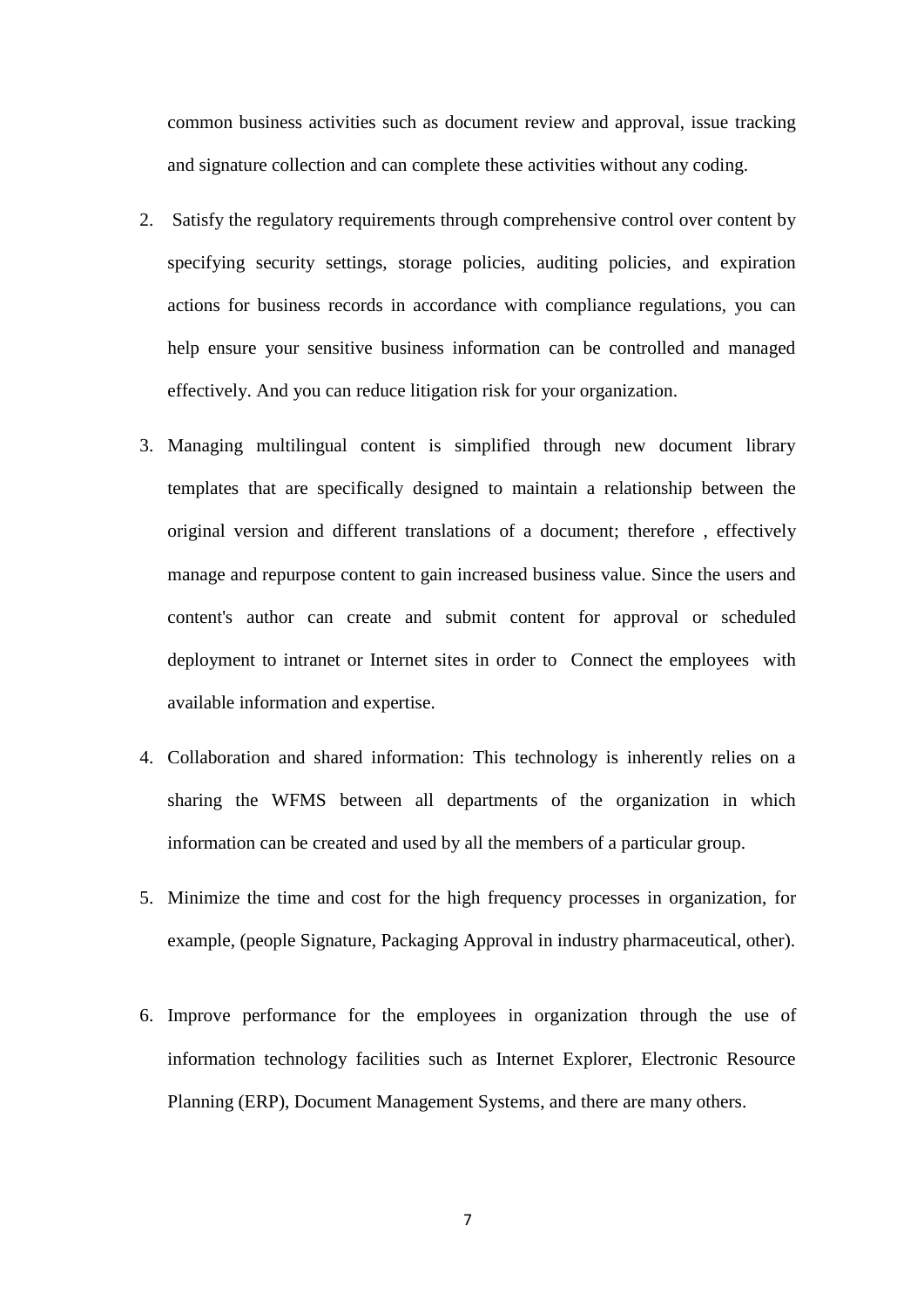### **1.3 Contribution**

The WFMS solution consistently generates outstanding results, especially, when using dynamic processes and dynamic activities because there is much inherent inefficiency in the current Business Processes Management systems (BPM), particularly, those with a large amount of data and information processed manually. The benefits of using the proposed WFMS model with the dynamic processes and dynamic activities,

- 1. Efficiency: Usually the main resources of computer system are the space presented as the main memory, the time presented as the processor time, and communication presented as the I/O devices. Therefore, the WFMS will not be made wasteful use of the computer system resources and the employees will be more productive with the minimum use of computer system's resources.
- 2. Usability: The system will be usable through the user interface as user friendly and easy used. This means the use will not spend complex effort; so, the user interface has an appropriate forms and adequate documentations.
- 3. Customer Satisfaction: The system will be accepted by the users for which it was designed. This means it must be understandable, usable and compatible with other systems.
- 4. Maintainability: Software should be written in such a way that it may evolve to meet the customers, changing needs. This is a critical attribute because software change is an inevitable consequence of a changing business environment.

In order to be ensure about this contribution can be used a questionnaire after the implementation of the proposed model.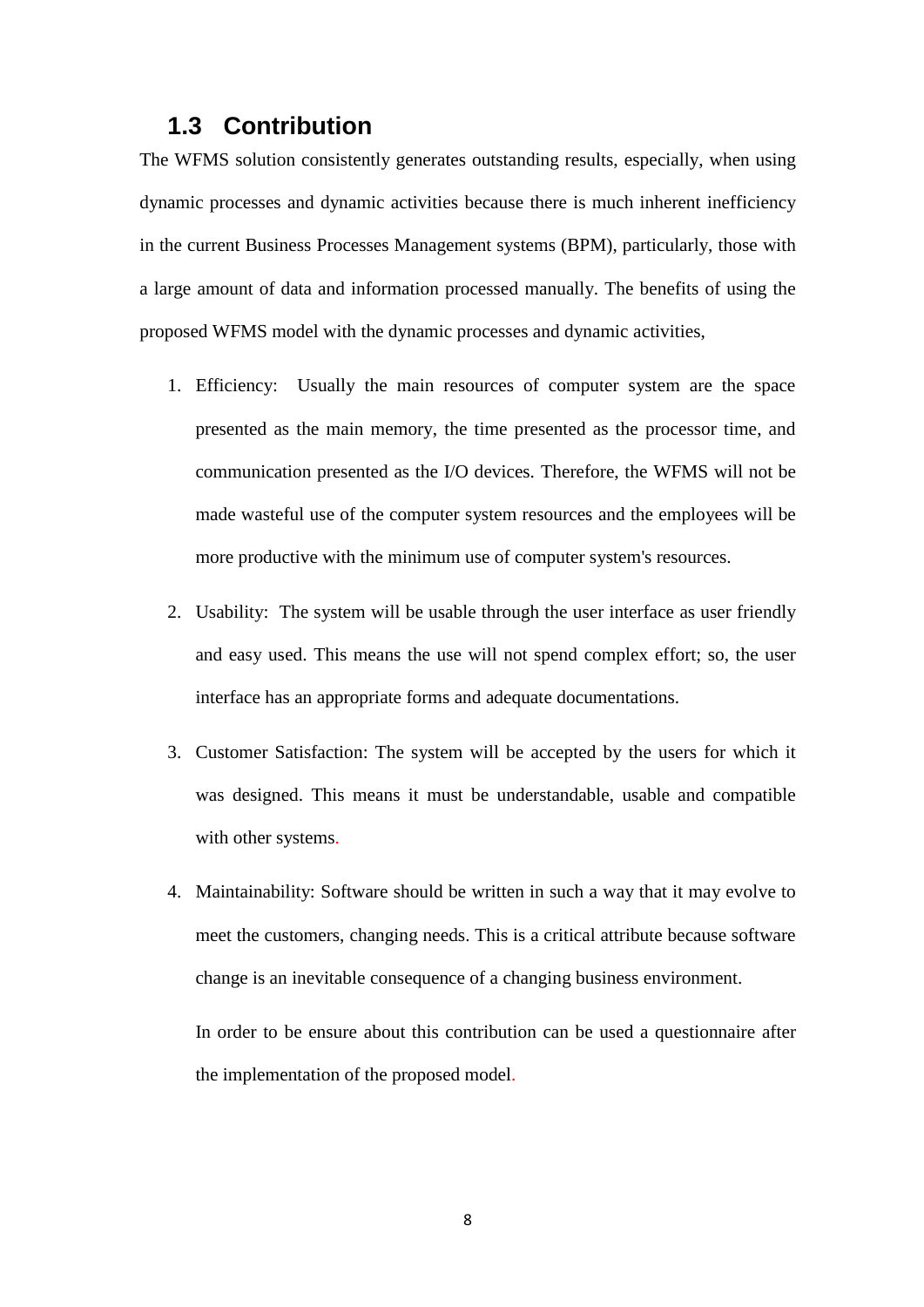### **1.4 Project Requirements**

In this project, the minimum requirements of the hardware and software used can be in two groups; these are the hardware requirements and the software requirements. The software requirement consists of the following.

- ASP.NET is a set of Web development tools offered by Microsoft. Programs like Visual Studio [.NET](http://www.fileinfo.com/extension/net) and Visual Web Developer allow Web developers to create dynamic websites using a visual interface. Of course, programmers can write their own code and [scripts](http://www.techterms.com/definition/script) and incorporate it into ASP.NET websites as well. Though it often seen as a successor to Microsoft's [ASP](http://www.techterms.com/definition/asp) programming technology, ASP.NET also supports Visual Basic.NET, JScript [.NET](http://www.fileinfo.com/extension/net) and opensource languages like Python and Perl. ASP.NET is built on the [.NET](http://www.fileinfo.com/extension/net) framework, which provides an application program interface [\(API\)](http://www.techterms.com/definition/api) for software programmers. The [.NET](http://www.fileinfo.com/extension/net) development tools can be used to create applications for both the Windows operating system and the Web. Programs like Visual Studio [.NET](http://www.fileinfo.com/extension/net) provide a visual interface for developers to create their applications, which makes [.NET](http://www.fileinfo.com/extension/net) a reasonable choice for designing Web-based interfaces as well. In order for an ASP.NET website to function correctly, it must be published to a Web server that supports ASP.NET applications. Microsoft's Internet Information Services (IIS) Web server is by far the most common platform for ASP.NET websites. While there are some open-source options available for Linux-based systems, these alternatives often provide less than full support for ASP.NET applications
- ADO.NET: is a set of classes that expose data access services for .NET Framework programmers. ADO.NET provides a rich set of components for creating distributed, data-sharing applications. It is an integral part of the .NET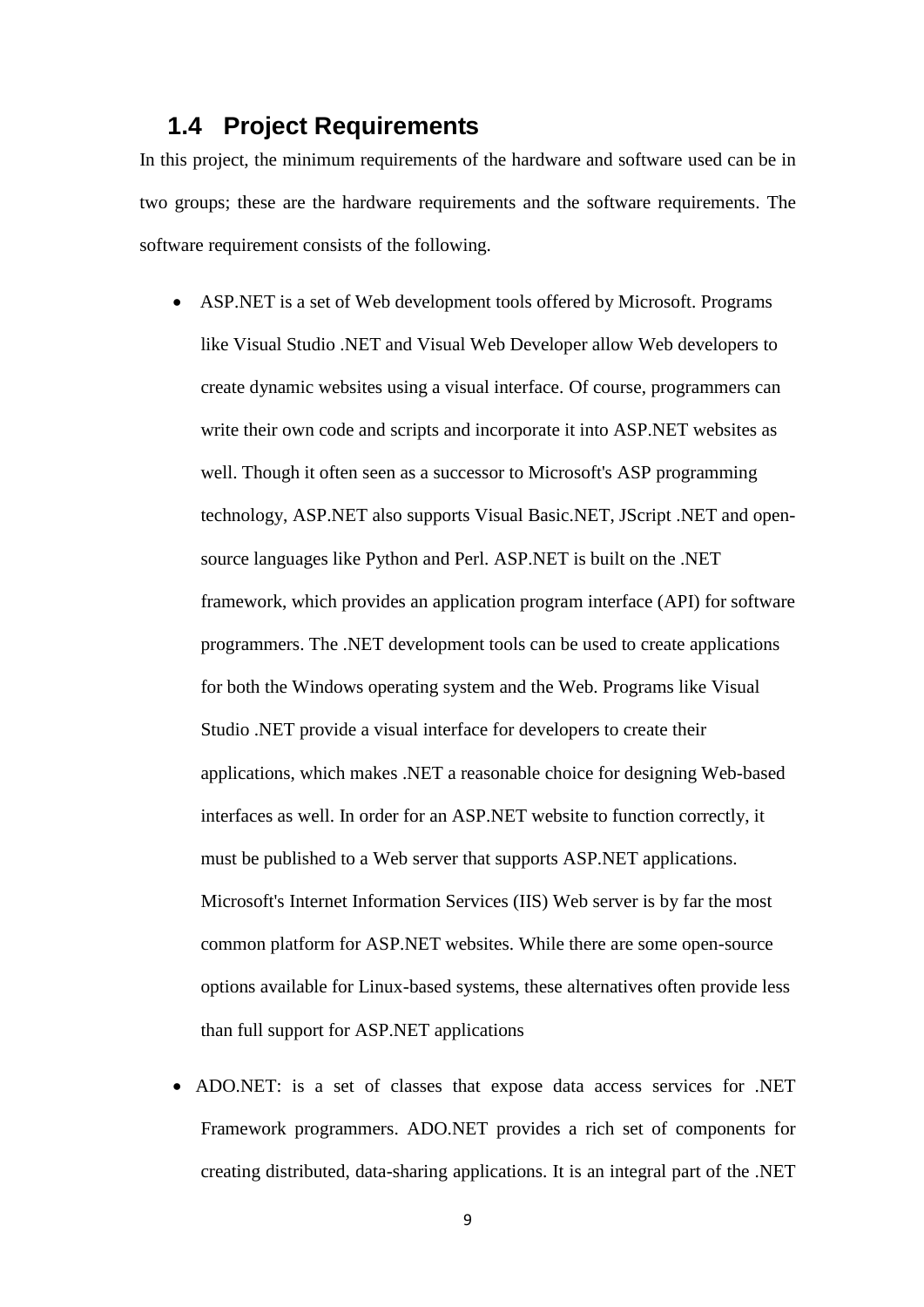Framework, providing access to relational, XML, and application data. ADO.NET supports a variety of development needs, including the creation of front-end database clients and middle-tier business objects used by applications, tools, languages, or Internet browsers.

- DBMS using SQL server 2005: SQL (Structured Query Language) is a largely standardized language for accessing relational databases. It can be divided into three areas:
- Data Manipulation Language (DML): Statements for reading and changing data in database tables.
- Data Definition Language (DDL): Statements for creating and administering database tables.
- Data Control Language (DCL): is used for securing databases , DCL does this by providing two main SQL commands, GRANT and REVOKE GRANT is to allow certain users access to particular parts of a database. Adversely, REVOKE, Specifically denies user access to particular parts of a database. (msdn.microsoft 2009).

The minimum hardware requirements are presented in table-1; usually , the basic requirement is a server with the following specifications according to the work environment based on the number of users in the organization (ERP Company) and the application software required for running the business of the organization.

Table-1 the minimum hardware requirements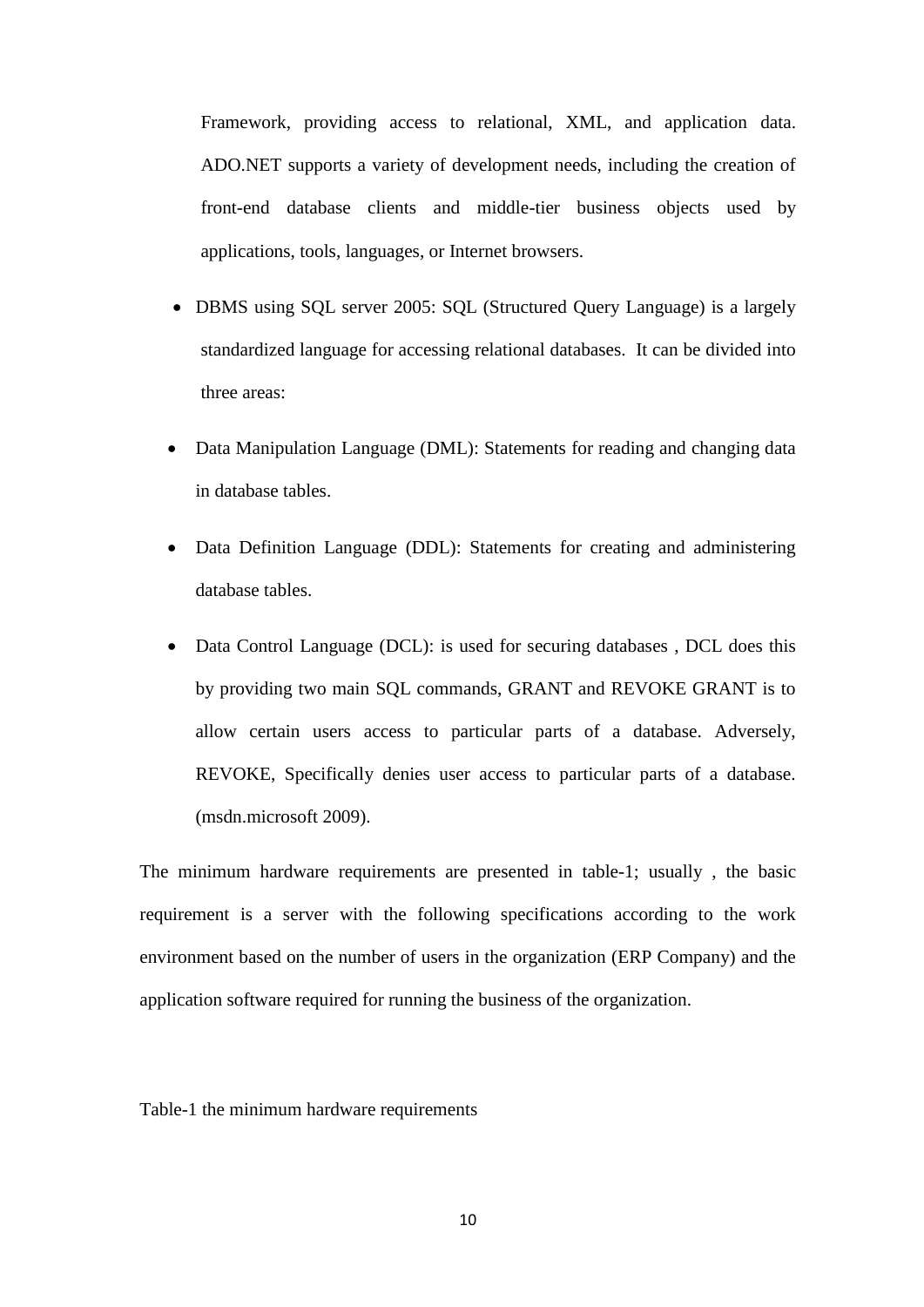| Component                     | Requirement                                                                                                        | Recommendation                                                                                                   |  |
|-------------------------------|--------------------------------------------------------------------------------------------------------------------|------------------------------------------------------------------------------------------------------------------|--|
| Processor                     | 133-megahertz (MHz) or higher<br>processor                                                                         | 733-MHz or higher processor                                                                                      |  |
| Operating<br>system           | Windows 2000<br>Microsoft<br>Server,<br>Windows 2000 Advanced Server,<br>or                                        |                                                                                                                  |  |
|                               | Windows 2000 Datacenter Server with                                                                                |                                                                                                                  |  |
|                               | SP3 or later Windows Server 2003 R2,                                                                               |                                                                                                                  |  |
|                               | Windows Server 2003, Standard Edition;                                                                             |                                                                                                                  |  |
|                               | Windows<br>Server<br>2003,<br>Enterprise                                                                           |                                                                                                                  |  |
|                               | Edition; or Windows Server 2003                                                                                    | <b>Windows Server 2003</b>                                                                                       |  |
| Memory                        | 256 megabytes (MB) of RAM                                                                                          | 512 MB of RAM                                                                                                    |  |
| Available hard-<br>disk space | 500 MB on the hard disk where you<br>install Exchange Server 2003                                                  | 500 MB on the hard disk where<br>install<br>Exchange<br>you<br>Server <sub>2003</sub>                            |  |
|                               | 200 MB on the system drive                                                                                         | 200 MB on the system drive                                                                                       |  |
| Display                       | VGA or higher resolution monitor                                                                                   | <b>VGA</b><br>higher<br>resolution<br><b>or</b><br>monitor                                                       |  |
| Input device                  | Microsoft Mouse or compatible input<br>device                                                                      | Microsoft Mouse or compatible<br>input device                                                                    |  |
| File format                   | Disk partitions must be formatted for the<br>NTFS file system, not the file allocation<br>table (FAT) file system. | Disk<br>partitions<br>be<br>must<br>formatted for the<br><b>NTFS</b><br>file<br>system, not the FAT file system. |  |

### **1.5 The Problem Statement**

Usually in the study and research for any problem, the first step is the definitions of the associated problems in the field concern. There are many problems related with the WFMS, these are:

1. The workflow adaptability and standardizations: The efficiently movement of information within an organization usually depends on the adaptability of workflow and standardizations used to run their businesses effectively. Inefficient movement of information and manual collection of data lead to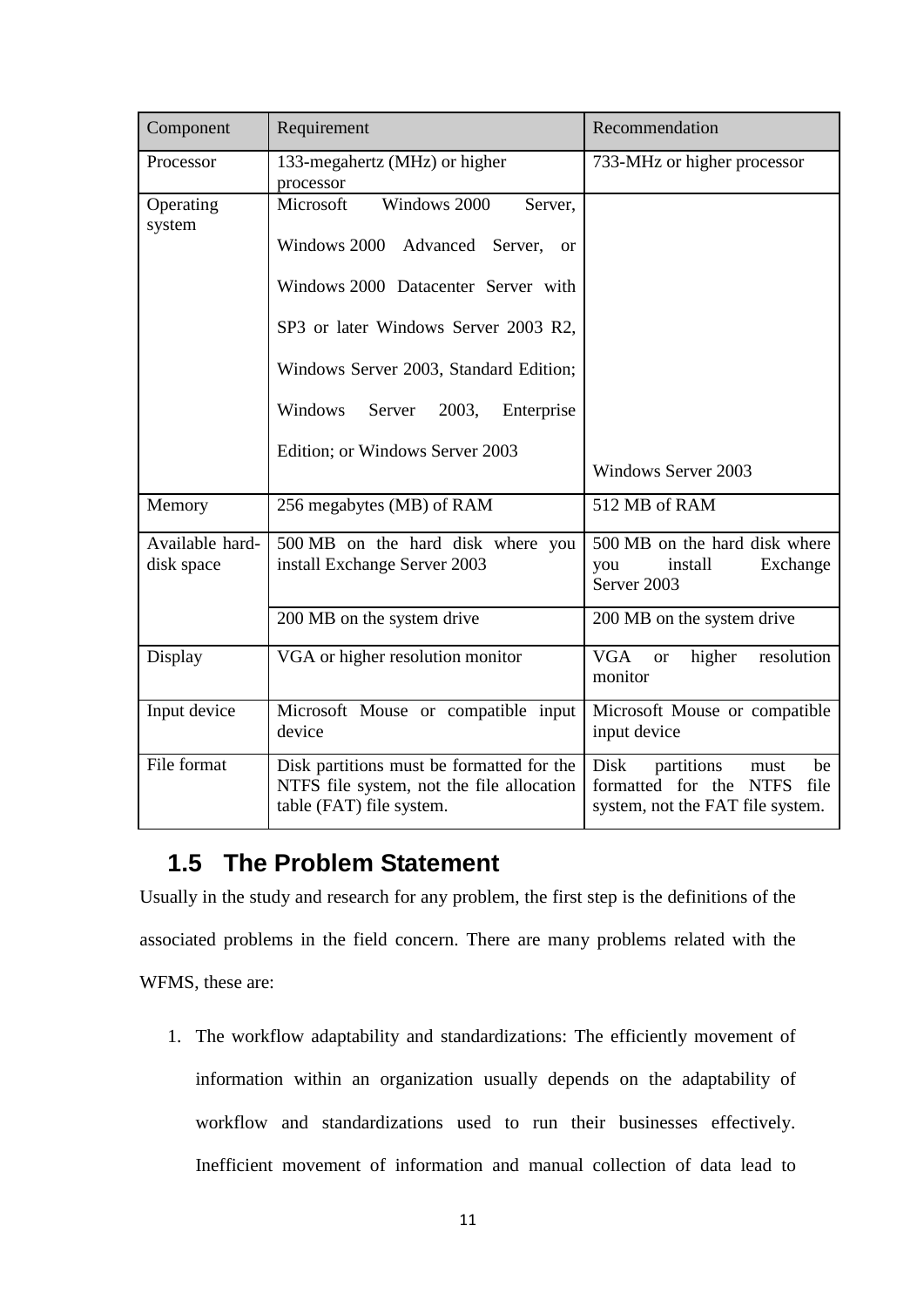reduction in productivity and costly delays. To optimize the processing of information in an organization, the organization needs a Model to efficiently automate its existing processes and react quickly to changes in the environment.

- 2. Static form and application: this is Restricted for the end user because when we need to make any change for this form, we must refer to the programmer to insert or drop any component; to solve this problem, we will propose dynamic form and application and allow to the end user to use the form and application by more flexible; this is the first step to apply the dynamic workflow engine.
- 3. Static activity: if we refer to introduction, we can define the activity which is a road and path that all processes will move through it from starting the process till reaching the end user; but, the obvious problem in this point is the activities that are deployed by programmer; and it is used in specific aims, which means we can't use that process in general.
- 4. Static rules: the rules are business logic issues that made by XML language. The rule can develop the activity; but, it can program for once. The rule is reflecting to the activity from the engine side; in this thesis, we will discuss how the user can make dynamic activity then reflect it to become a dynamic rule.

Therefore, it requires specific functionalities such as resilience, sophisticated exception handling mechanisms, fault-tolerance and user interactions that need particular attention. Shadowing workflows that complement the usual abstract-concrete workflow Implementations and event-based exception handling mechanisms are required to support these functionalities, which require several components for their effective implementation.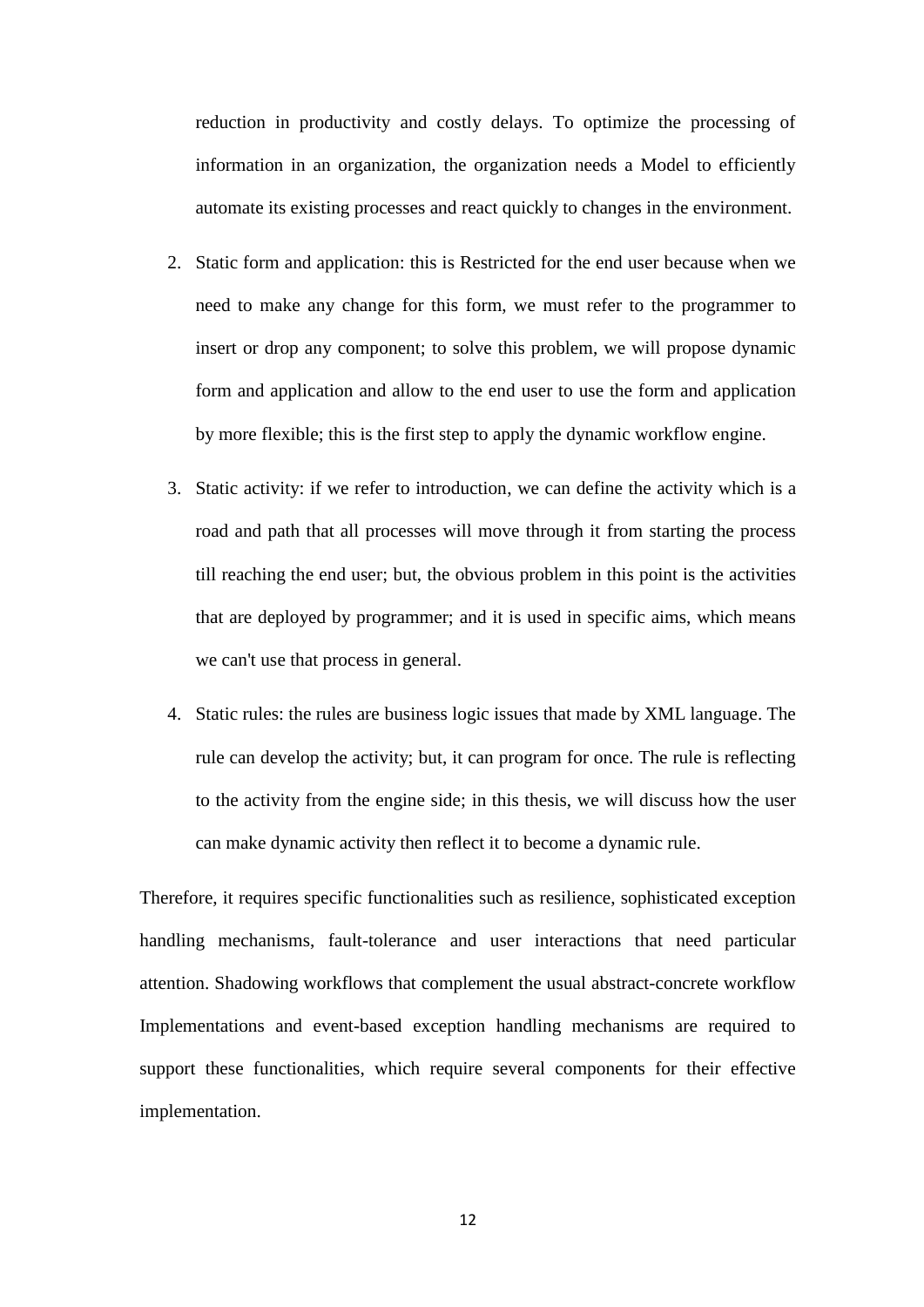The most importance component is the design of efficient methods for mathematical models, numeric problem solutions and data processing. This involves the optimization of complex application codes that might include intricate and distributed execution tools. This includes the asynchronous execution of coordinated tasks executing in parallel on remotely connected environments. The other importance component required is the dynamic activities and the dynamic transactions to be implemented and running to support the execution of the Workflows. Also it includes sophisticated tools that allow the users to interact dynamically in explicit and coordinated ways to design new WFMSs.

### **1.6 Objective**

The workflows have been used for many organizations in order to provide the facility of enhancing the deploying and managing automation business process in industrial sector.

But most of the workflows are not capable for dynamic processes and activities, so in the proposed model, these two factors have been considered during the design of the model.

### **1.7 Thesis Structure**

The thesis consists of five chapters, the descriptions of these chapters as follows:

The chapter one consists of six sections, which are an introduction to the application of infrastructure of Information Technology at present and specially the applications, usually the communications between the groups within an organization depend on the efficient movement of information in order to run their businesses effectively, Workflow can be described simply as the movement of documents and tasks through a Business process. Also, there is another description for workflow; it is the automation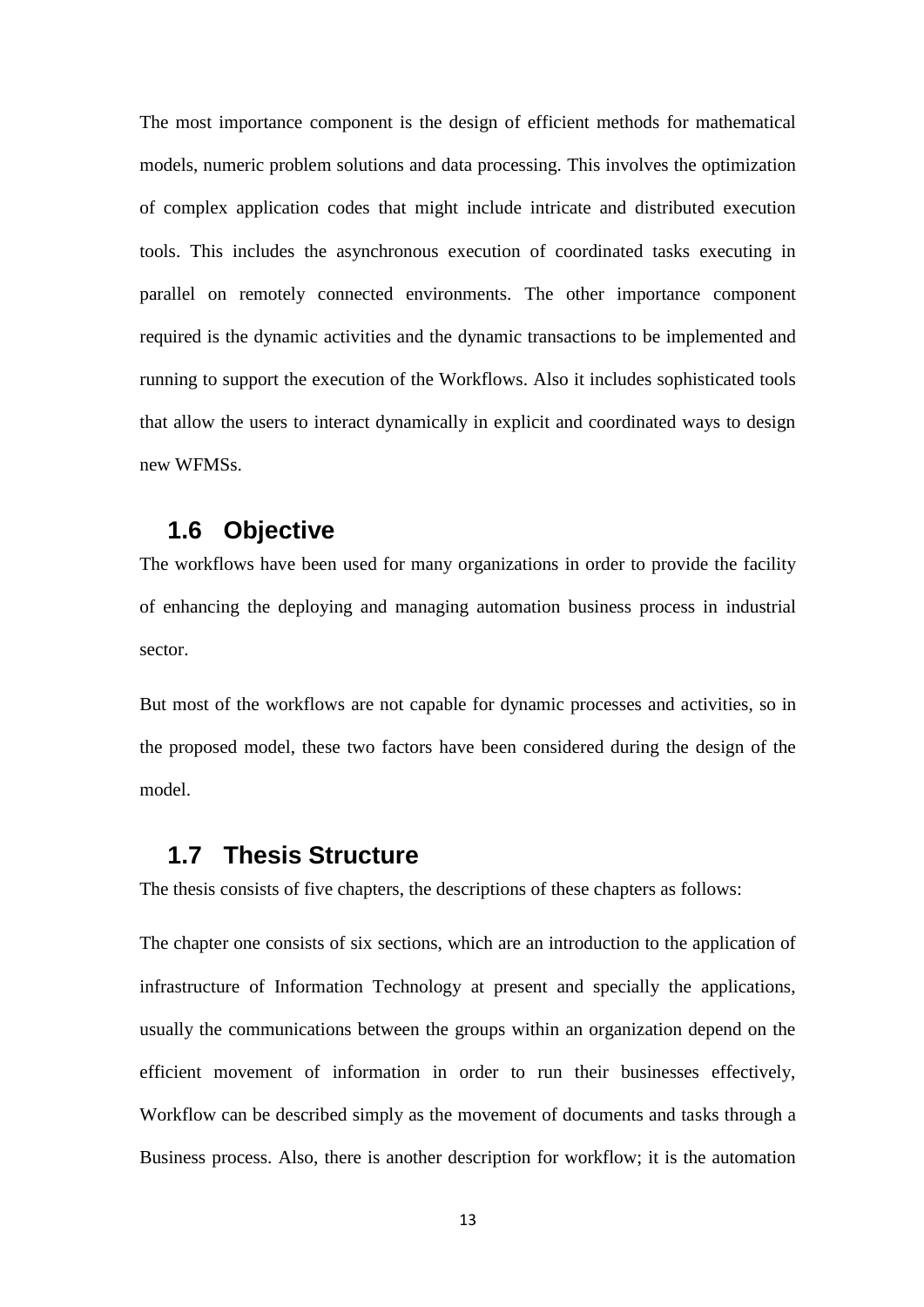of business processes, in whole or part, during which documents, information or tasks are passed from one participant to another for actions, according to a set of predefined procedural rules, because business information moves quickly and the manual collection of data can lead to reduced productivity and costly delay. Also, it includes the problem statement. In this section , it presents many problems associated with the workflow such as the adaptability and Standardizations, Static form and application, Static activity to makes dynamic activity and road or and path, Static rules are business

Chapter two Literature survey and related works; this chapter presents many research papers related work involved in workflow management system. Logical issues are made by XML language.

Chapter three the Methodologies Used for WFMS; this chapter presents many methodologies used in WFMS.

Chapter four proposed Solution; in this chapter, we are presenting the proposed model for design and implementation Workflow Management System. The architecture of the proposed model consists of three components, these are: the first is Dynamic Process component which consists of three Parts Dynamic Process component this part consist of web base user interface, generating dynamic process form and creation dynamic activities, second part is database component; this component Using the Data Access Responses in Order to initiate a connection between all components and Database by using ADO.Net and drawn The ER-Diagram to show the Relationship table the last component is Activity Transaction component: in this component present its transaction or processes can move after the Authorized person (Manager or Administrator) finished draws the path or role.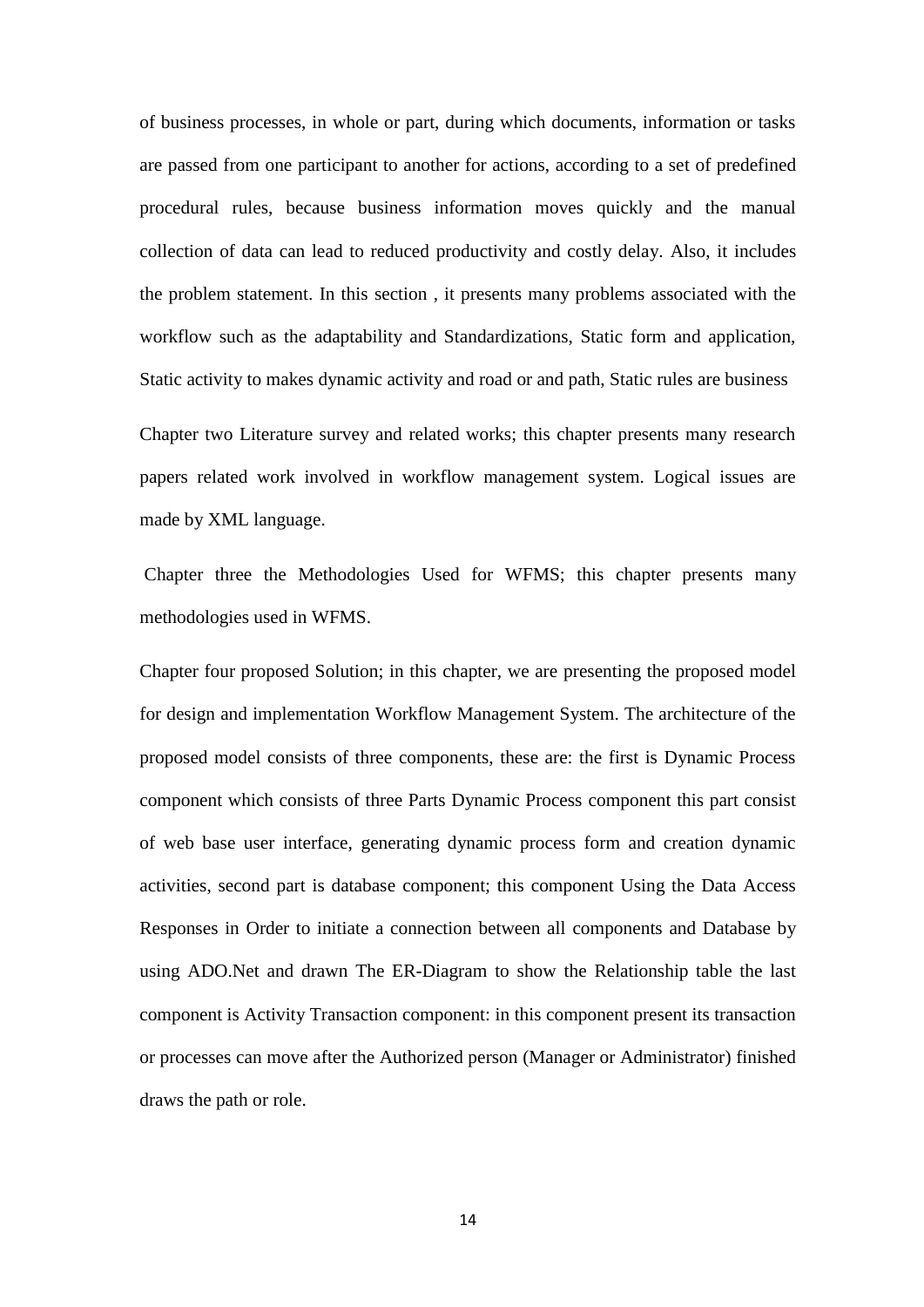Chapter five Conclusion and future work in this chapter presents the findings and conclude the ideas in a concise way.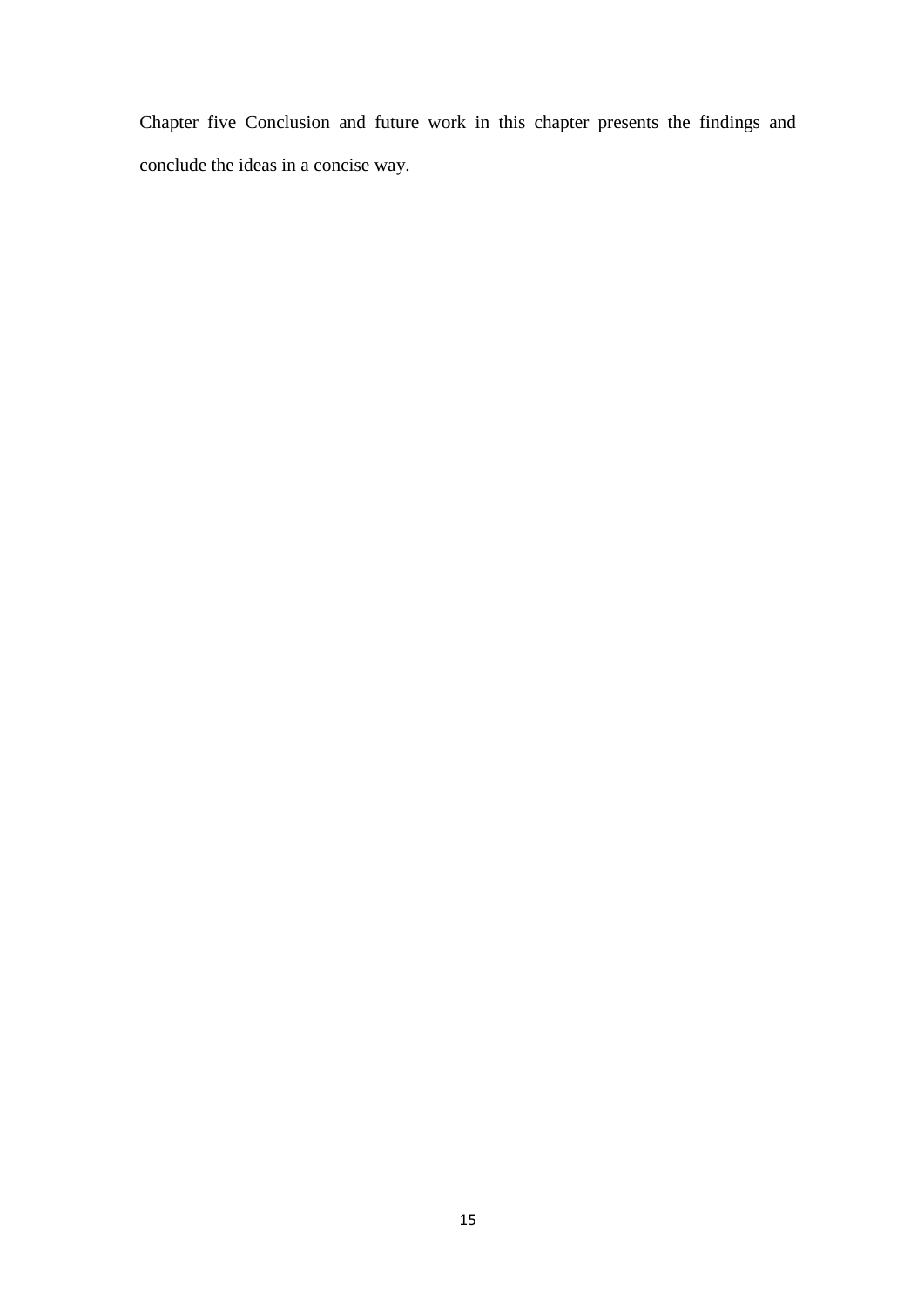# Chapter Two

# Literature survey and related work

| 2.3 Literature survey related to Integration and distributed |  |
|--------------------------------------------------------------|--|
| 2.4 Literature survey related to Standardizations and        |  |
|                                                              |  |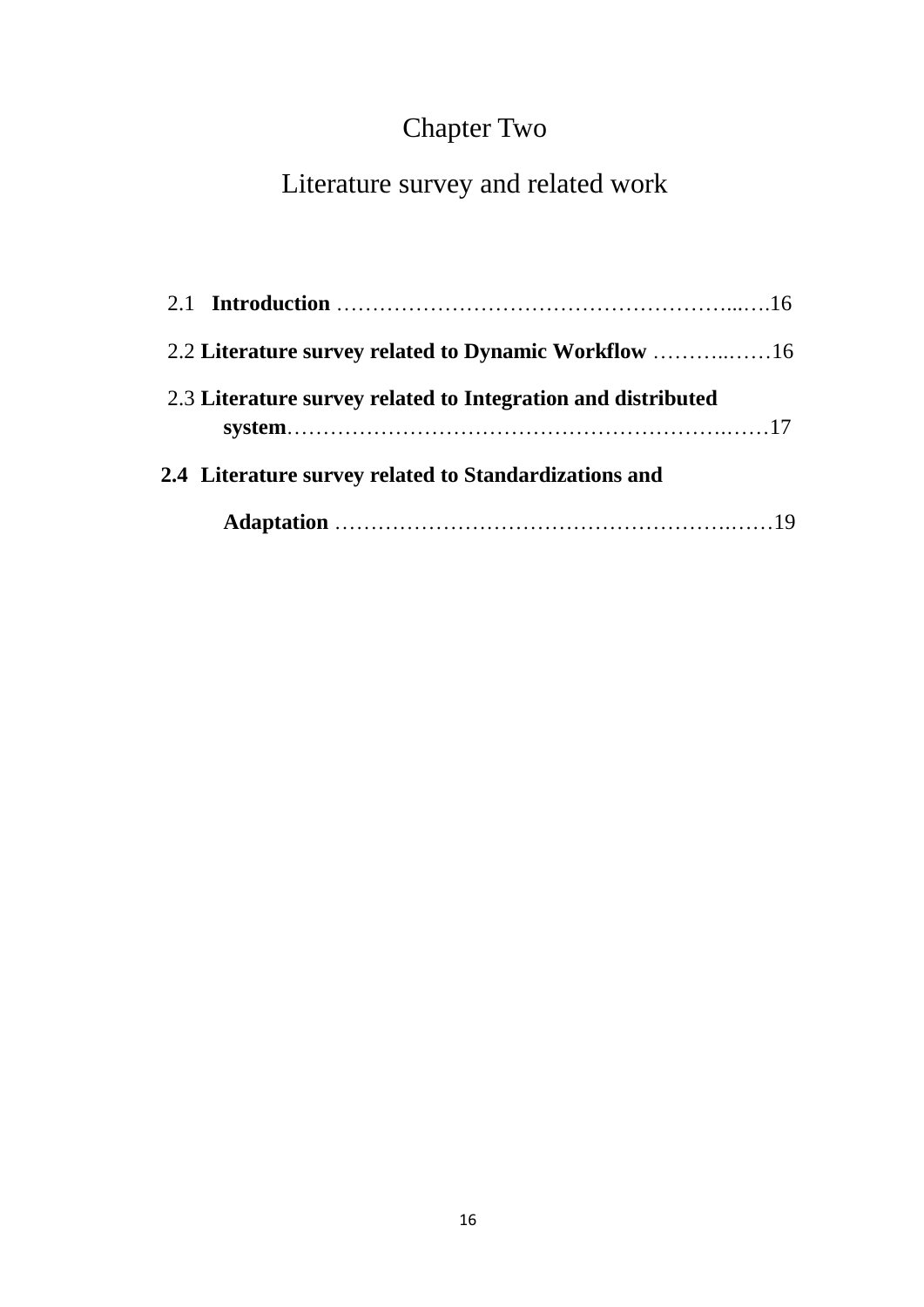### **2.1 Introduction**

There are many researchers have been done related to the concept of Workflow most of them are closely related to other concepts used to describe organizational structure, such as rules, activities, projects, policies and organization. This thesis presents the researches related to the aim of the project and are divided into three types, related with Dynamic Workflow, related with Integration and distributed system, and related with Standardizations and adaptation and are described in the next sections.

### **2.2 Literature Survey Related to Dynamic Workflow**

Peng Li and Yuyue De (2009) present improving of the capability to respond dynamically to the process changes, and how to make dynamic workflow model base on flexible activities and historical information that have been introduced. Each flexible activity is used to encapsulate a group of indeterminate factor, including the constraint rules and optional activities that to be used when reifying flexible activities. Historical execution information is the execution logging of a previous workflow instance. Two algorithms are put forward to guarantee the correctness of sub-workflow and the introduced workflow model. This method can be widely used in modern manufacture industry, especially, for the businesses that might vary frequently. However, this model ignores the loop structures in sub-workflow and the flexible activities reifying processes are not intelligent enough.

W.M.P. van der Aalst (2009) he a pragmatic approach made to tackle the dynamic change bug. The researcher proposed the workflow model Based on the syntactic changes in the graphical; three types of change regions are calculated. These types of change are static change region which incorporates the parts of the workflow model directly affected by the change. The other change is the dynamic change region extends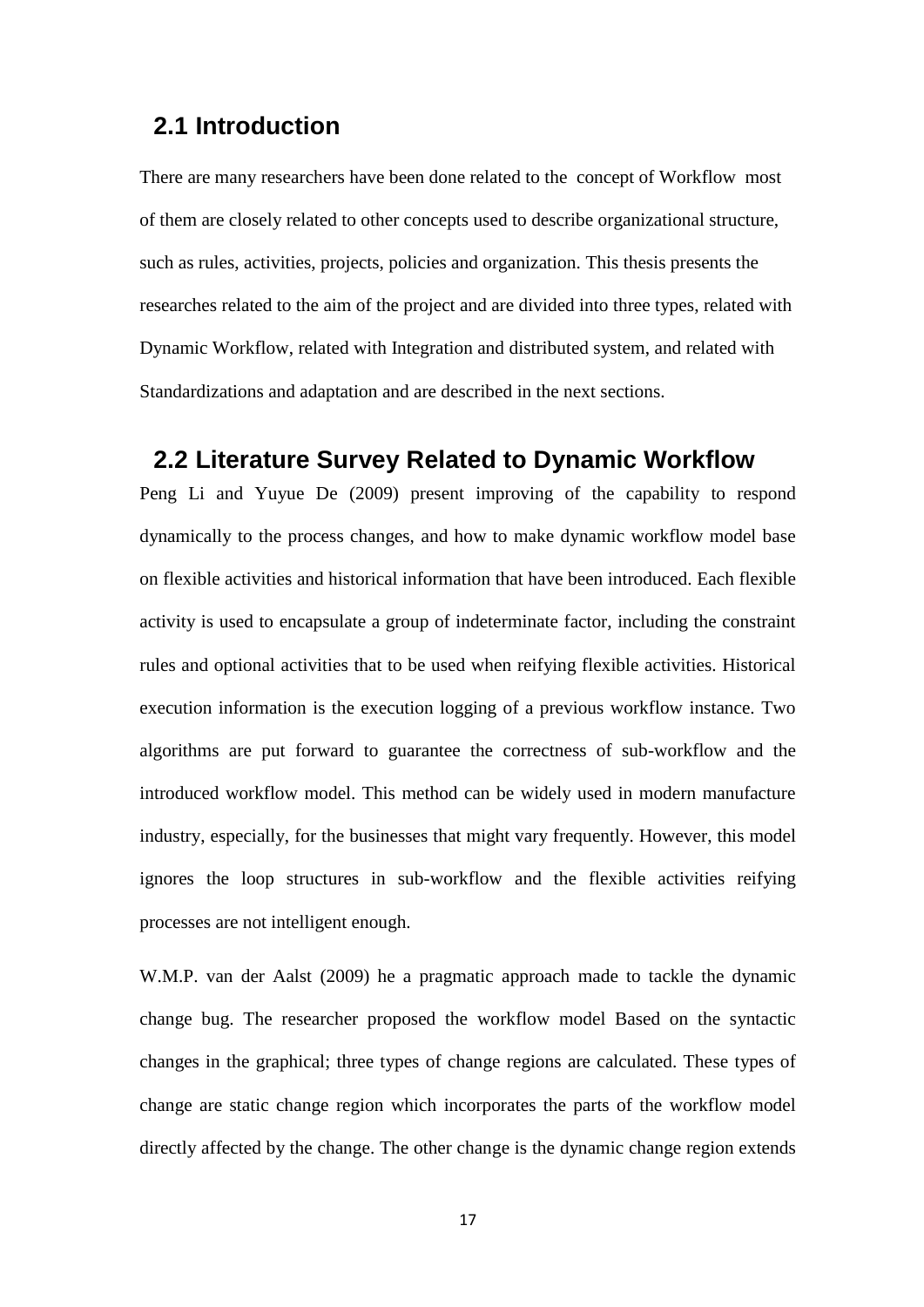the static change region to incorporate the parts of the workflow model indirectly affected by the change. The minimal change region reduces the dynamic change region by eliminating border nodes. The minimal change region is a subset of the dynamic change region. The main result of this paper is those cases (i.e., workflow instances) which leave the minimal change region unmarked and it can be transferred from the old workflow to the new workflow without creating problems such as deadlocks and live locks: Successful termination is guaranteed. In the future, there should be a plan to implement the approach presented in this research by using a commercial workflow management system.

Francois and Adnene Guabtni, (2006) they present issue of dynamic workflows coincides with dynamic planning in Artificial Intelligence by attempt use of past experience for challenging problem that cannot be solved by a simplistic proposal. However, they wish to set the stage for a significant progression and in a reasonably short of time in the manner of simplicity and effectively for workflow system

### **2.3Literature Survey Related to Integration and Distributed Systems**

Toannguyen and jean-antoine (2009) present Workflow system in the business administration area to automate and effectively support administrative document processing. Several workflow engines have been developed and are disseminated as open-source software. The inventions of distributed computing environments, e.g., grid middleware have also emphasized their ability to support large-scale distributed simulation and optimization applications. These will be regarded as specific properties that severely constrain the workflow systems, e.g., long duration runs, peta-scale data sets, dynamic parameterization interfaces. Their research focuses on some open challenges in deploying and running distributed Workflows for metaphysics design.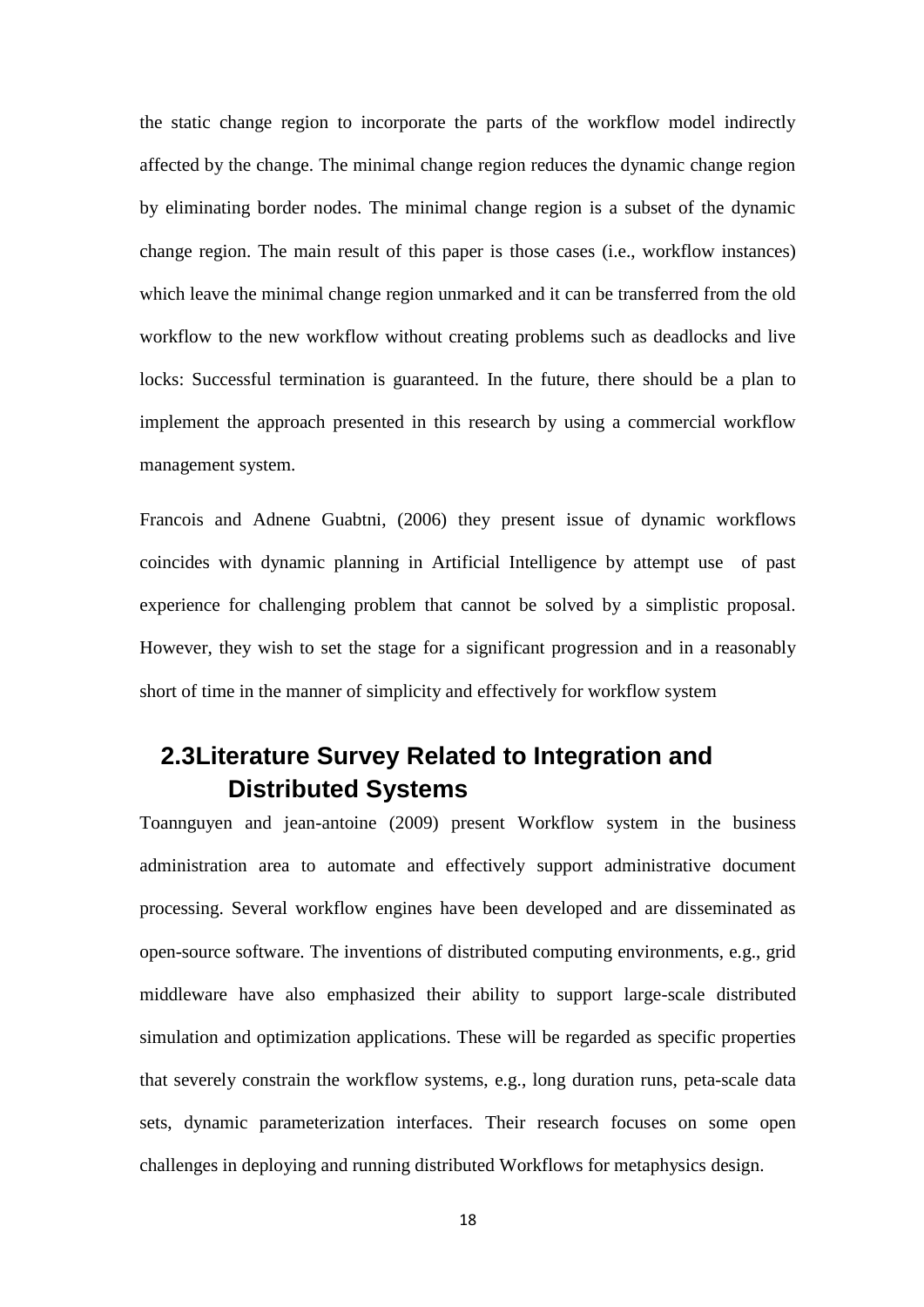Lerina Aversano, et al. (2001) state the critical points for developing successful information systems for distributed organizations and propose the need for integrating heterogeneous technologies and tools. They suggest the integrating workflow and document management. In this research, different document types are used through the use of hypertext systems and markup languages in order to combine the database and information retrieval technologies. The suggested workflow prototype used in this research was in two different levels: the document level and user interface level. The integration at the document level combines document and workflow analysis and modeling. Therefore, information will be collected during the analysis of the business processes needs in order to focus on the document structure and life cycle the workflow of the process activities. They use UML to build static and dynamic models of each document type involved in the process, specifically, UML class diagrams that have been used to model the structure of the documents and the relationships among them; while, the document life cycles have been formalized through state diagrams.

Bastin T R Savarimuthu, et al. (2005) use a real life example of integrating web services with a diamond processing workflow driven by agents. They present description of flexible, agent based architecture for workflow management systems. The agent based architecture facilitates the easy integration of Web Services with the workflow system. They suggest extending their architecture to accommodate a process model that executes composite web services. Also, they suggest extending their work to form a society or institution of web service agents that can work collaboratively to achieve a common goal.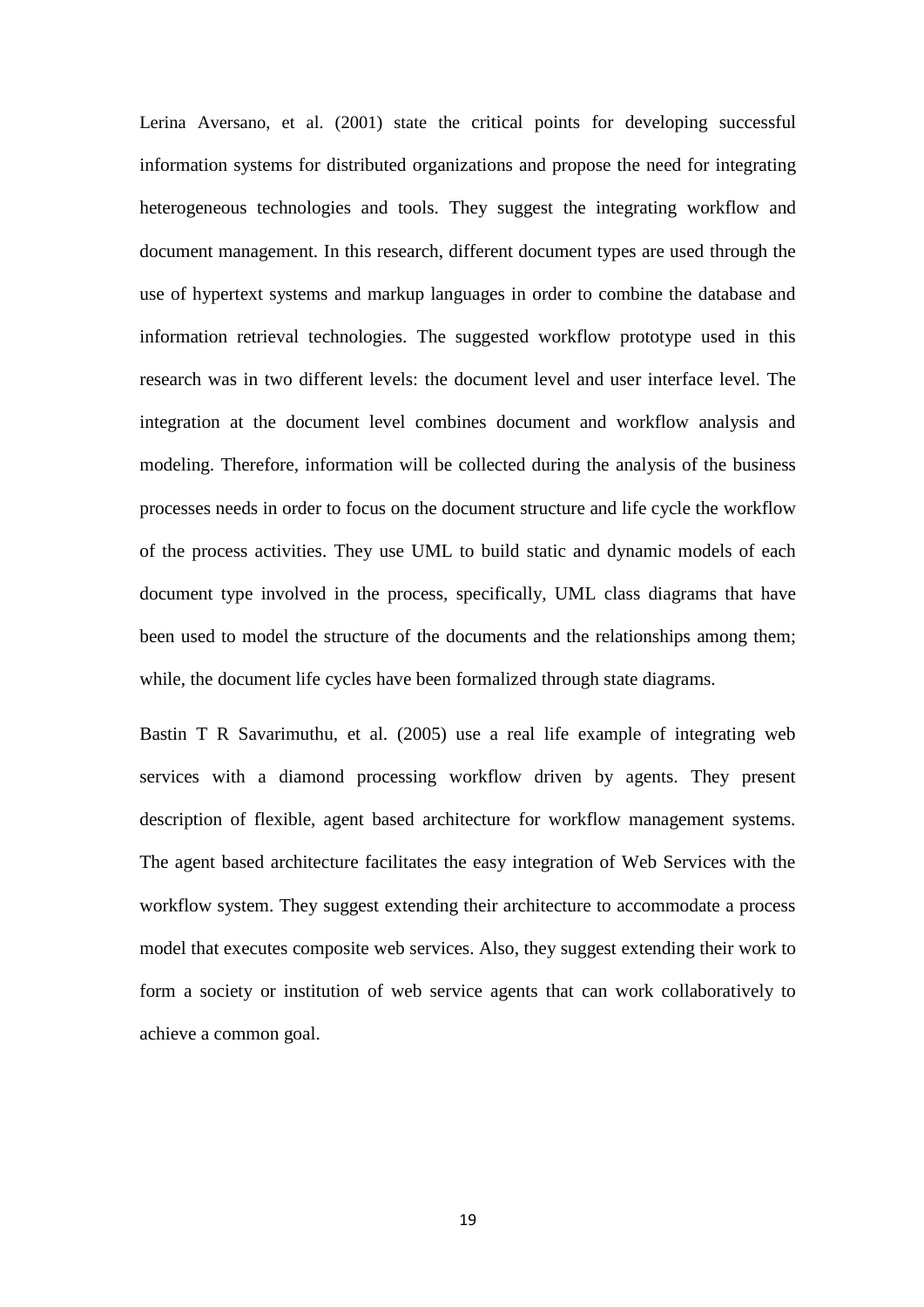### **2.4Literature Survey Related to Standardizations and Adaptation**

Jian et al. (2007) present an important problem in the current workflow system that related to the adaptability of workflow. The objective of this research is to provide the user with the ability to change the process model without any restriction. In order to achieve this goal, a formal workflow process model is defined as the basis of the paper. After the process model is changed, two issues should be addressed. The first one is how to judge the effects of a process change to the current running instance and the other one is how to verify the correctness of modified process model. To solve the first problem, the concept of valid process is introduced as the basis to judge the effect caused by process change. Generally, there will be more than one instances of a workflow running at the same time while staying at different stages. The method provided in the research can deal with the change on one instance. To solve the dynamical change problem for more than one instance can also be based on the valid process. The valid process model can also be applied to simplify the process model so that the computation scale can be reduced. The effects of both methods make the verification problem for dynamic process change relatively simpler; this model separates the logic relationships from the activities themselves and provides conveniences to the process change. They proposed two methods to improve the adaptability of a WfMS, one is called a-priori flexibility that means to define all possible cases during the modeling phase and the other is called a-posteriori flexibility. Therefore, the model change is allowed when the instance of workflow is running a posteriori method is more realistic than a-priori one most graphic workflow model such as ADEPT which defines the logic relationships among activities through their input characters (AND-join, OR-join) and output characters (AND-split, OR-split). Their model makes logic relationships among activities be closely coupled with activities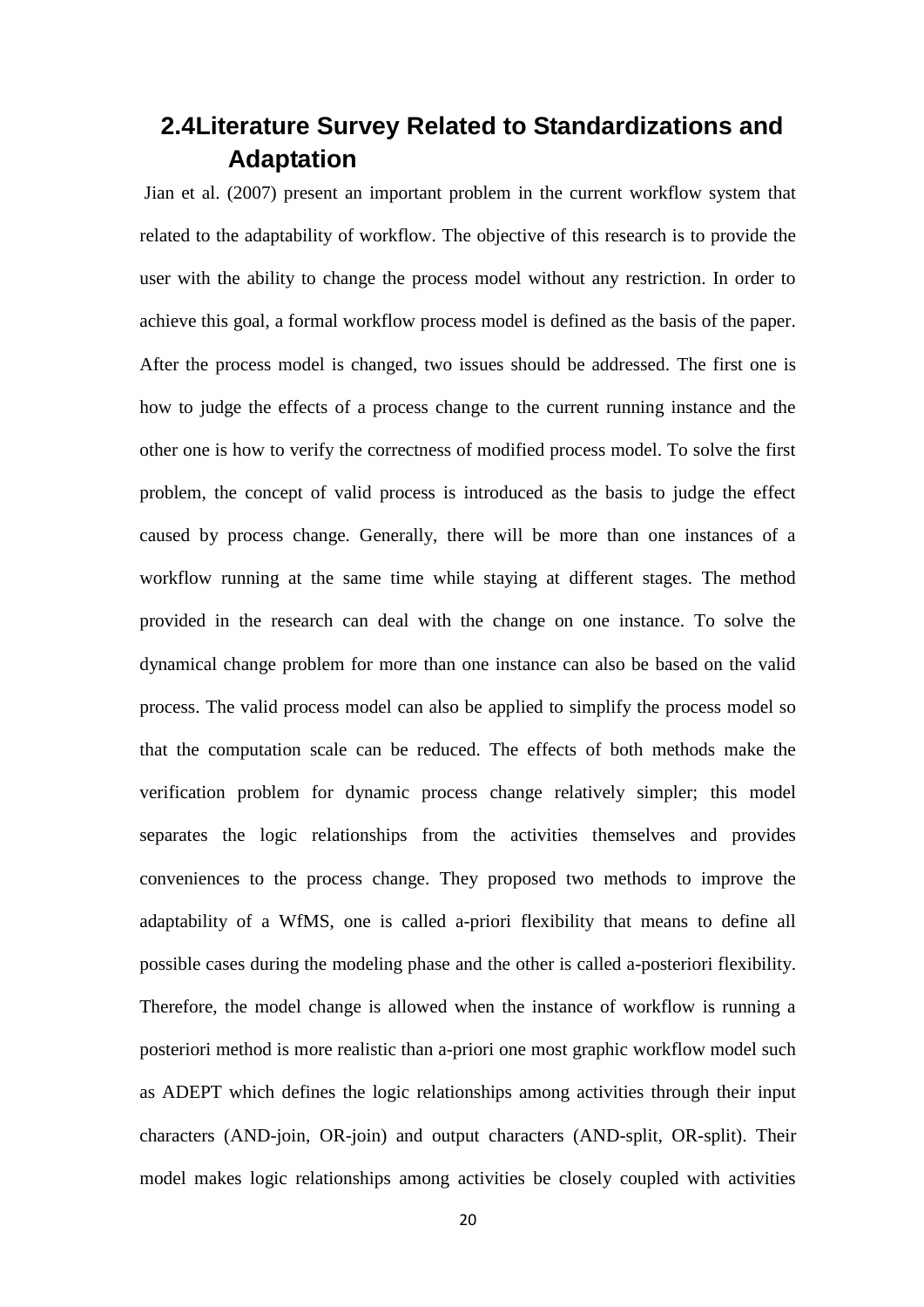themselves. Since model change usually only means to adjust the logic relationships among activities, the coupling relationships among activities and their logic relationships lead to this kind of change more difficult. In the workflow model defined below, activities and their logic relationships are decoupled and activities must be connected with each other through some logic nodes.

Fran et al. (2005**)** present an approach that enhances the idea of flexibility in workflow management. The process execution is considered as a program execution where the program is written at runtime by its users. Processes are created by hand or by importing or cloning existing processes using certain type of software packages. The only part of a program is the one that has already been executed. This requires also supporting process definition with library of predefined process fragments that solve generic problems that may occur in cooperative processes (some kind of cooperative process patterns) that need to be defined. It means also that we need to provide more help for users with, for instance, a greater integration of the process with the user environment. The WFMS should be able to guess that the user is working on a given task and even that he has finished working on it; also it should provide some kind of computation to do list management system easily accessible by users. These are some paths that we plan to explore in a near future.

Michael's & David's and Arthur's (2002) work extends the potential applicability of activity theory to the implementation of more flexible and better directed workflow support and management systems. Activity theory offers a number of interesting insights into current workflow research domains, particularly, the related issues of workflow adaptability, flexibility, evolution and exception handling. It is intended that the principles derived will provide guidance for further research in these areas. While the commercial products reviewed support few of the principles derived from activity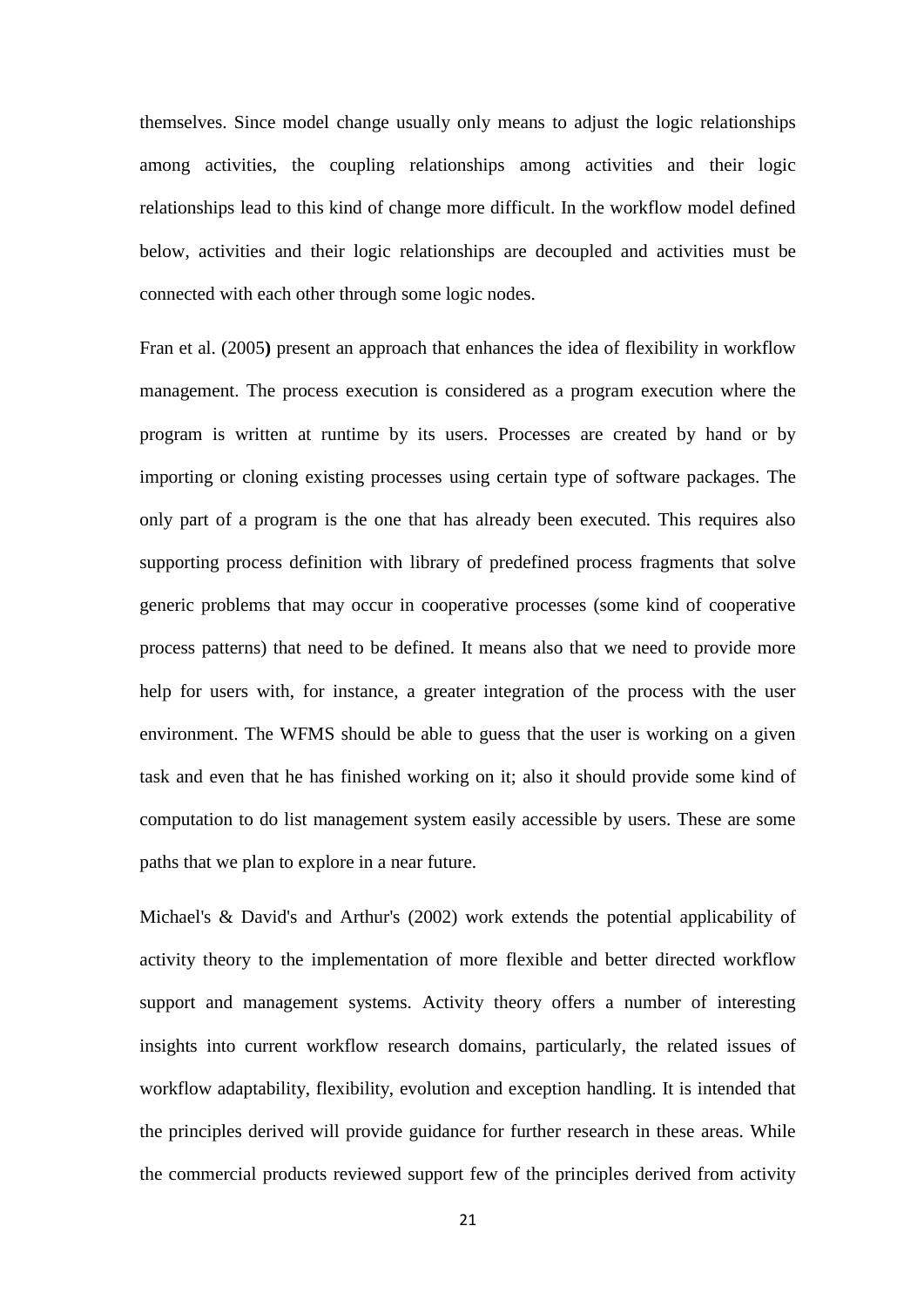theory, and research prototypes that support some individuality; there are no systems that meet most or all of the principles. A more flexible workflow system may be one that is based on accepted ideas of how people work rather than on programming principles. They derive a set of independent principles for workflow that support based on activity theory a formal theory of human work activities.

Diimitrios Georgakopoulos, et al (1995) proposed methodology for the workflow system and they view the workflow which is a concept closely related to reengineering and automating business and information processes in an organization. They describe workflow as business process tasks at a conceptual level necessary for understanding, evaluating and redesigning the business process. The primary function of workflows is to capture information process tasks at a level that describes the process requirements for information system functionality and human skills. The distinction between these workflow perspectives is not always made and sometimes the term workflow is used to describe either, or both, of the business and information systems perspectives. They suggest workflow management which involves everything from modeling processes up to the synchronizing activities of information systems and humans that perform the processes. In particular, management of a workflow includes the following:

1. Process modeling and workflow specification: The methodologies requirement for workflow models and for capturing a process as a workflow specification. Is needed 2. Process reengineering: The methodologies requirement for optimizing the process. 3. Workflow implementation and automation: The methodologies requirement for use the information systems, and human performers to implement, schedule, execute, and control the workflow tasks as described by the workflow specification.

22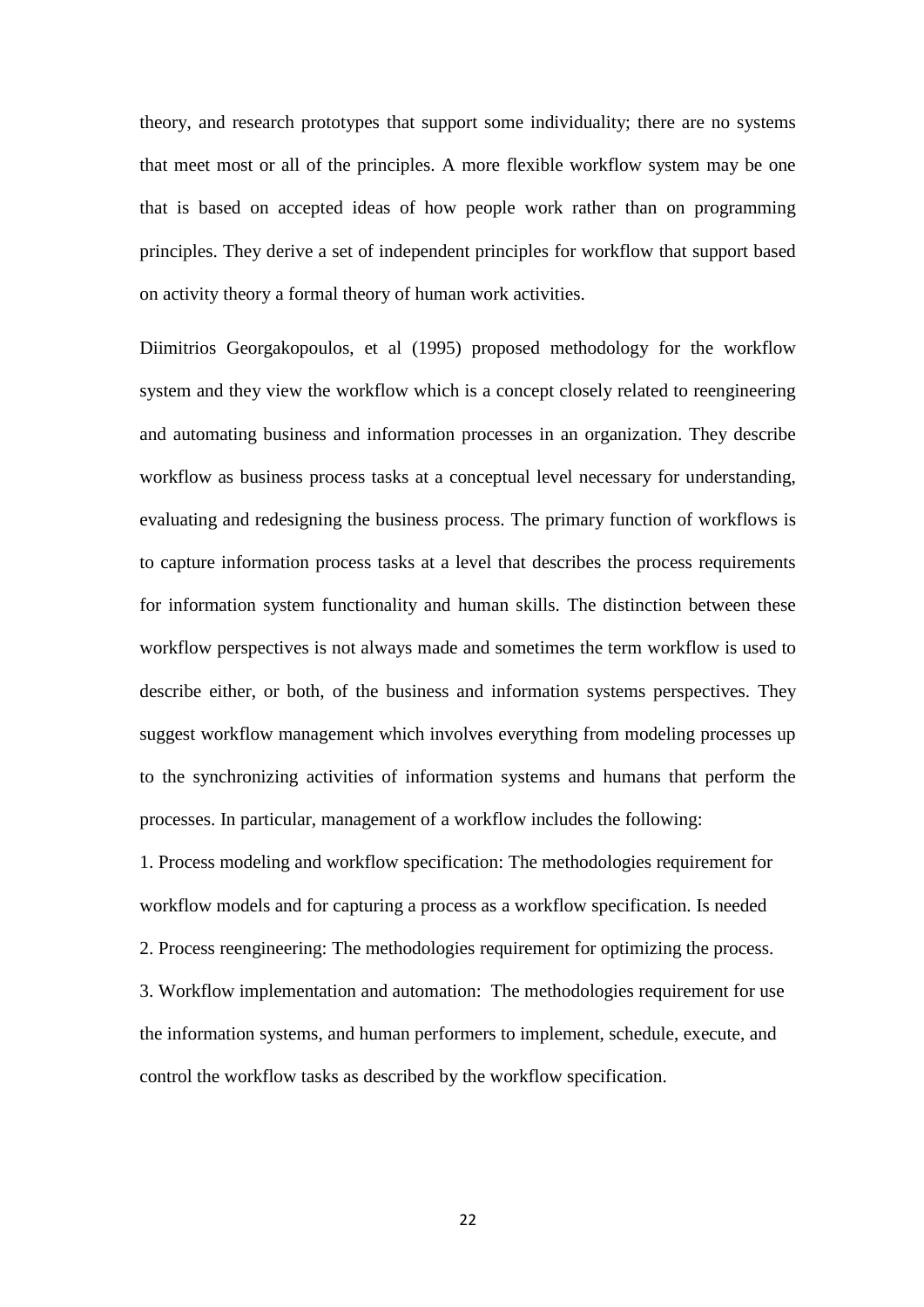# Chapter Three

# The Methodologies Used for WFMS

| 3.2Workflow Process Definition Language (WPDL)24 |  |
|--------------------------------------------------|--|
|                                                  |  |
|                                                  |  |
|                                                  |  |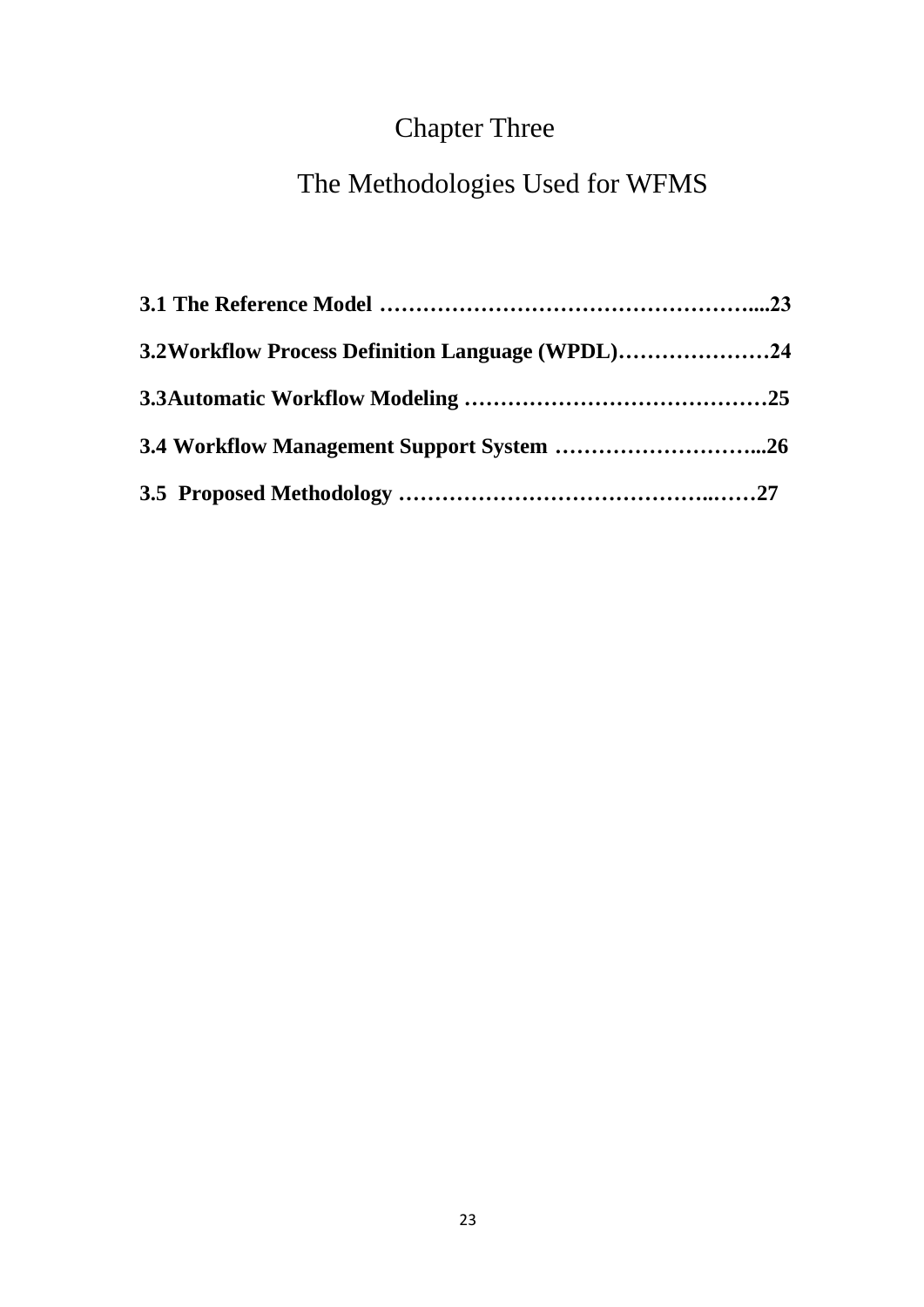There are five most generally recognized standardization bodies that published standards on workflows (WFMC-TC-1023, 2001); these are:

- 1. Workflow Management Coalition,
- 2. Workflow and Reengineering International Association,
- 3. Object Management Group,
- 4. Business Process Management Group and
- 5. Business Process Management Initiative.

These organizations have developed many methodologies for workflow; the following sections will be the description of most of them.

### **3.1 The Reference Model**

The architecture of the reference model use the WfMS as a system that consists of six modules (Work Group 1, 1998), these are:

- 1. Process Definition Tool,
- 2. Workflow Engine,
- 3. Client Applications,
- 4. Invoked Applications,
- 5. Administration and Monitoring tools and
- 6. Workflow Engine Interoperability.

The basis of this model is the WFMS coalition specified through the interfaces between Workflow Engine and the rest of the above mentioned modules. These interfaces have been published as separate standards. Together with the reference model, the coalition presented a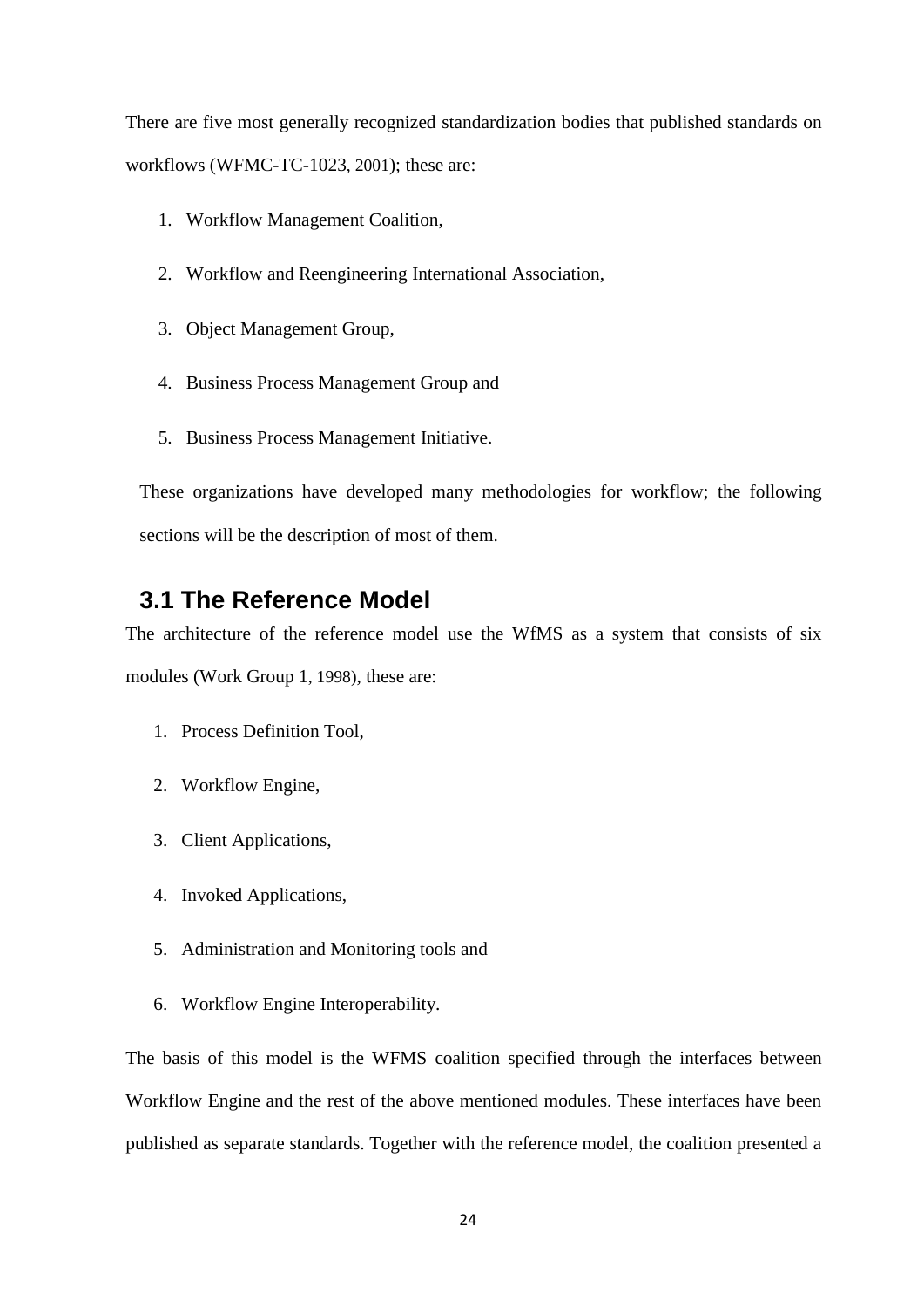workflow process model known as the process meta-model. This model specifies the basic entities of a workflow process such as activity, workflow participant, transition, etc.

### **3.2 Workflow Process Definition Language (WPDL).**

On the basis of the meta-model, the coalition proposed a language to represent workflow process definition, namely Workflow Process Definition Language (WPDL). In WPDL, a workflow process was described in a textual form according to the WPDL grammar. After popularization of markup languages, WPDL has been adapted to extensible Markup Language (XML) representation and is known as XML Process Definition Language (XPDL). On the market, there is another competitive language to define business processes: Business Process Modeling Language (BPML) from BPMI. In BPML, a workflow is also represented using the XML notation. Basically, it offers similar functionality as XPDL does, however, detailed specification is quite different (e.g. SPLIT and JOIN operations cardinality). Some issues on similarities and differences between these two languages have been presented in .Since the interface available for workflow interoperability specified by the WFMS coalition had been criticized for its complexity and inadequacy in a distributed environment, two other protocols have been suggested: Simple Workflow Access Protocol (SWAP) and jFlow from OMG. Both protocols use the HTTP protocol to exchange information between different WfM systems. In addition, the authors of jFlow suggest that the reference model should also be simplified in order to be appropriate for Web communication. As a response for such effort, the WfM coalition presented a new workflow interoperability protocol, namely Wf-XML Binding.

This protocol includes ideas presented in the WfMC's MIME binding specification as well as those in SWAP and jFlow. In Wf-XML, HTTP protocol is used as a data transport mechanism for exchange of Wf-XML messages. The body of such a message is written in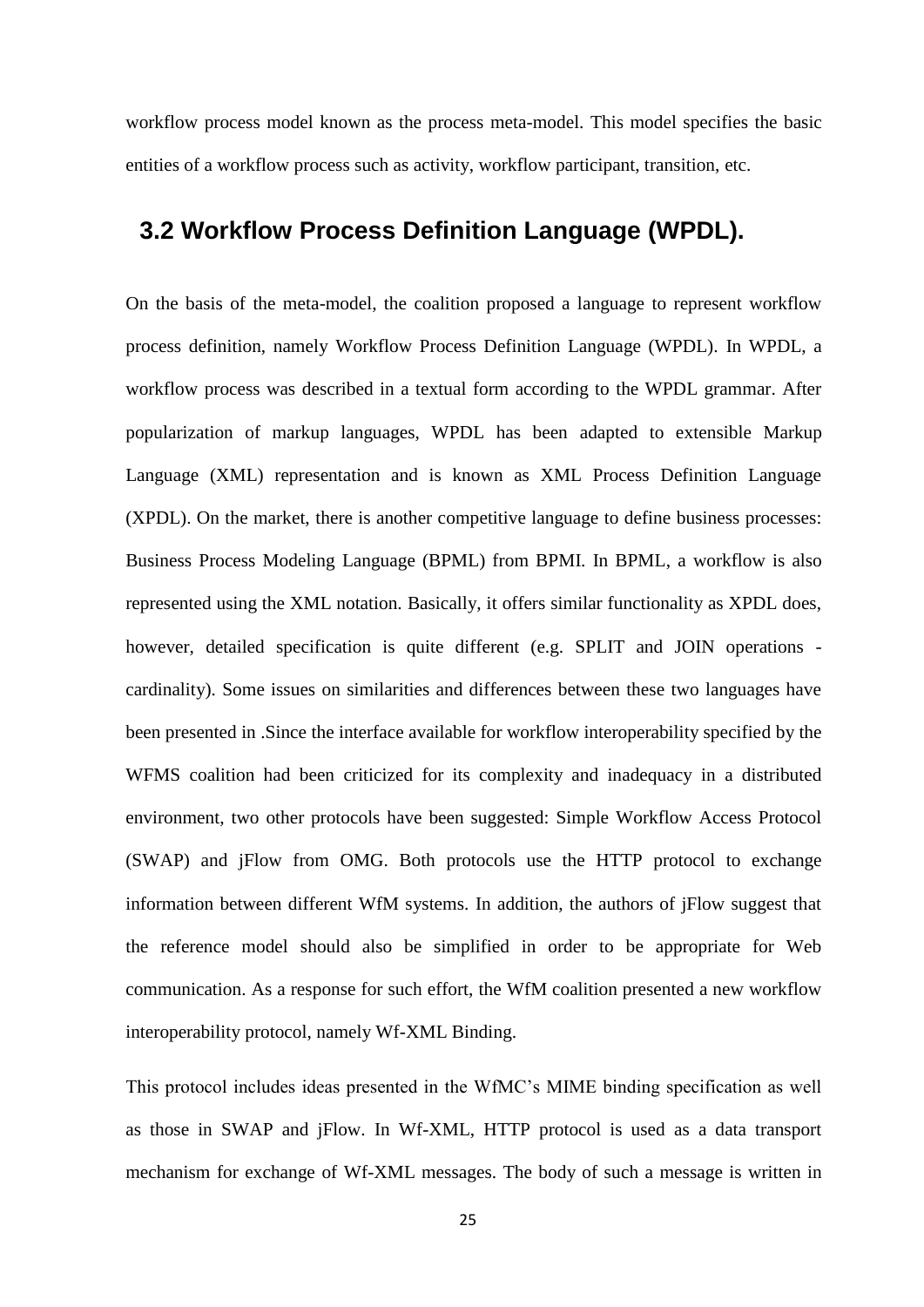XML. Recently, as an answer for the increasing need to integrate Web services into WfM systems, there have been proposed some extensions either to workflow definition languages or to web service description languages. At the end of July, 2002 IBM, BEA and Microsoft presented the first version of Business Process Execution Language for Web Services. This language is based on work presented in BPML and mainly extended of execution web services as activities. Another example is Web Services Choreography Interface (WSCI) proposed in June, 2002 by Sun, BEA, Intaglio and SAP. At the end of July also the WfM Coalition extended XPDL by adding execution of Web services. (Hab. KazimierzSubieta 2005).

### **3.3 Automatic Workflow Modeling**

Yan Li Yuqiang Feng (2006) presents a method for Automatic Workflow Modeling which is called the workflow mining. This new method has the capability of automatic modeling, strong objectivity, high efficiency and low cost; so, it can improve the modeling quality and support well the cooperative work. The workflow mining algorithm is based on Markov transition matrix, which can reduce the effect of complexity of process structure and quality of workflow logs on the process mining and improve the automatic modeling efficiency.

Dynamic Workflow: As a technology that can improve the efficiency of the Business process, workflow is drawing more and more attentions of researchers and software product vendors; but there are still many problems waiting to be solved for workflow. One of these problems is static workflow this leads to poor adaptability and flexibility of workflow. In these theses, he intends to enhance the adaptability and flexibility from the view of supporting dynamic workflow on process model for workflow instance.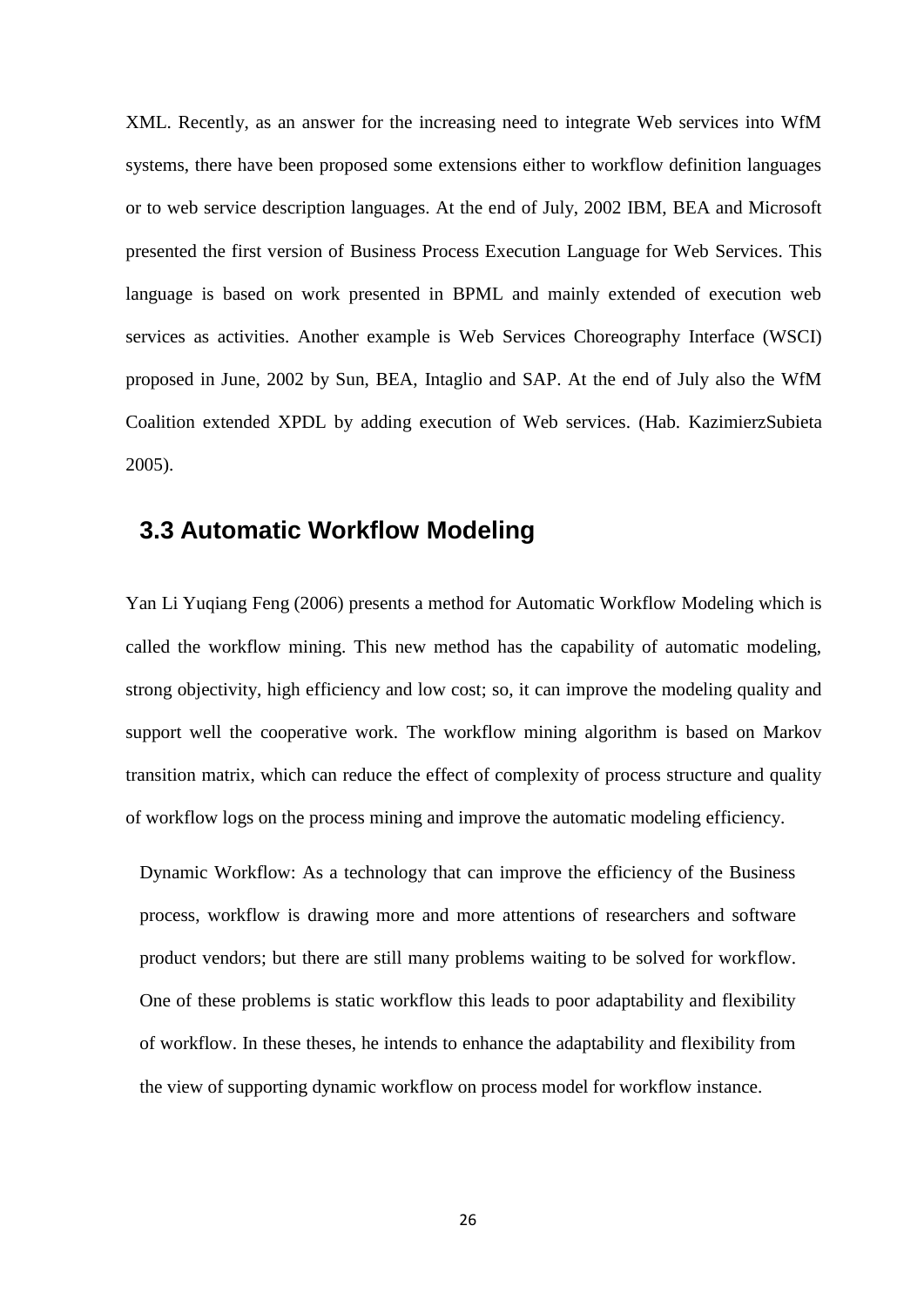There are many researchers who are concerned about the issues related to the adaptabilities and flexibilities of the dynamic changes in the processes and activities.

### **3.4 Workflow Management Support System**

Diimitrios Georgakopoulos, et al (1995) suggest the importance of infrastructure of information technologies for workflow management to be

Efficient and reliable support for workflow implementation and execution and identifying the supported keys from the distributed computing environment These are:

- 1. Supports integration and interoperability among loosely-coupled HAD legacy and new systems.
- 2. Supports workflow applications that require access to multiple HAD systems, ensures, correctness and reliability of workflow applications in the presence of concurrency and failures.
- 3. Supports evolution, replacement and addition of workflow applications and systems as business processes change.

Also they suggest the basic categories of process modeling methodologies, these are:

1. The communication-based methodologies

. This methodology assumes that the objective of business process

Re-engineering is to improve customer satisfaction.

- 2. Activity-based methodologies focus on modeling the work instead of modeling the commitments among humans.
- 3. Object-oriented methodologies: The object designer typically must define workflow model-specific objects from scratch. This problem can be addressed if workflow- model-specific types and classes are defined to support business process modeling directly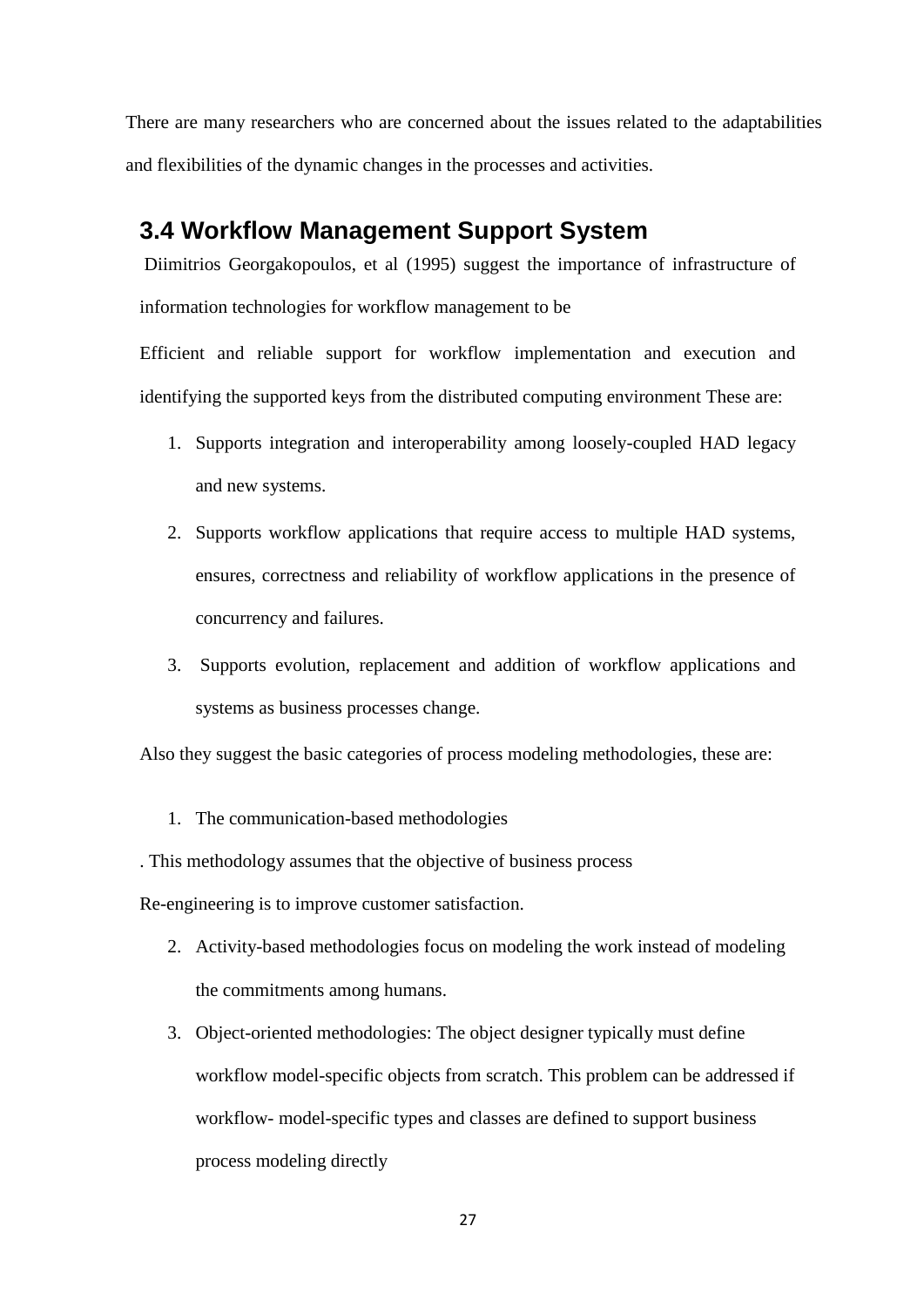### **3.5 Proposed Methodology**

In this thesis, a workflow model that is fit for dynamic workflow is defined and describes the dynamic workflow components such as dynamic processes, dynamic forms and solve the adaptability and flexibility problem brought by workflow instance dynamic workflow.

The proposed dynamic workflow model will focus on cooperation between three components in adaptable and flexible manner; these components are:

- Dynamic process component.
- Database component.
- Activity Transaction component.

Dynamic process component: This is the core component in this model and consists of three parts:

- Generating Dynamic Process Form: allow to the end user to use the form and application by more flexible to generate any component in this form for example (text, label,..), on other side, Static form and application are Restricted for the end user because when we need to make any change for this form; we must refer to the programmer to insert or drop any component.
- Web base user interface: The web base user interface allows the user to login into system and interact between them.
- Creation Dynamic activities: authorized person can assign the paths and users which are involved in any specific process and assign the flow sequence together with the date and time.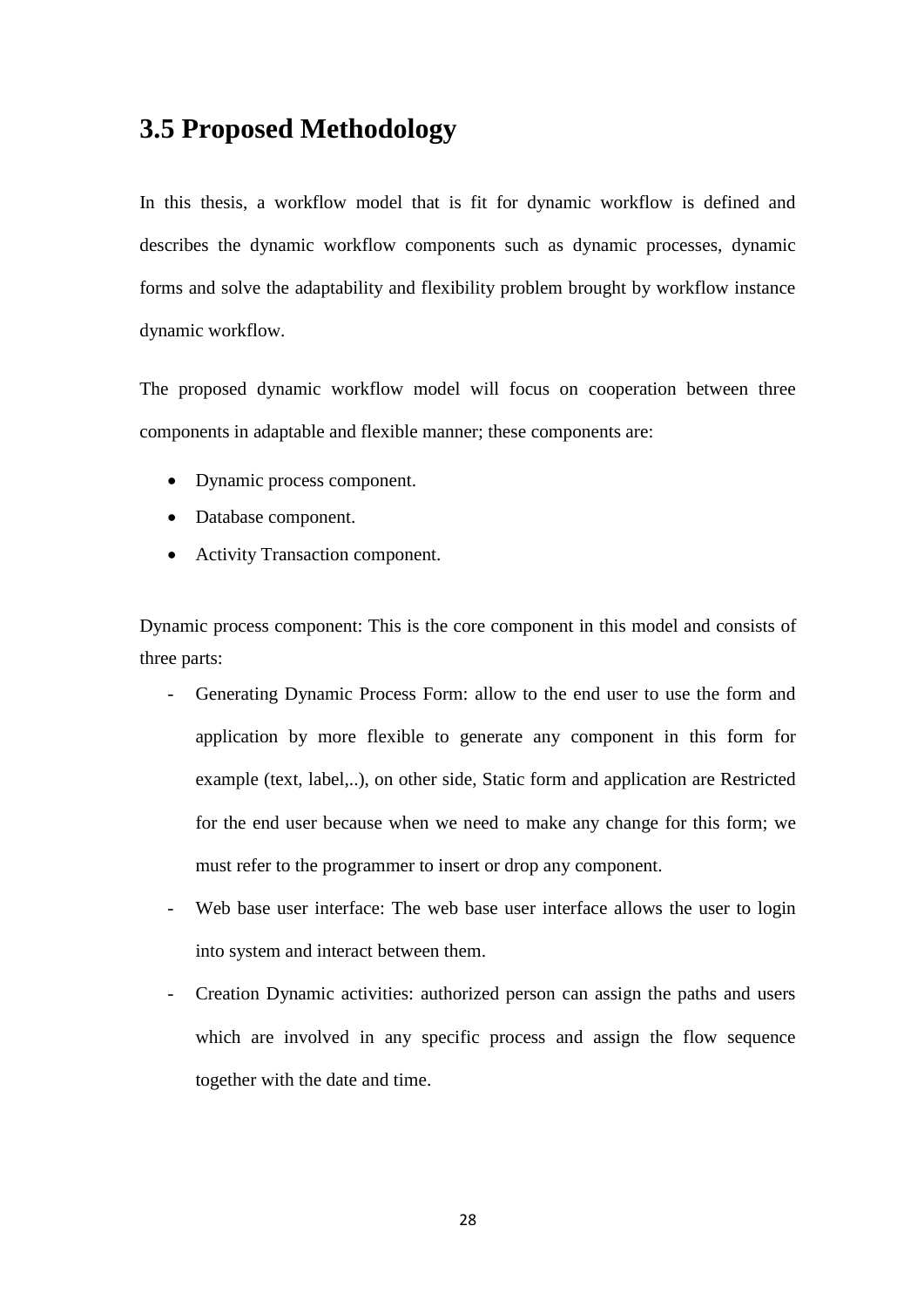# Chapter Four

# Proposed Model for Workflow Management System

|  | A.                                               |  |
|--|--------------------------------------------------|--|
|  | Generating Dynamic Process Form 32<br><b>B.</b>  |  |
|  | C.                                               |  |
|  |                                                  |  |
|  | <b>4.2.3. Activity Transaction Component 38</b>  |  |
|  | 4.3. Example Demonstrating the proposed model 40 |  |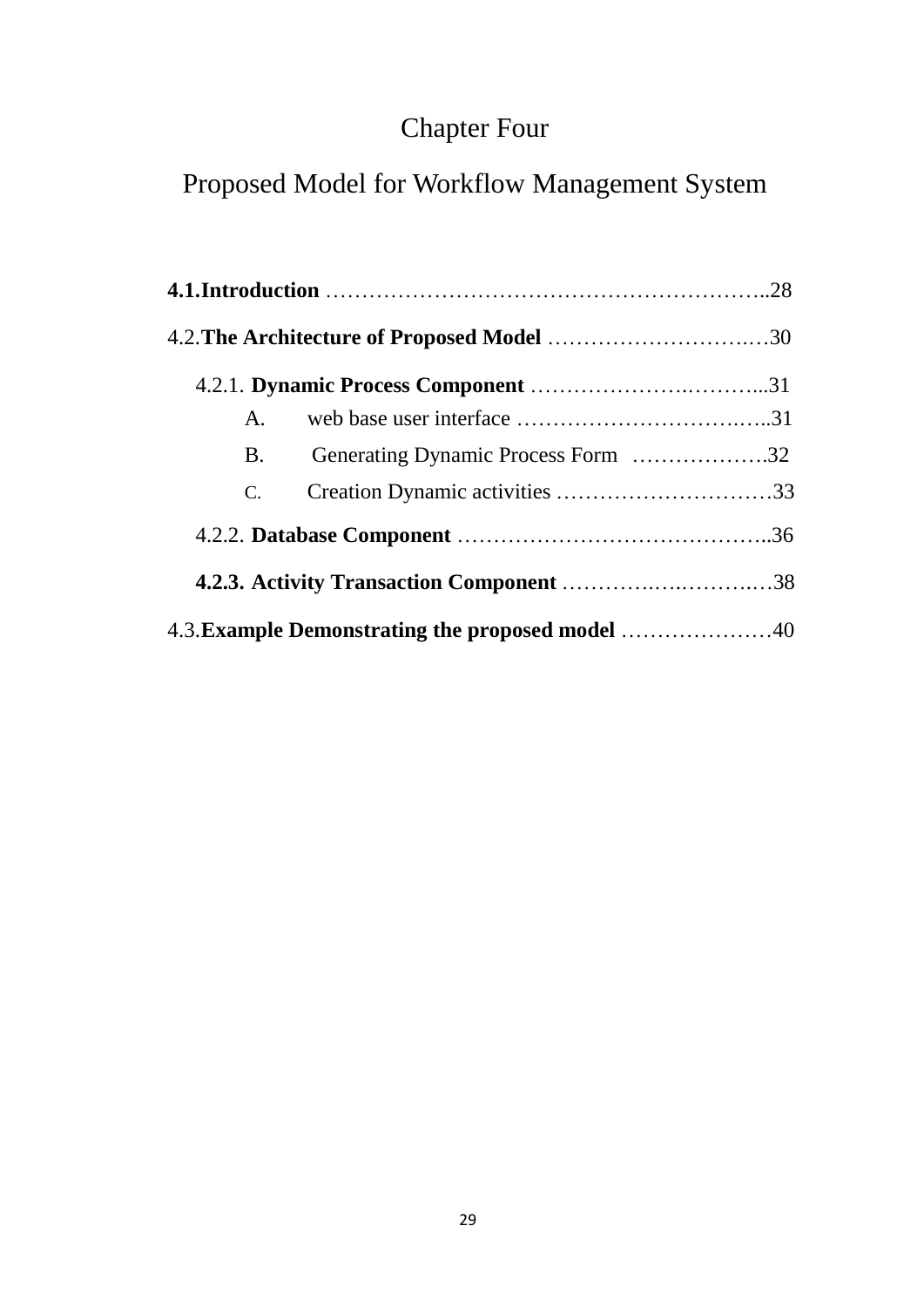#### **4.1 Introduction**

The purpose of this research is to Design a Model for Dynamic Workflow Management System. The model shows how the dataflow, which can be regarded as transaction unit, will move between all the departments of an organization using the dynamic process method. The objective of this model is easy and faster than the collection of data and the creation of transaction of dataflow in the automation of the information processing. The proposed model is based on human behavior during accomplishment of certain task, which consists of the following steps:

- 1) The normal user chooses the type of process that he need (the user in this level called initiator). The initiator fills the needed data that concern the process type and form; so, in this level, it is a normal round; normal users can't change in this form. It is the first step to make a dynamic engine; the dynamic engine is a procedure which in concerned with permission and organization which the authorization, will send all data to the manager who has extra permission.
- 2) The Manager will open the form as in the above point by the initiator; the manager has a dynamic form that assists him to check about to finish.

if it is not ok, he asks from the initiator to make some changes, and the status in this time will be (No), that is, not accept from the system, the initiator makes changes that asked and his role will end; in this level, the manager can add any component, text and attachment that will serve another user to understand the process.

3) After the process is sent, it receive from the first user; he browses the content and has (Yes, No) options, after he decides the appropriate decision, he sends it to complete the path of process. When the real path ends, the system will check about this process if there is anyone to select No, the process will return to the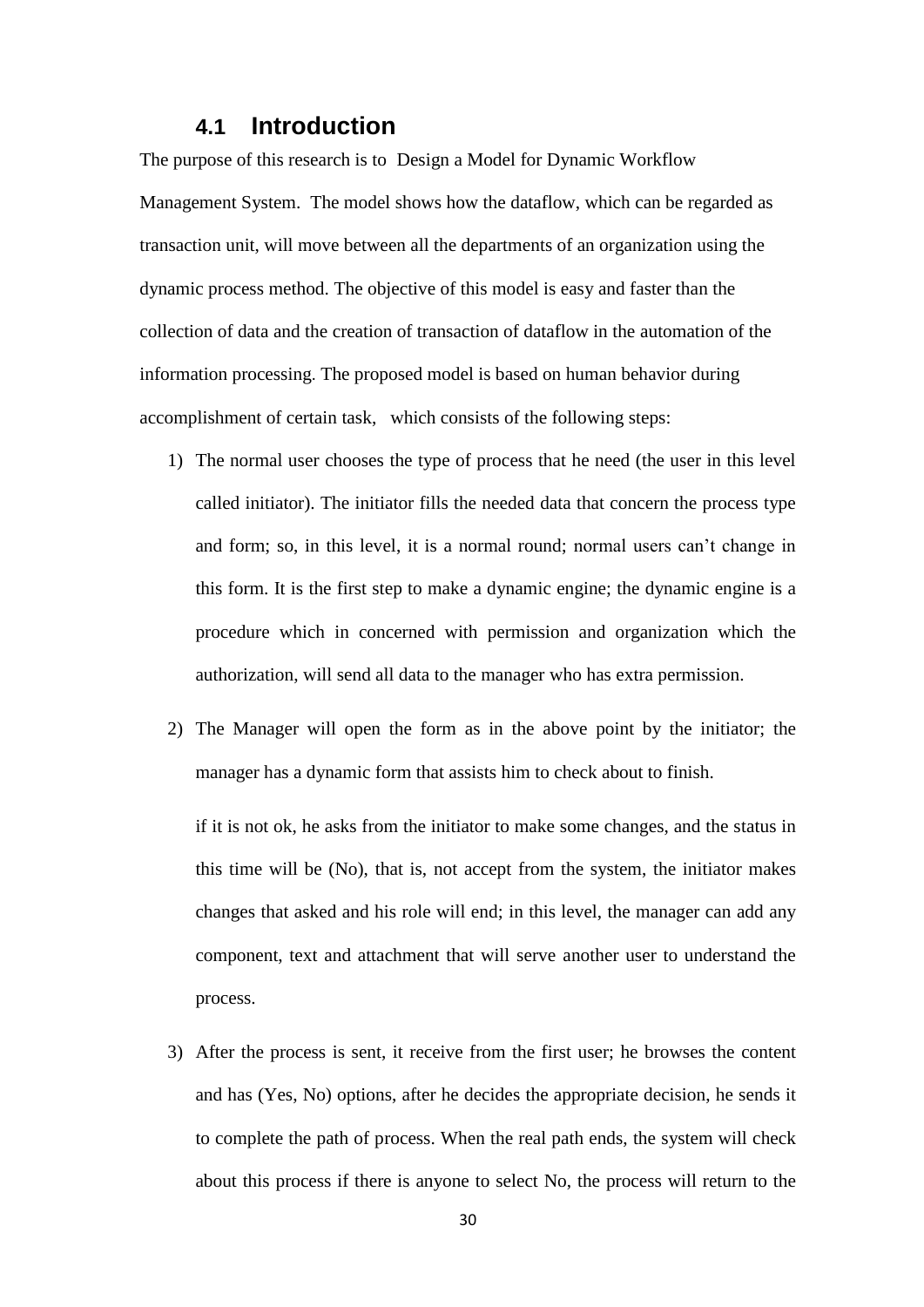initiator, he will make the suit changes either in content or in the path by adding or deleting users from the roles.

Figure 4.1 presents the context flow diagram for the proposed model and figure 4.2 presents the o level of logical flow diagram. The proposed model will be described in details in the next sections.



**Figure-4.1 Context Flow Diagram**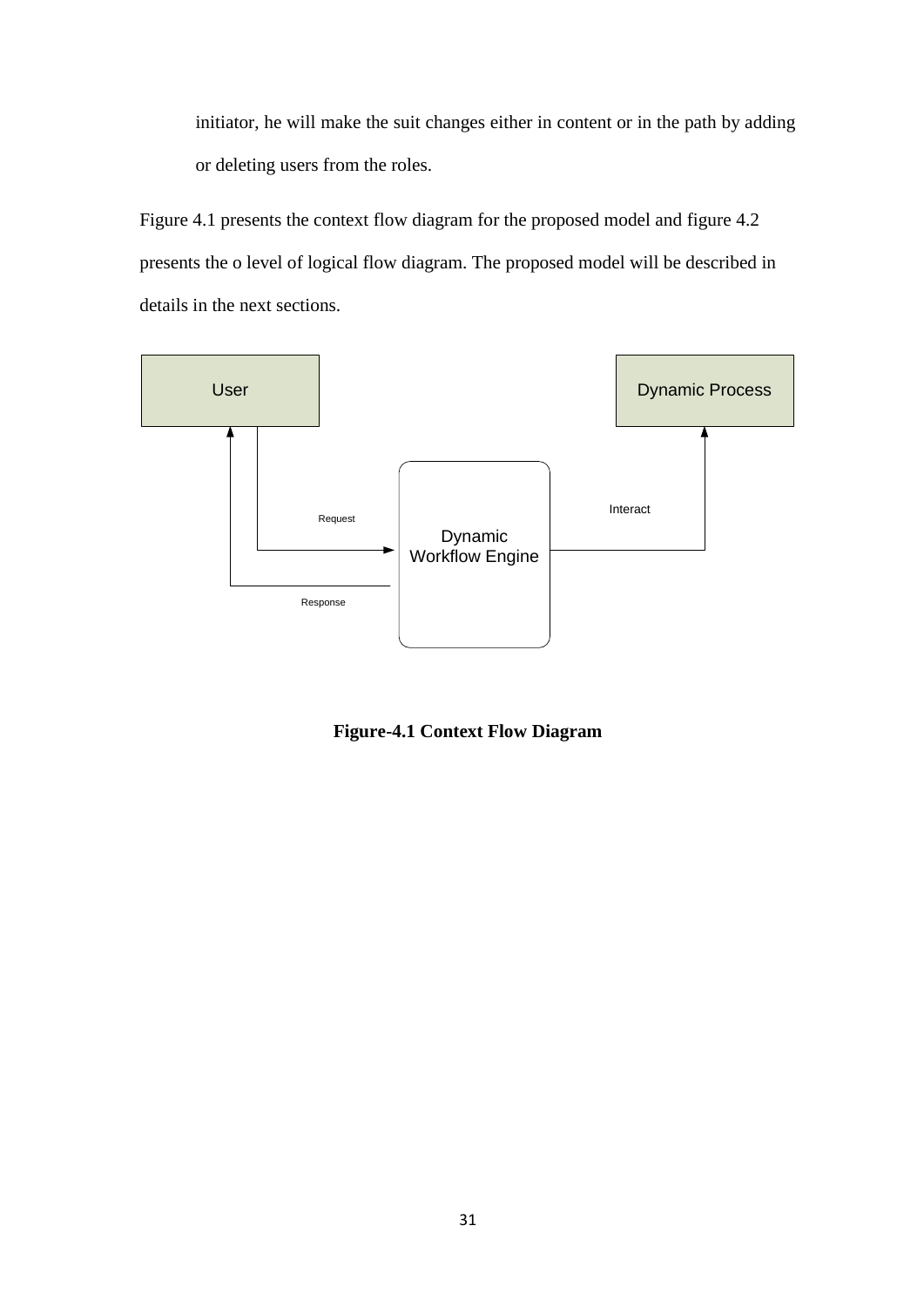

**Figure-4.2 Level (0) Data Flow Diagram**

### **4.2 The Architecture of Proposed Model**

T he proposed model consists of three components as seen in figure- 4.3, these are:

- 1) Dynamic Process Component.
- 2) Database Component.
- 3) Activity Transaction Component.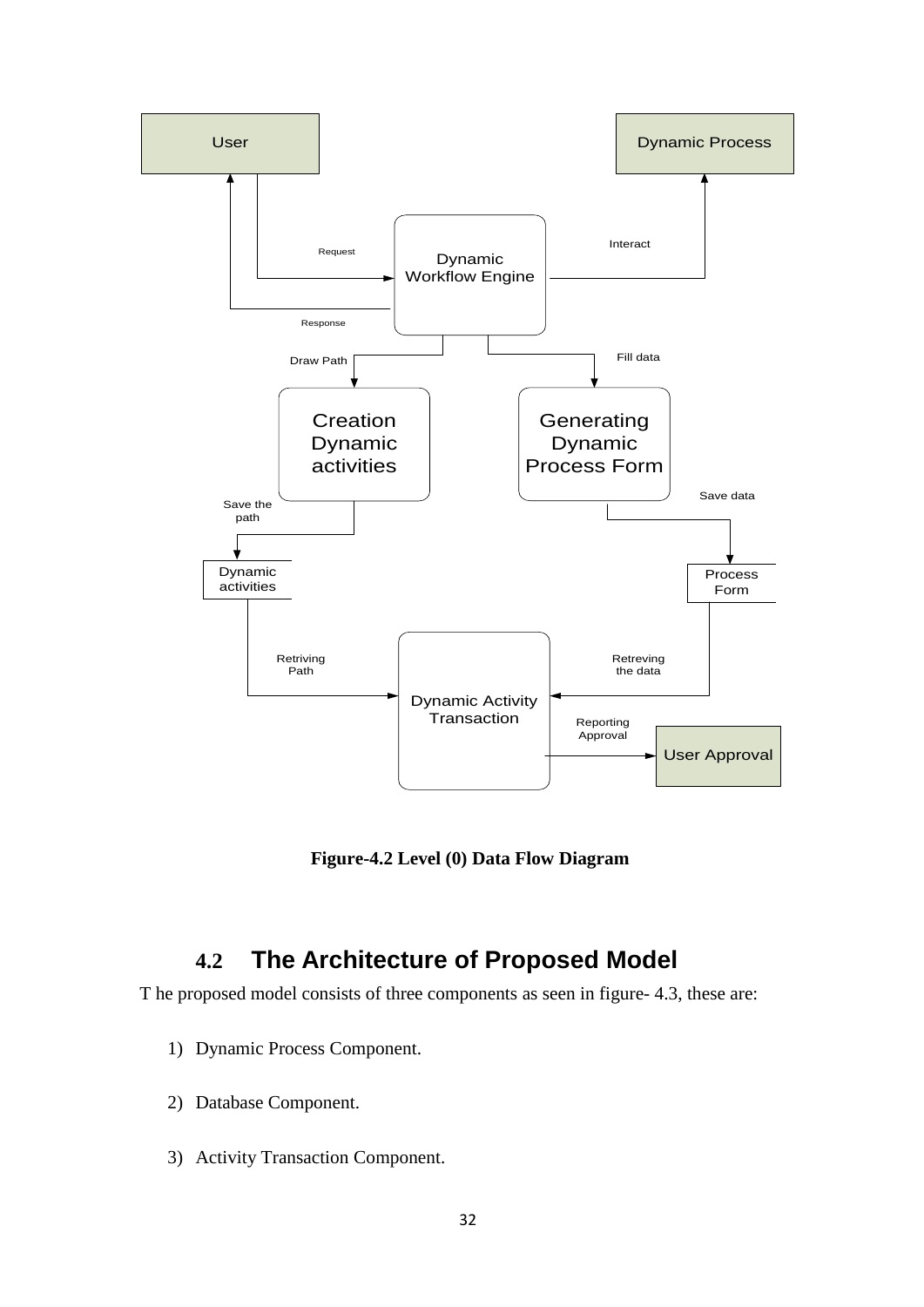In the following subsections are the details descriptions of all three Components



**Figure-4.3 Architecture of the Proposed Model**

### **4.2.1 Dynamic Process Component:**

The Dynamic Process component consists of three Parts these are:

#### A. Web base user interface

The proposed model of the system works through the interaction with user. The interface includes web base user interface as well as it contains login screen after the user input his own user name and password. Then, it will verify to take the own authentication from database which depend on permission associated for each user that given before. User can select the type of process as (vacation, signature approval...etc.), as shown in figure 4.4. Therefore the user will be able to use all the facilities provided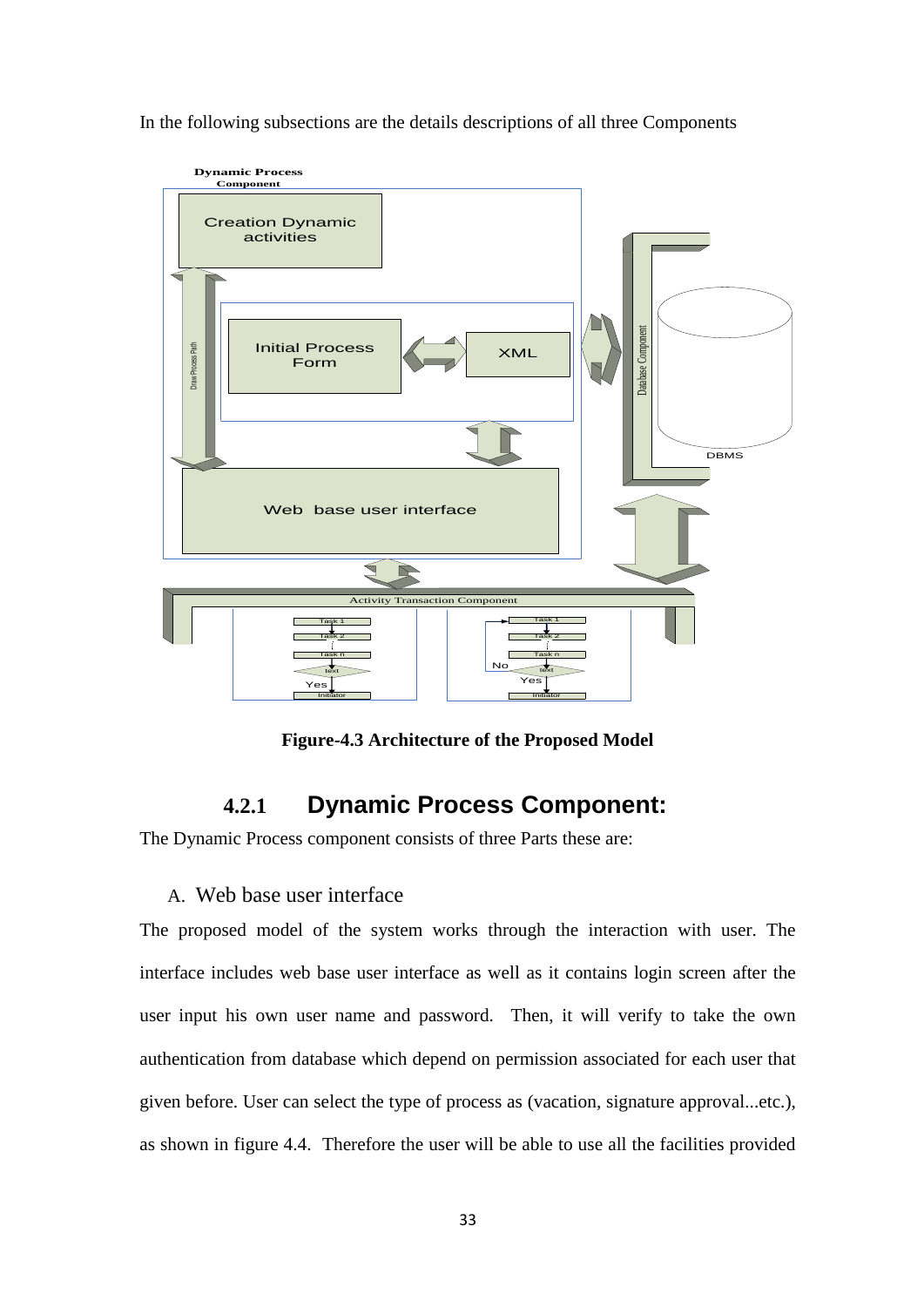by the web base user interface. The web base user interface allows the user to login to the system through (internet, intranet or extranet).



 **Figure-4.4 Web base user interface**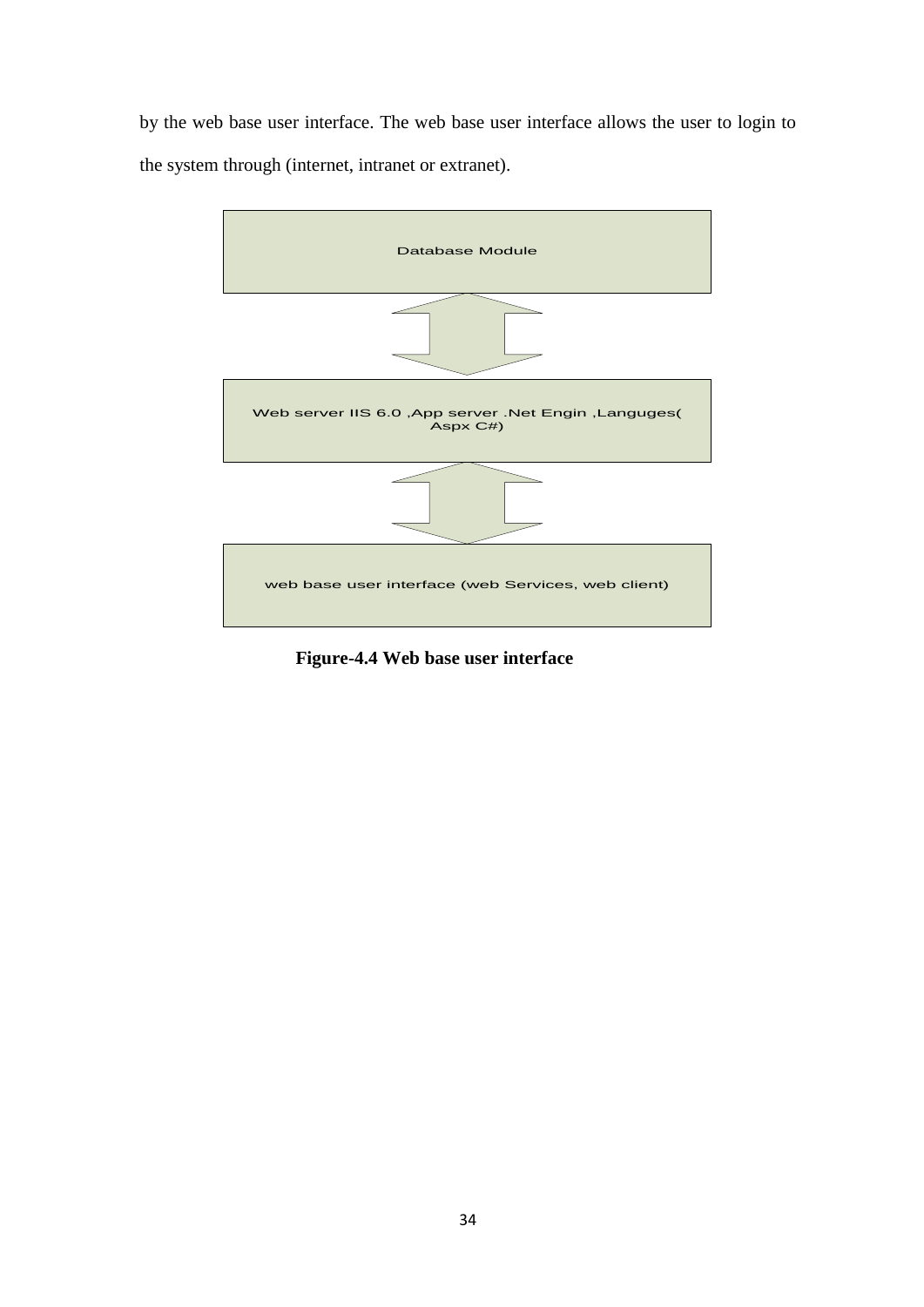#### B. Generating Dynamic Process Form

Figure 4.5 shows the process of generating dynamic process form through the user fills the specific field and if he wants to add any data that doesn't have location as (Text, Label, and any component), he presses on the generate text bottom from XML page by specific code, using the algorithm Generate Text Fields.



#### **Figure-4.5 Generating Dynamic Process Form**

```
public partial class Default3 : System.Web.UI.Page
{
     tblSaveTableAdapter tblSaveTA = new tblSaveTableAdapter();
     DataSet1.tblSaveDataTable tblSaveDT = new
DataSet1.tblSaveDataTable(); 
     protected void Page_Load(object sender, EventArgs e)
     {
         tblSaveDT = tblSaveTA.GetDataByID(22);
        string drboos = tblSaveDT.Rows[0][1].ToString();
           XmlDocument xmlData = new XMLDocument();
         XPathNavigator pXMLNavigator ;
         XPathNodeIterator pXMLIterator ;
         xmlData.LoadXml(drboos);
         pXMLNavigator = xmlData.CreateNavigator();
         pXMLIterator = pXMLNavigator.Select("EmpInfo/txtNo");
```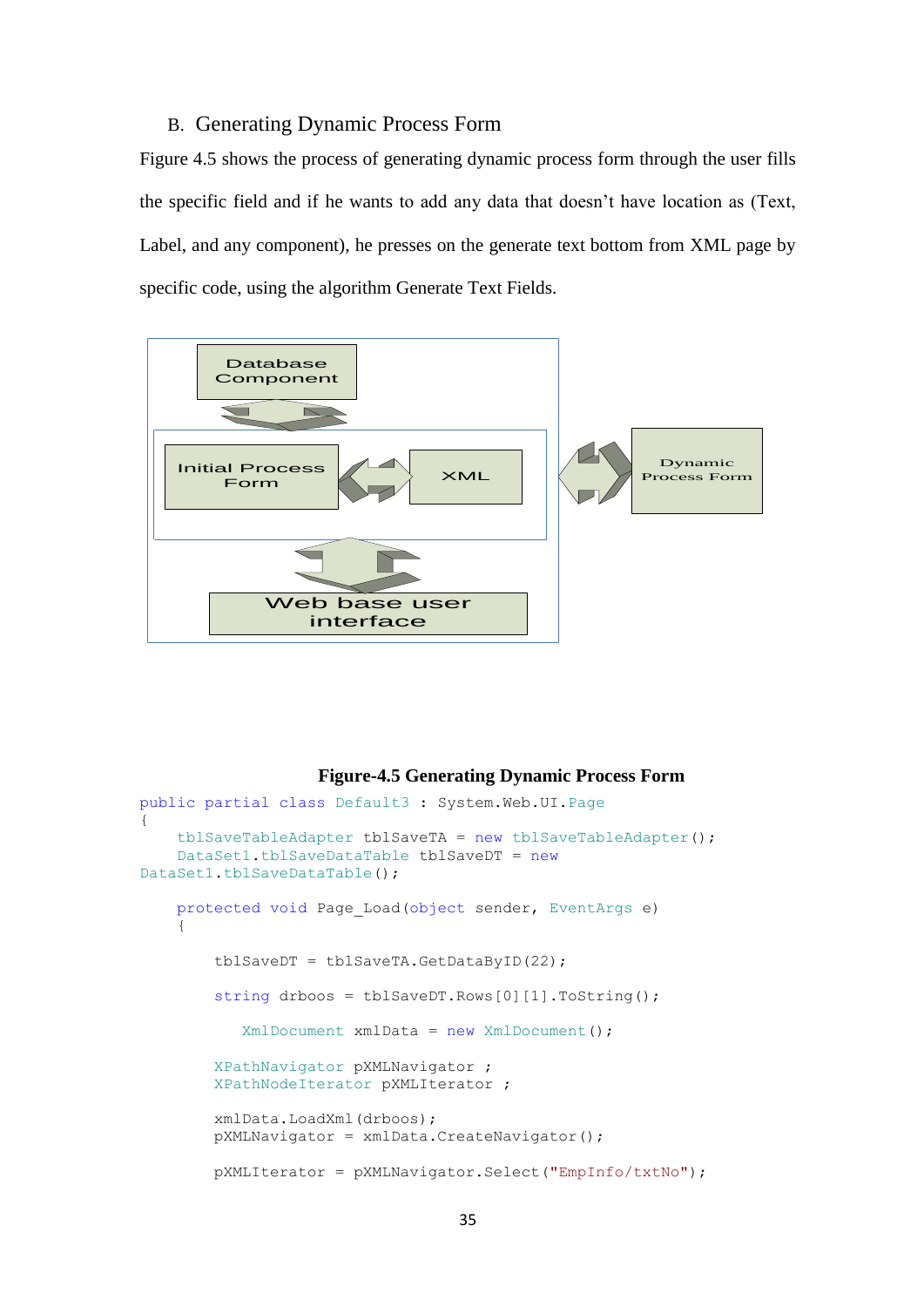```
 pXMLIterator.MoveNext();
                  txtNo.Value = pXMLIterator.Current.Value;
                  pXMLIterator = pXMLNavigator.Select("EmpInfo/txtAge");
                  pXMLIterator.MoveNext();
                  txtAge.Value = pXMLIterator.Current.Value;
                  pXMLIterator = pXMLNavigator.Select("EmpInfo/txtDept");
                  pXMLIterator.MoveNext();
                  txtDept.Value = pXMLIterator.Current.Value;
                  pXMLIterator = pXMLNavigator.Select("EmpInfo/txtName");
                  pXMLIterator.MoveNext();
                  txtName.Value = pXMLIterator.Current.Value;
                  pXMLIterator = pXMLNavigator.Select("EmpInfo/txtSalary");
                  pXMLIterator.MoveNext();
                  txtSalary.Value = pXMLIterator.Current.Value;
                 for (int i = 1; i \leq 4; i++)
 \{ pXMLIterator = pXMLNavigator.Select("EmpInfo/txt" + 
i.ToString());
                          pXMLIterator.MoveNext();
                          div.InnerHtml += "<input runat='server' type='text' 
name='txt" + i.ToString() + "' value='" + pXMLIterator.Current.Value + 
"'>";
                  }
  }
 }
 The generated dynamic process form will be stored in the Database as in figure 4.6.
 -1Q 2 X D -B 图 图 图 Change Type * | | 图 | 阳 图 。
                                                                                                                                              \cdot \timesave: Quer...DATABASE.MDF) Default3.aspx | Default.aspx | Default2.aspx.cs | Default2.aspx | Start Page |
 ID xmlNode
    <EmpInfo txtNo="1102"><txtName>Ahmad Yahia Saleh</txtName><txtAage>23</txtAage><txtDept>IT</txtDept><txtSalary>350</txtSalary>350</txt1>Jordan - Zarga</txt1><txt2>Male</txt2></tEmpInfo
 \overline{17}<EmpInfotxtNo="985"><txtName>aaa</txtName><txtAge>22</txtAge><txtDept>IT</txtDept><txtSalary>30</txt3alary<txt1><txt1>txt2>Male</txt2><txt3>C5</txt3><EmpInfo>
 18<EmpInfo EmpNo="965"><EmpName>Ahmad Yahia Saleh</EmpName><Age>23</Age><Department>00</Department><Salary>30</Salary></FmpInfo>
\overline{19}<EmpInfotxtNo="1102"><txtName>aaa</txtName><txtAge>23</txtAge><txtDept>IT</txtDept><txtSalary>350</txtSalary><txt1>101</txt1></EmpInfo
    {Emplnfo><txtNo>1102</txtNo><txtName>AhmadYahia Saleh</txtName><txtAge>29</txtAge><txtDept>1<txtSalary>30</txtSalary><txt1>123</txt1><txt2>qaw</txt2></Emplnfo><br><Emplnfo><txtNo>512</txtNo><txtName>Ahlam</txtName><txtAge>28<
\begin{array}{c} 20 \\ 21 \end{array}22 <EmpInfo><txtNo>706</txtNo><txtName>Yazan</txtName><txtAge>25</txtAge><txtDage>tDr<txtDage>txtDage><txtDage><txtDage><txtDage><txtDage><txtDage><txtDage><txtDage><txtDage><txtDage><txtDage><txtDage><txtDage><txtDage=
22 <br/> <br/>\begin{tabular}{ll} \textbf{23} & \textbf{Compln\'o} & \textbf{24} \\ \textbf{25} & \textbf{Complon} & \textbf{26} \\ \textbf{26} & \textbf{Complon} & \textbf{27} \\ \textbf{28} & \textbf{Complon} & \textbf{28} \\ \textbf{29} & \textbf{Complon} & \textbf{29} \\ \textbf{20} & \textbf{Complon} & \textbf{29} \\ \textbf{21} & \textbf{Complon} & \textbf{20} \\ \textbf{22} & \textbf{Complon} & \textbf{2<EmnName></EmnName><Age></Age></Denartment></Denartment><Salarv></Salarv></
    <EmpName></EmpName><Age></Age><Department></Department><Salary></>></></>
MALL MALL
        of 20 \rightarrow \rightarrow \rightarrow \rightarrow \rightarrow \rightarrowor List & Find Results 1 2 Find Symbol Results
2 MehSten (2) - Mini-Market Market Mini-Market (2) - Mini-Market (2) - Mini-Market (2) - Mini-
                                                                                                                                 CDDB (1) \frac{1}{2} (1) \frac{1}{2}
```
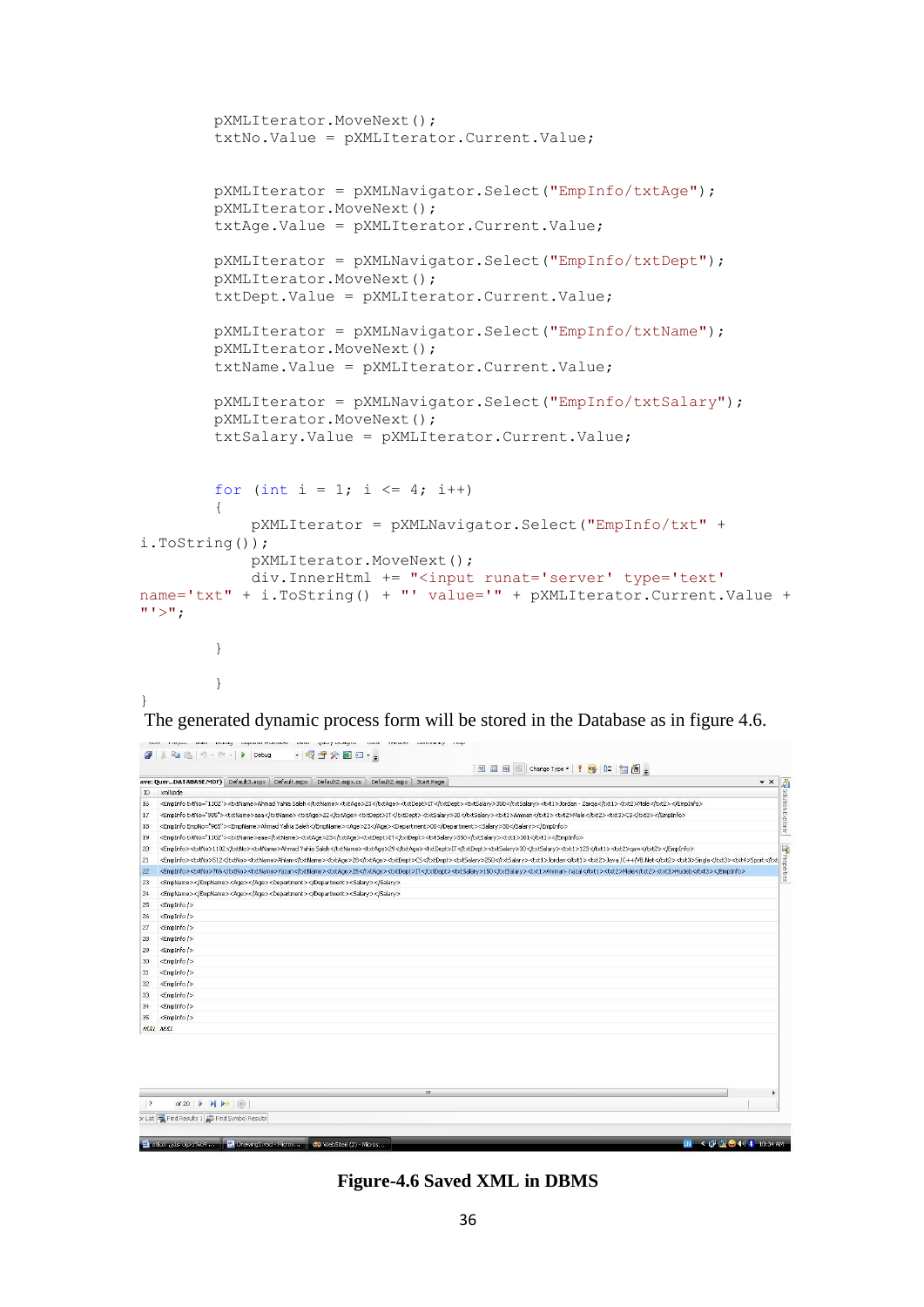Example for the how Represented text bottom from XML page by specific code**:**

```
<EmpInfo txtNo="1102">
     <txtName>Ahmad Yahia Saleh</txtName>
    <txtAge>23</txtAge>
   <txtDept>IT</txtDept>
    <txtSalary>350</txtSalary>
    <txt1>Amman</txt1>
     <txt2>Male</txt2>
  </EmpInfo>
```
#### C. Creation Dynamic activities.

```
This part is concerned with assigning the activities and their path to the users in order to 
generate the dynamic activities as seen in figure 4.7. Those users are the peoples who 
are involved in every activity; but, if any person does not exist in the database, the 
component will be added by the following statement.
```

```
If check Exist (login Name) =true Then
Msg="This is user Already Exit"
Else
Insert_user (UserID, EmpName, LoginName, Password)
```

```
End IF
```


**Figure-4.7Creation Dynamic activities**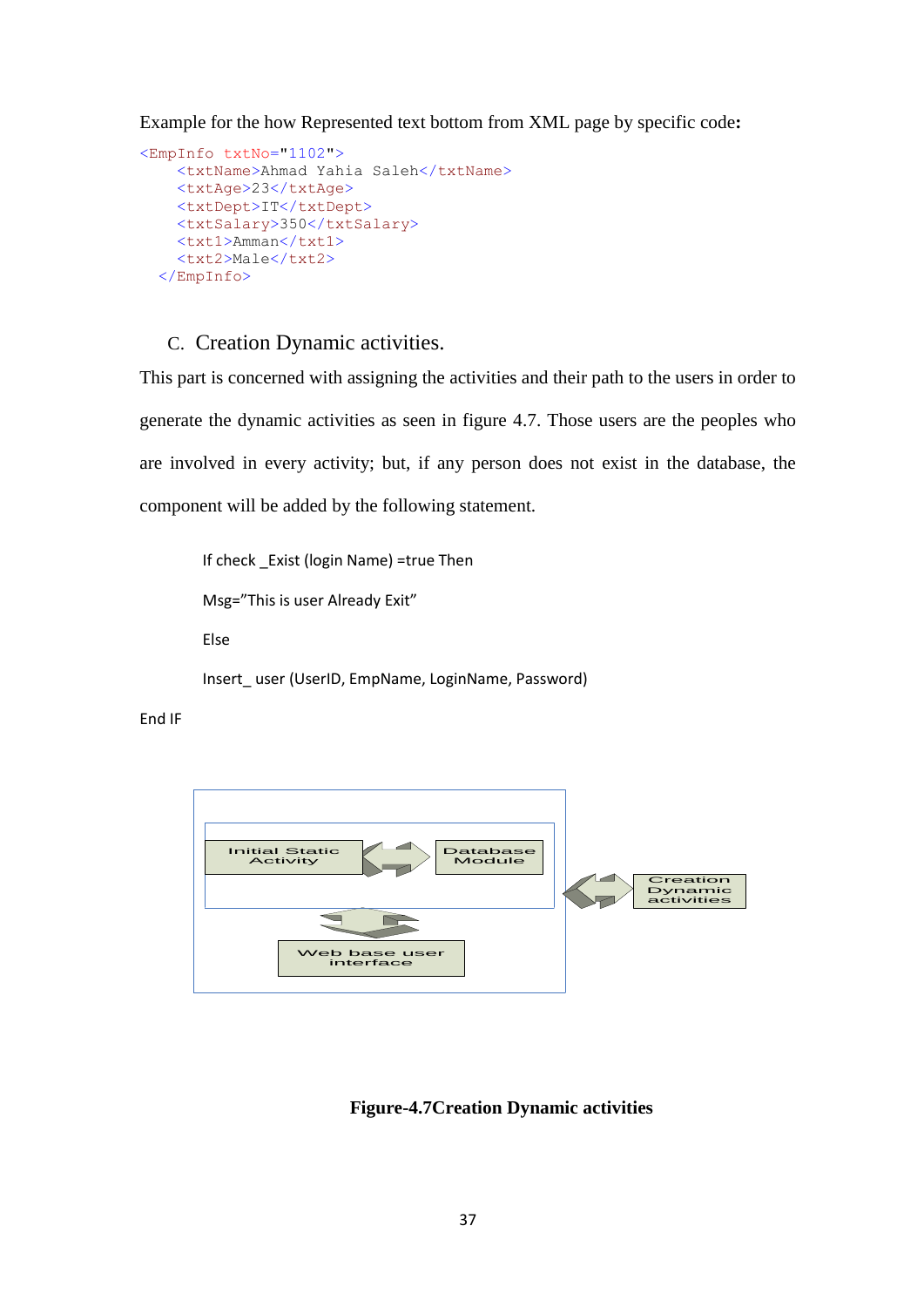Authorized person (Manager or Administrator) retrieve the static activates from database then according to the requirements produced through the user interface then the dynamic activates will be generated. Through the dynamic activity creation processes, authorized person can assign the paths and users who are involved in any specific process and assign the flow sequence together with the date and time as shown in figure 4.8 they use the following statement.

For I as integer=0 to lbUserRole.item.count-1

UserID: lbUserRole.items (i).value

Insert\_taskRoles (RoleID, TaskID, lbusersRole.item (i).value, RoleOrder, Status)

Status: =Initially=Null

Insert\_ShowTask (ID, TaskID, lbuserRole.item (i).value, IsShow)

IsRead: Initially=False

The explanation of the above algorithm:

- There is an index for every user depends on the place in the list.
- lbUserRole.item.count: take the value of the first index in the list. UserID: lbUserRole.items (I).value: user value
- Depends on the place in list.
- Insert taskRoles (RoleID, TaskID, lbusersRole.item (I). value, RoleOrder, Status: store in database server where it stores the RoleID, TaskID, and Path that the process will move on it.
- lbusersRole.item(I).value: store the type of process and the value of user depends to the list and Role Order , also it store the User ID and task status that means does the user open the task or not.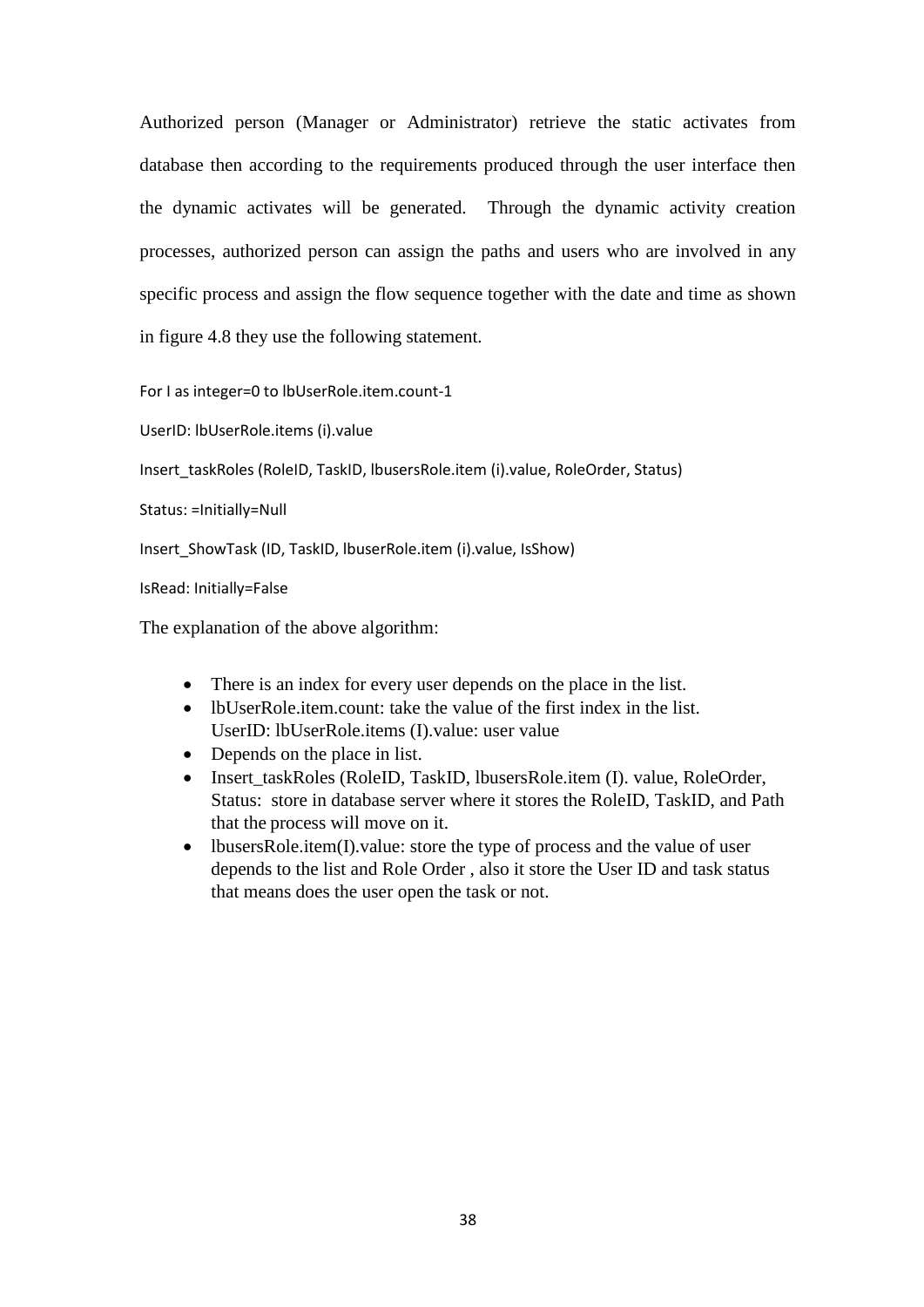

**Figure-4.8 Creation Dynamic activities**

### **4.2.2 Database Component**

 Using the Data Access Responses in order to initiates a connection between all component and Database by using ADO.Net as seen in figure 4.9.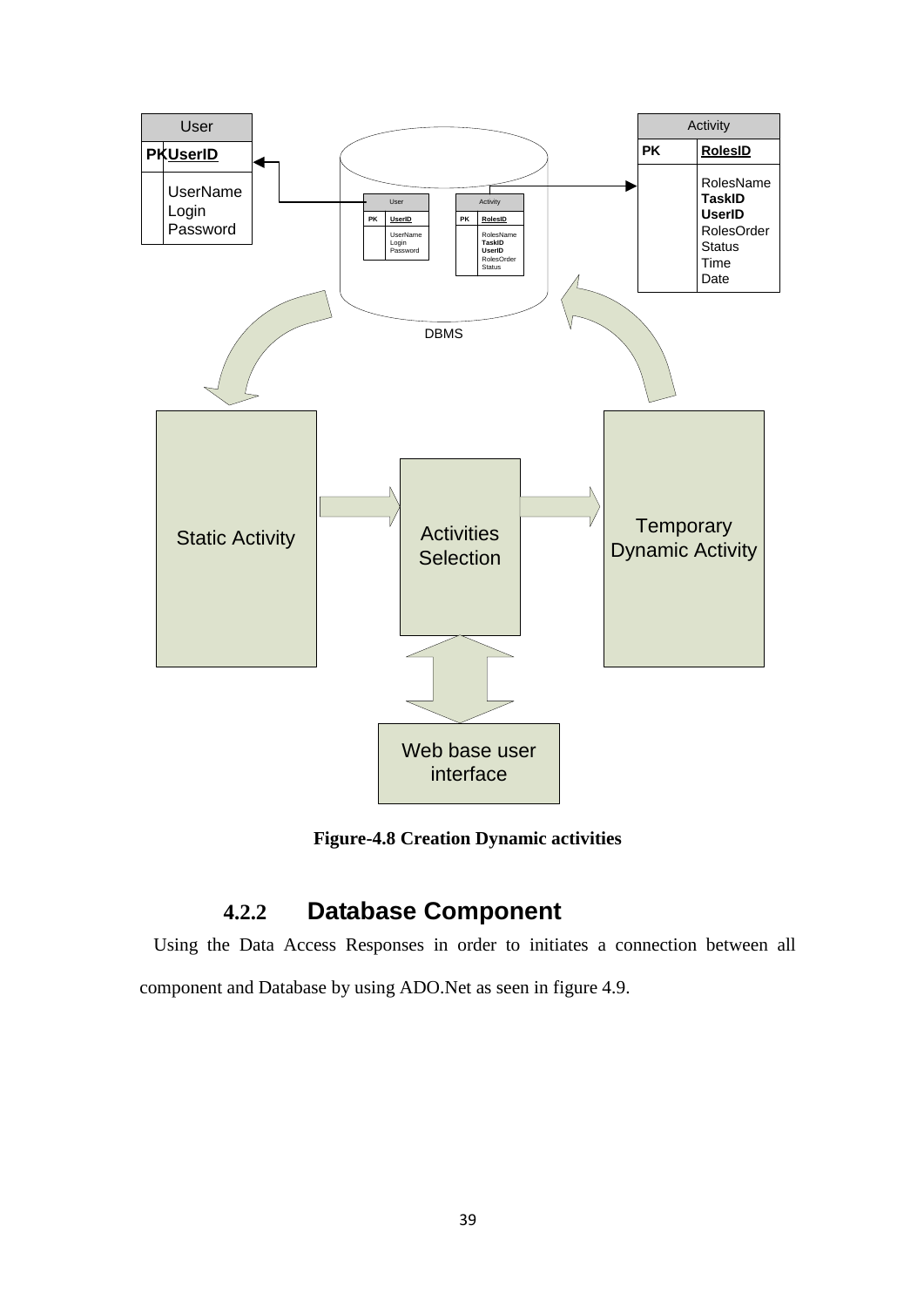

**Figure-4.9 Database Component**

Figure 4.10 presents the ER diagram for the tables used in the proposed system which consists of the following tables.

- 1. Dynamic activity table: It is the table that stores the value of path that is drawn from the first user and it contains the role name and number; it is stored in the sequence if the users move to them.
- 2. Process form Table: It stores the task ID and name and the name f initiator and all data are saved as XML.
- 3. Show task table: It stores the values that mention the status that are opened by user or not.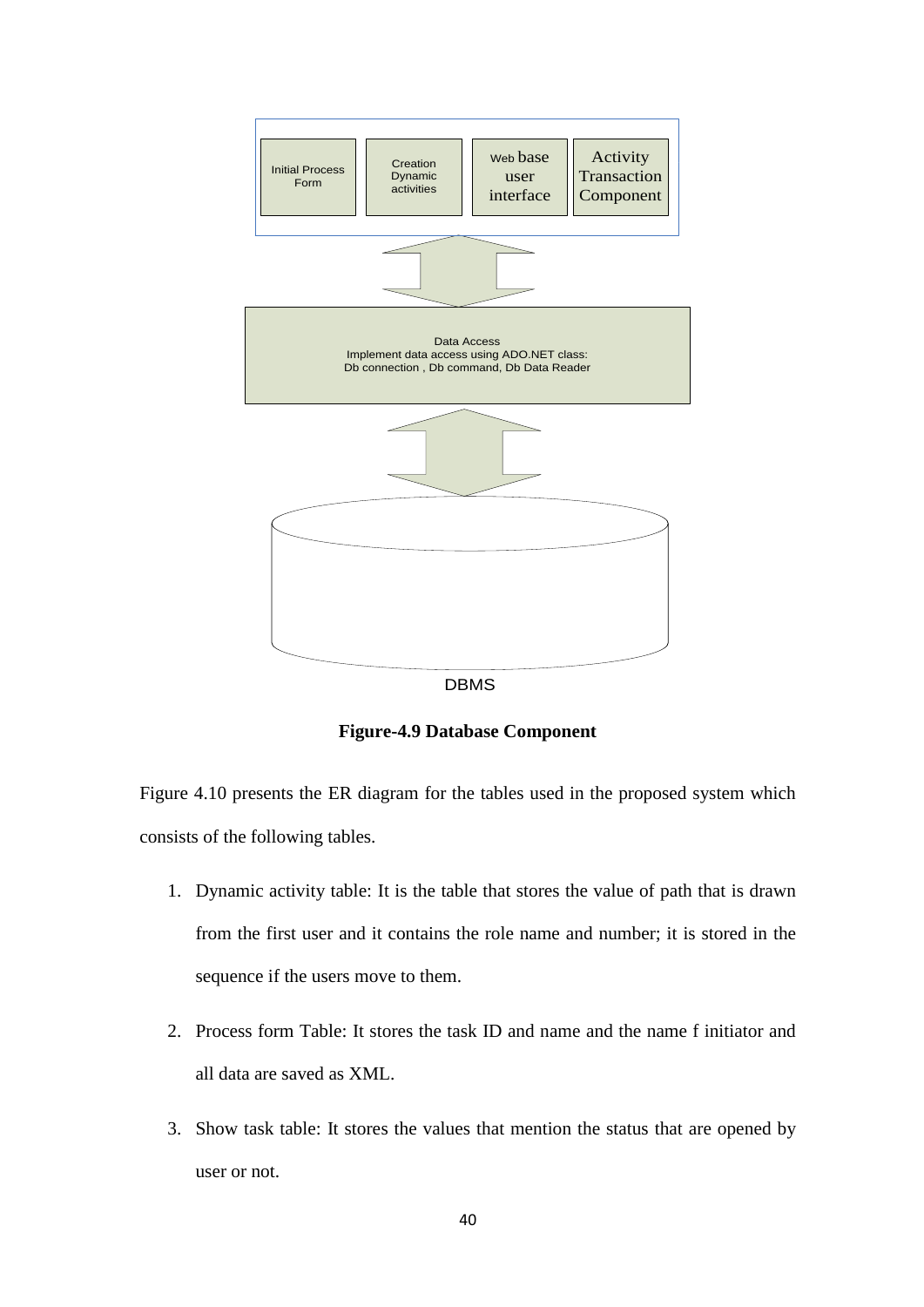4. Static activity table: it is contains the users that involve in specific process.



**Figure-4.10 ER Diagram**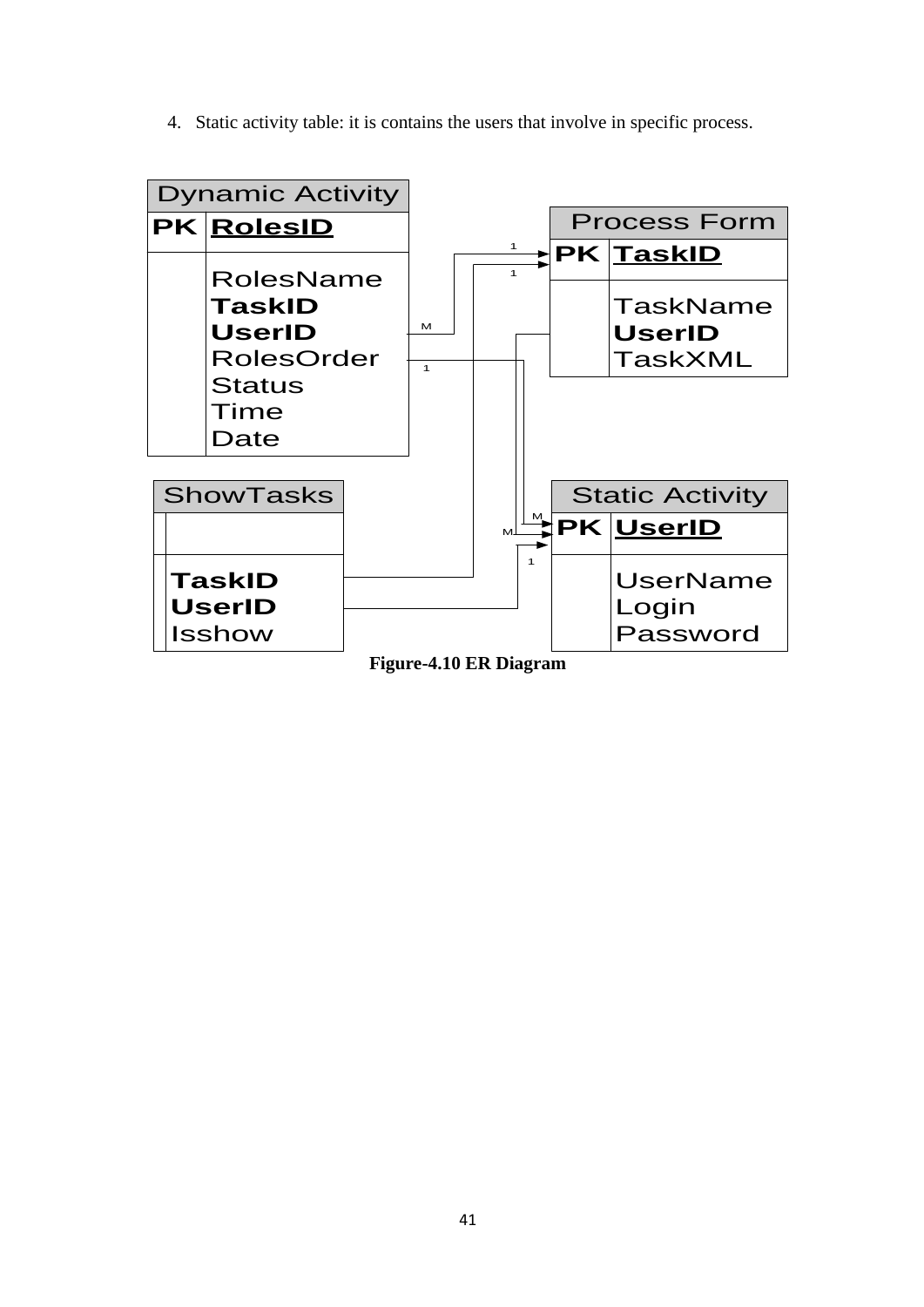

**4.2.3 Activity Transaction Component**

**Figure-4.11 Activity Transaction Component**

After the process build by authorized person, the process starts by moving to the first user who decides about the status by approving or rejecting and so on till the end of process path. If all users are agreed, it will be finished and returned to initiator by approving status as shown in Part (1). But if the process has any reject status, it will be returned to the initiation step to change and modify as request then resend it again to all users as shown in Part (2), it can be presented as If statement

IF ( $Task1^{\text{th}}$ Task $2^{\text{th}}$ ....  $^{\text{th}}$ Taskn ="True") Then Return Initiator "Process successful Approval"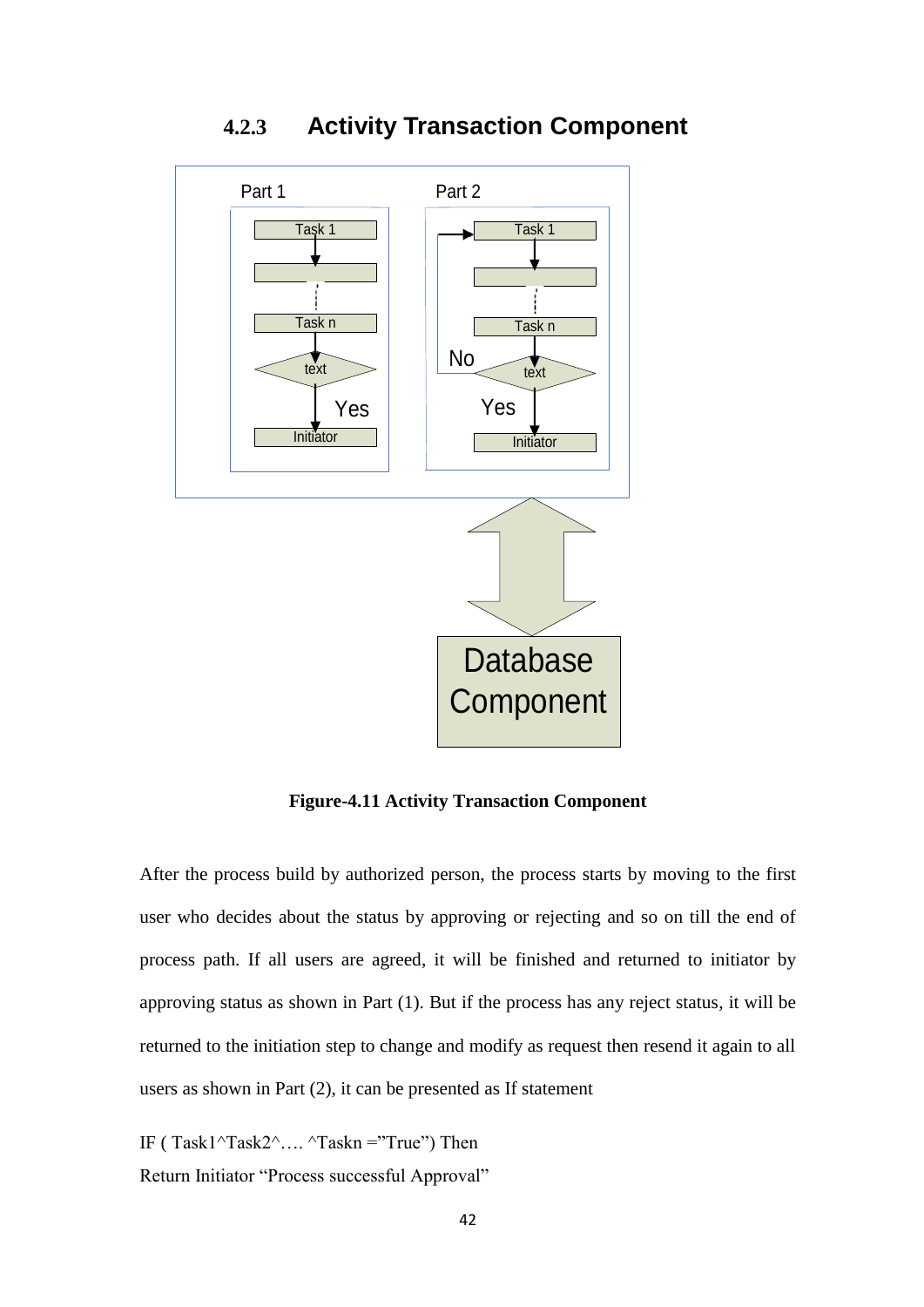Else  $(Task1^Task2^T...$   $Taskn = "False")$  Then Return Initiator "Process Round 2" And the below pseudocode clear the functionality: User Receive Task If Receive  $\text{Task}$  (userid) = "get records" Then { Receive new task if status of current userid roleorder-1=True or False If show\_task (taskid, userid) =True Then { Update \_show task (taskID, userID, True) Update show task isshow=True Where taskID and userID If Update\_taskrole (taskid, userid, True) Then { GO to Next user order in this task Else Go to next user order in this task and to user roleorder=0 } End if Return Receive \_Task (Next User) Else Return show task (Waiting …..) End if } End if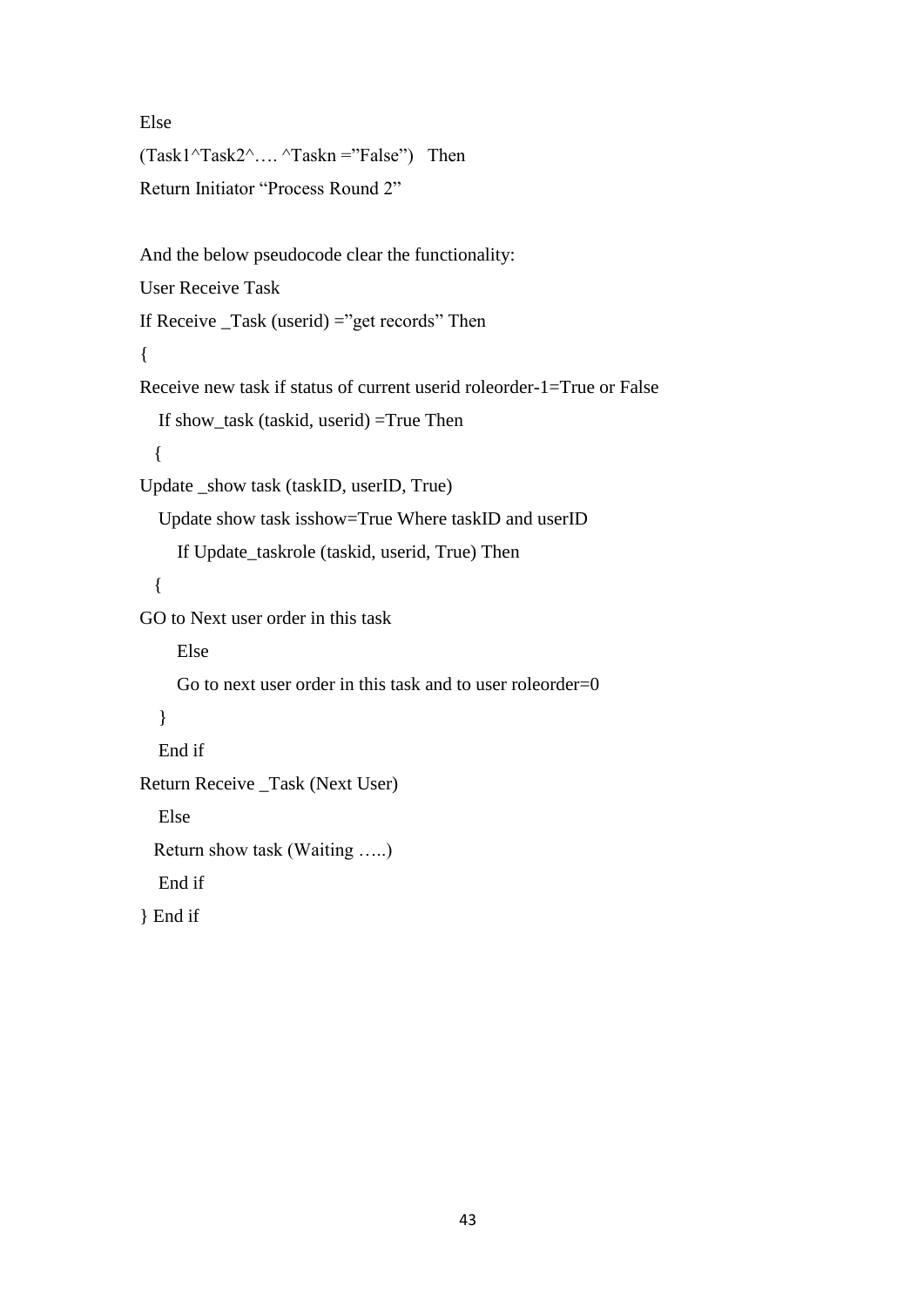#### **4.3 Demonstrating the Proposed Model**

In this section, we demonstrate the proposed model through an example to show how the model works and how the data is transferred, we will explain this model through this example, by providing an employee a "cash advance".

To clarify how this process works without electronic system, it often works as the following:-

Fill the specific paper form by requester with the information requirements as personnel information, salary, and others. After that the process moves starting by the direct manager approves for this request, then the process moves forward to complete the approval from relevant departments, as human resource officer then to finance officer and final to finance manager, everyone concern about relevant part, at the end, the applicant receives the final decision either by affirmative or with reject.

The following points are related to the path of this process:

1. The requester login to the screen by user name and password, then, access to specific profile and choose the process (request cash advance).

The electronic form asks the user to fill some require fields and after finishing click submits, so, it will move directly to the direct manager.

- 2. The manager opens the system by his own user name and password; he will find all request that need to be approved; he can amend or edit the request and also can write in new text field if there is any note, and for sure in this case, the direct manager is the only one who can use the dynamic form, and he can use the request with more flexibility, then he chooses the user (managers, officers) who must approve this request.
- 3. The path of this process can be specified by only using two list boxes: the first one contains all employees in the organization and the second one is an empty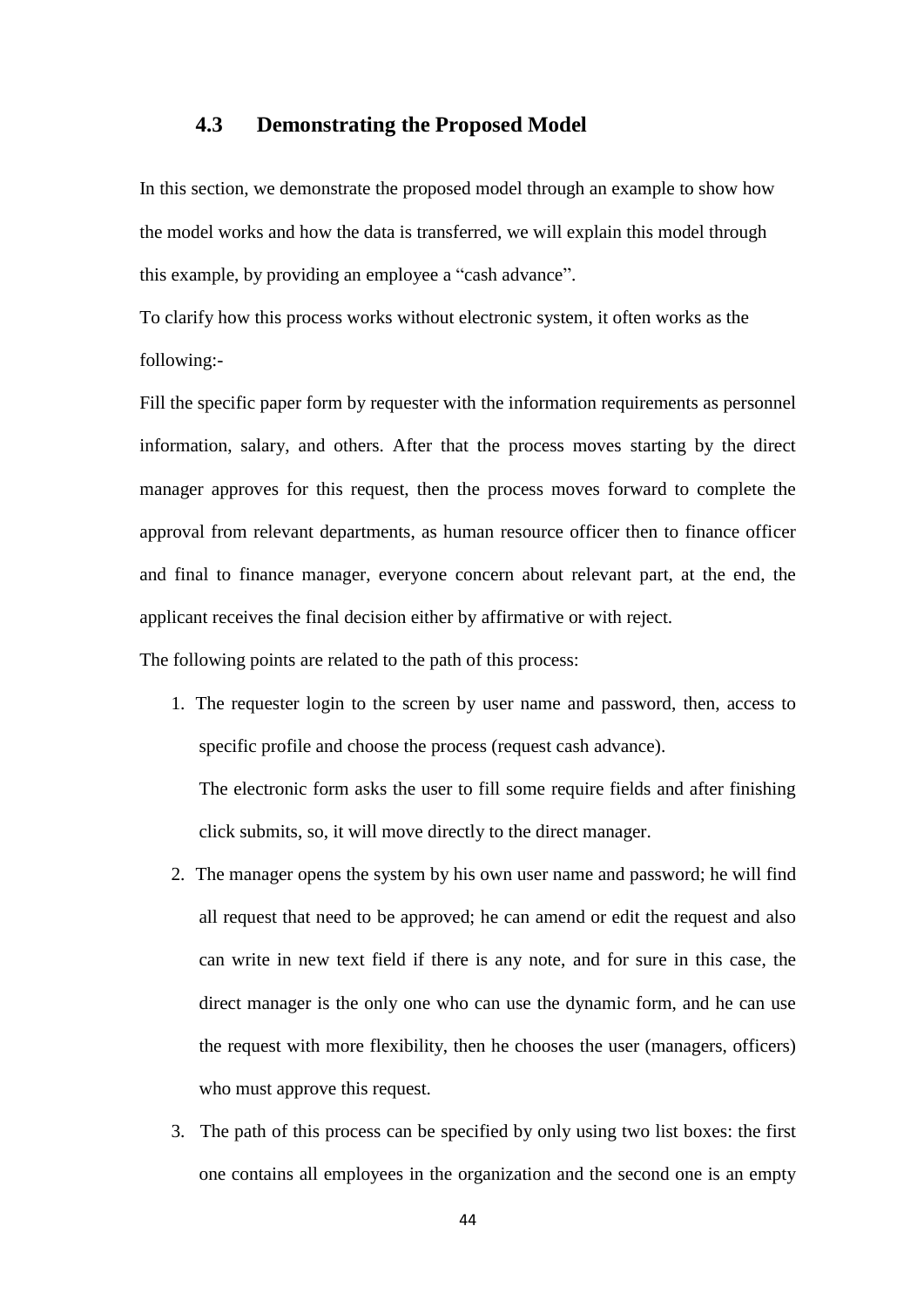list boxes, the manager can choose from first list box once he clicks over any employee and then it directly moves to the second one, the list is formed (second list box) appear the relevant users in this process, in this way, the managers can draw the path of the process to specify how it will work.

- 4. After that, the manager will send this process for the user in the beginning of the second list, then, the moves to the second one and so on to reach the end; everyone will be approved with his own part when the process finishes, and the applicant will receive a notification either with acceptance or rejection.
- 5. If the request is rejected, the reason will appear; and the applicant can fix this reason and resend the request again to all relevant users; at the end, all approval must be done to move the process forward and accept the request, then the requester can take the "cash advance".

Dr. Hussein H. Owaied, Dr. Hazim A. Farhan, Yazan. W. Hudeib, "*Framework Model for Workflow Management System"* Send to the Journal of Computer Science.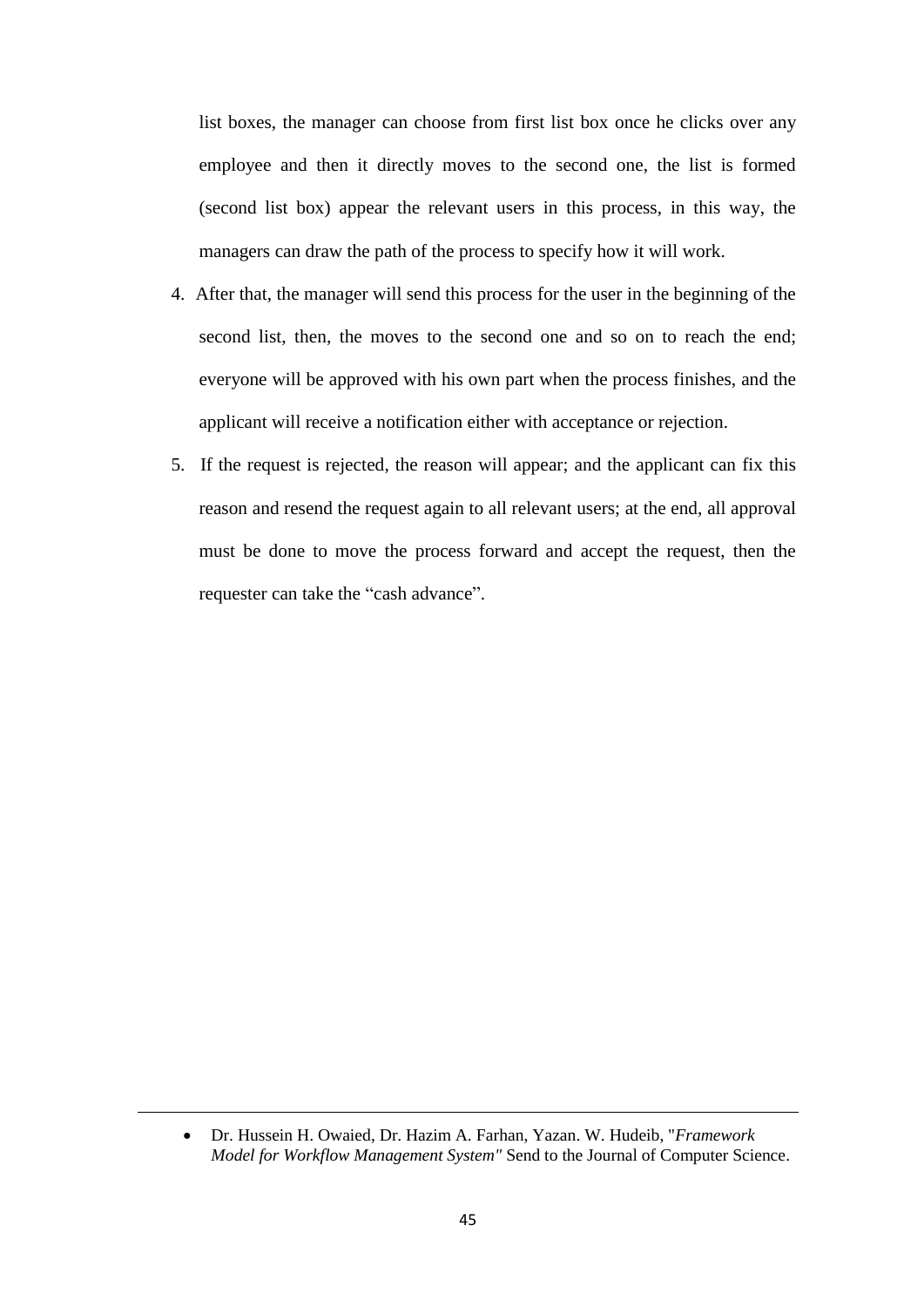### Chapter Five

### Conclusion and future work

### 5.3 **Conclusion**

Workflow Management System (WFMS) allows organizations to define and control the various activities associated with a business process. In addition, many management systems also give a business the opportunity to measure and analyze the execution of the process so that continuous improvement can be made. This thesis, presents many problems such as workflow adaptability, Standardizations, and Dynamic process together with the Dynamic activities. The proposed model will solve these problems through the three component proposed; Dynamic process component, Database component and Activities Transaction component. The proposed model of the WFMS works through the interaction with user using and the user interface that includes web base user interface as well contains login screen, after the user input his own user name and password. The problems associated with Static form and applications have been solved by proposed Generating Dynamic Process Form; also, the problems associated with the Static activity are solved by proposed Creation Dynamic activities.

### 5.4 **Future Work**

In order to get more benefits from this work in the business organization, the future work is:

1. Implementation of the proposal model, and design a questionnaire in order to ensure the motivation for the present work.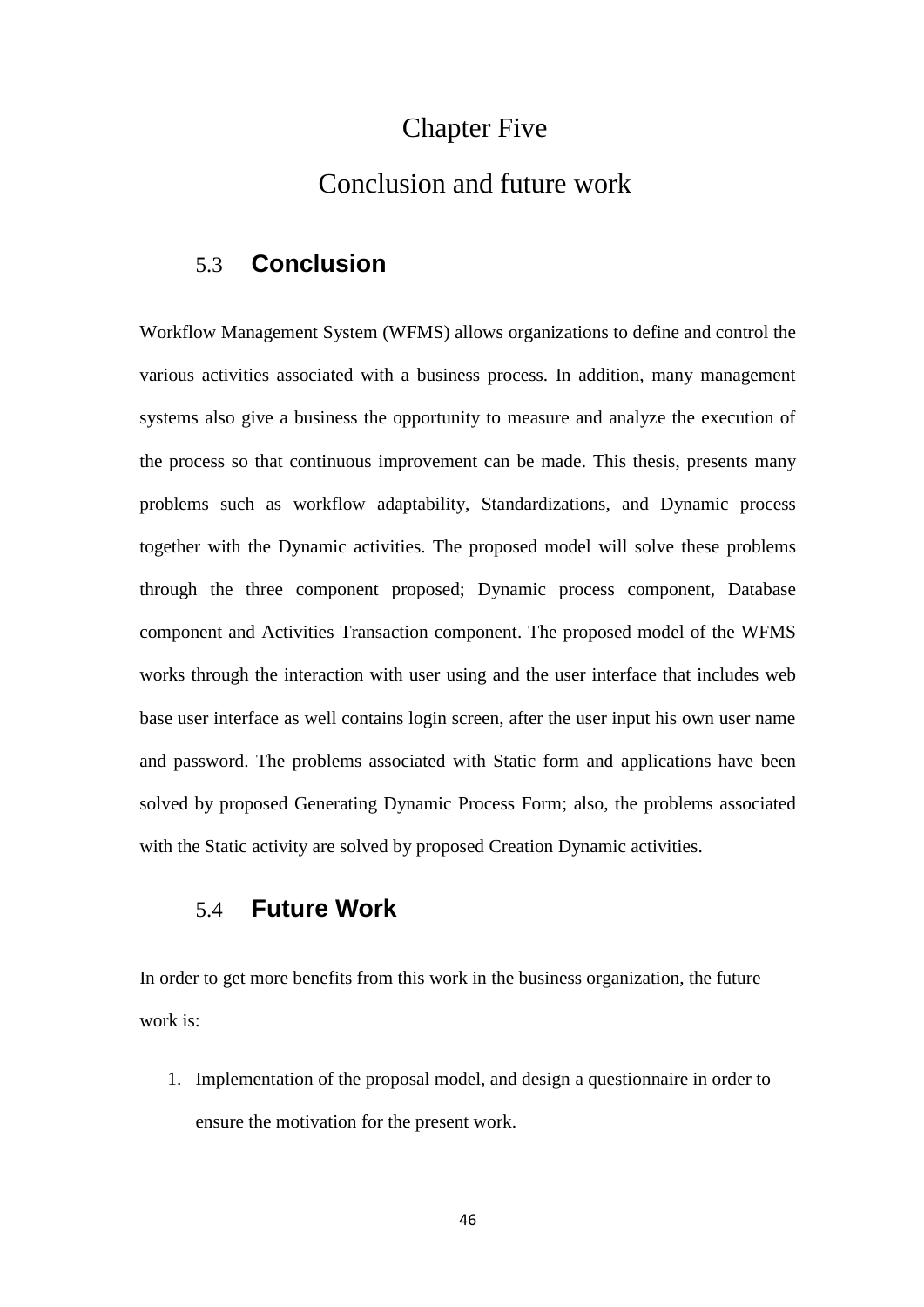- 2. Making enhancement to the proposed model in order to be used in industry and instating of indicated business ; in this case, the workflow can produce flow
- 3. Proposed model after satisfying the previous points may be used for the strategic information system.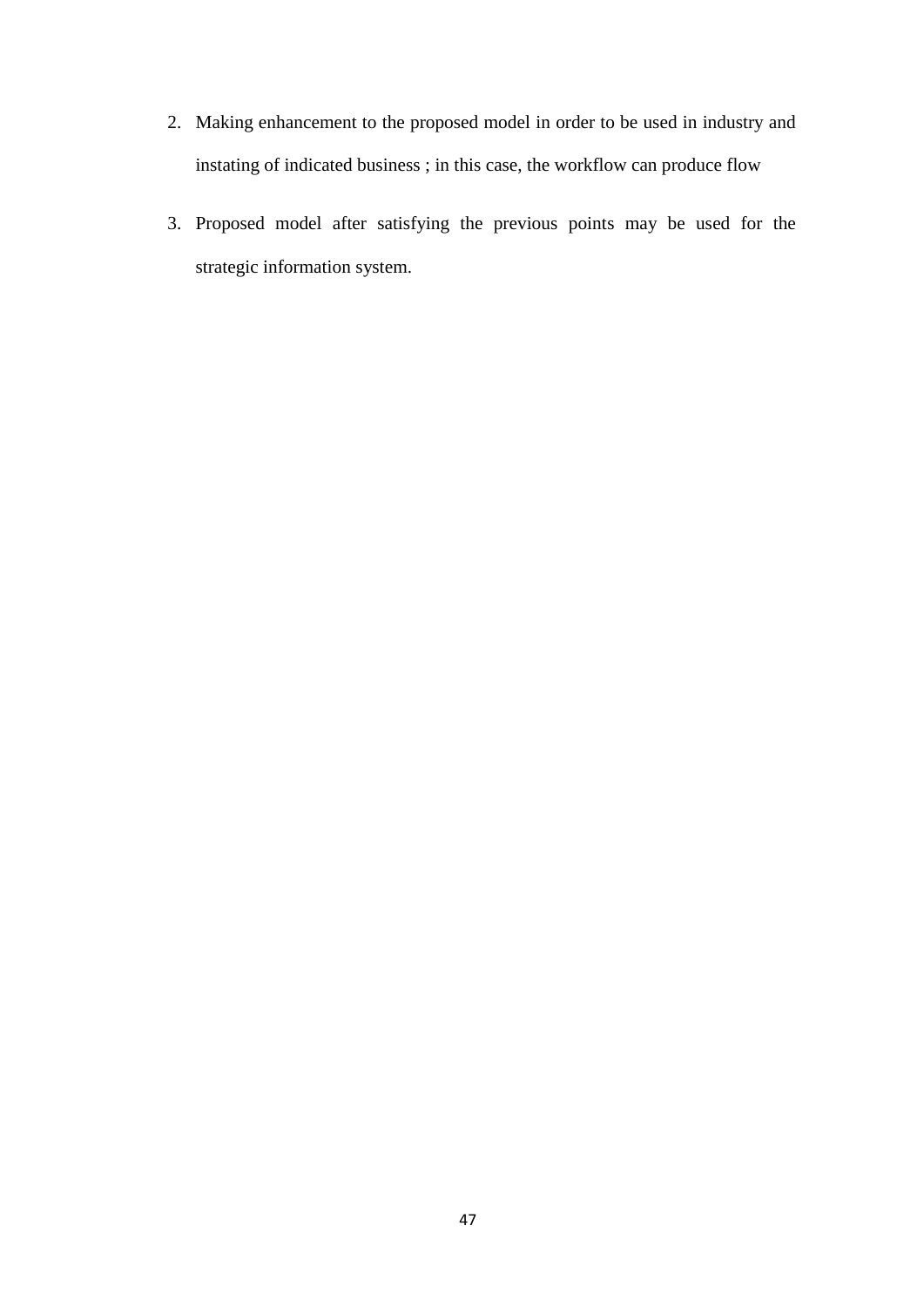### **References:**

- *1.* Nourah Abdulmohsen AL-Rossais(2007) *Developing an Enterprise WorkflowSolution,* King Saud University College of Computer and Information Sciences Department of Computer Science
- 2. Jorge Cardoso, John Miller, Amit Sheth and Jonathan Arnold (2002) *Modeling Quality of Service for Workflows and Web Service Processes* , lab computer Sciences University of Georgia Athens: GA 30602- USA
- 3. Marco Repetto, Massimo Paolucci, 2002, *and Antonio Boccalatte, a Design Tool to Develop Agent-Based Workflow Management Systems*:European Journal of Operational Research
- *4.* Buffy Schnurbusch ,2009, *Electronic Forms processing (eForms): Collaboration and workflow solutions for digital content and document management.*
- 5. [www.microsoft.com,](http://www.microsoft.com/) Access in 13/1/2010 at 12.15.pm.
- 6. [www.captaris.com](http://www.captaris.com/) , Access in 10/1/2010 at 03.15.pm.
- 7. [www.faxsolutions.opentext.com](http://www.faxsolutions.opentext.com/) , Access in 10/1/2010 at 09.15.pm.
- 8. Overview of ADO.NET, (2010), [http://msdn.microsoft.com/en](http://msdn.microsoft.com/en-us/library/h43ks021(VS.71).aspx)[us/library/h43ks021\(VS.71\).aspx](http://msdn.microsoft.com/en-us/library/h43ks021(VS.71).aspx), Access in 15/1/2010 at 14.15.pm.
- 9. <http://www.techterms.com/definition/aspnet> , Access in 18/1/2010 at 03.15.pm.
- 10.Peng Li and Yuyue De (2009) *modeling and Design for Dynamic workflow Based on Flexable Activite*: Information Technology Journal.
- 11. Mariusz Momotko (2005) *Tools for Monitoring Workflow Processes to Support Dynamic Workflow Changes*, Scientific Council of the Institute of Computer Science: Polish Academy of Sciences.
- 12.Paul & Erik (2000) *Design Principles for Application Integration*, Department of Information and Systems Sciences, Stockholm University/Royal Institute of Technology: Electrum 230, 164 40 Kista, Sweden.
- 13. ERP Company jordan , amman,<http://www.erpme.com/>
- 14.TOAN NGUYEN AND JEAN-ANTOINE DESIDERI(2009) *DYNAMIC WORKFLOWS FOR MULTIPHYSICS DESIGN*, Institut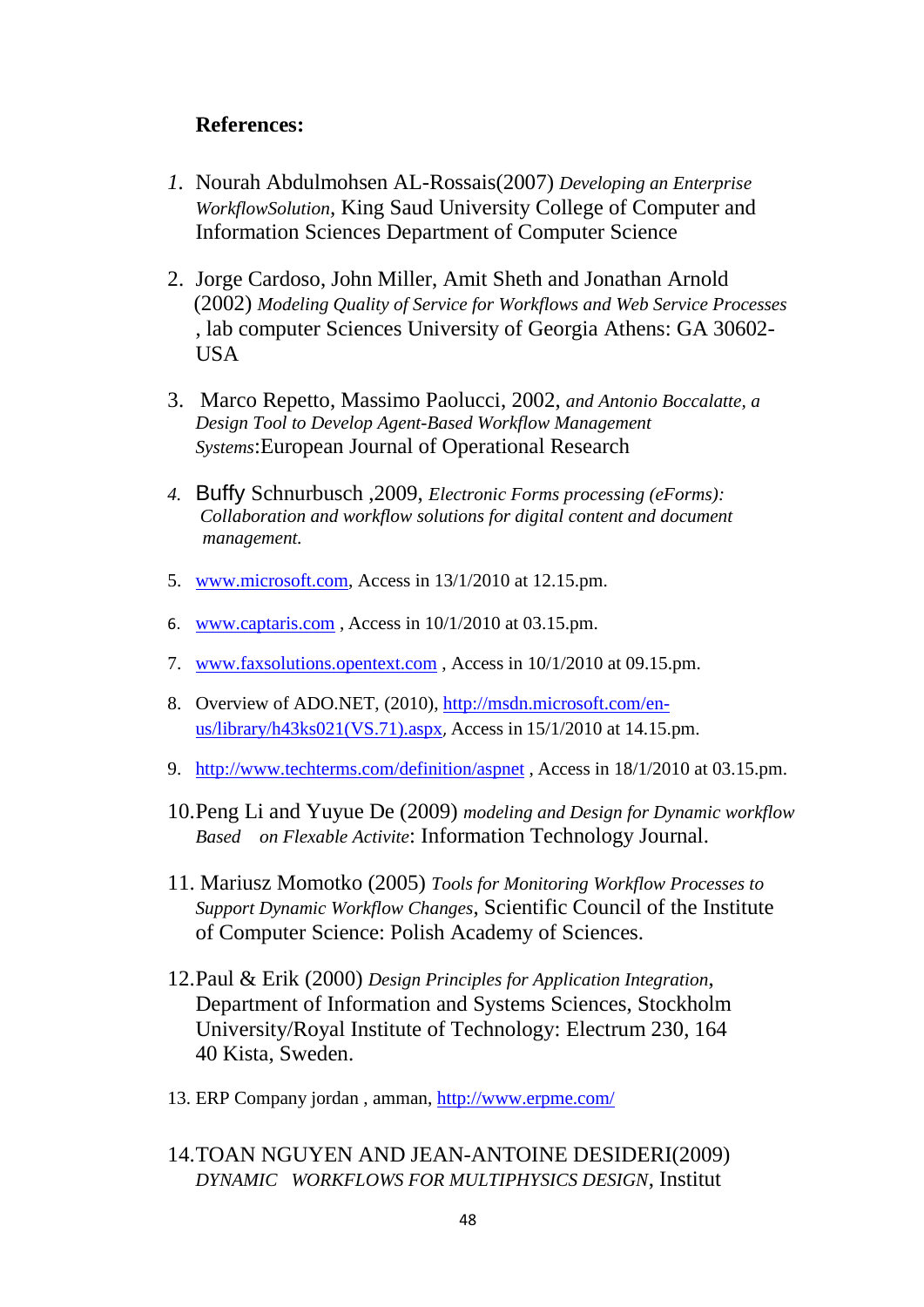National de Recherche en Informatique et Automatique (INRIA) Centre de Recherche Grenoble Rhone-Alpes 655, av. de l'Europe : INRIA Centre de Recherche Sophia-Antipolis Méditerrannée 06902 Sophia-Antipolis, France.

- 15.W.M.P. van der Aalst (2009) *exterminating the Dynamic Change Bug*: A Concrete Approach to Support Workflow Change.
- 16.Jian CAO, Haiyan ZHAO, Jie WANG, Shensheng ZHANG, Minglu LI(2007) *Verifying Dynamic Workflow Change based on Executable Path*: International Journal of Intelligent Control and Systems, Vol.12.
- 17.Fran¸cois Charoy, Adnene Guabtni, 2005, *Miguel Valdes Faura, a Dynamic Workflow Management System for Coordination of Cooperative Activities*:University Henri Poincar´e Nancy 1 - INRIA - LORIA laboratory, BP 239, F-54506 Vandoeuvre-l`es-Nancy Cedex, France (2) Bull R&D, 1, rue de Provence 38130 Echirolles (France).
- 18.Michael Adams, David Edmond and Arthur H. M. ter Hofstede (2002) *The Application of Activity Theory to Dynamic Workflow Adaptation Issues*: Queensland University of Technology.
- 19.Yan Li Yuqiang Feng (2006) *Automatic Workflow Modeling Method in Cooperative WFMS,* in the proceeding of CSCWD.
- 20. Paola Salle, Frederic Duvert, Daniele Herin, Stefano A. Cerri (2006) *Dynamic Workflow in Grid-MAS Integration Context:* Ninth International Symposium on Symbolic and Numeric Algorithms for Scientific Computing.
- 21. Prof. Dr Hab. Kazimierz Subieta, *Tools for Monitoring Workflow Processesto Support Dynamic Workflow Changes* (2005) Submitted to the Scientific Council of the Institute of Computer Science: Polish Academy of Sciences.
- 22. WFMC-TC-1023(2001) *Workflow Standard – Interoperability Abstract Specification*, the Workflow Management Coalition, WfMC-TC-10121.0. <http://www.wfmc.org/standards/docs/if4-a.pdf>